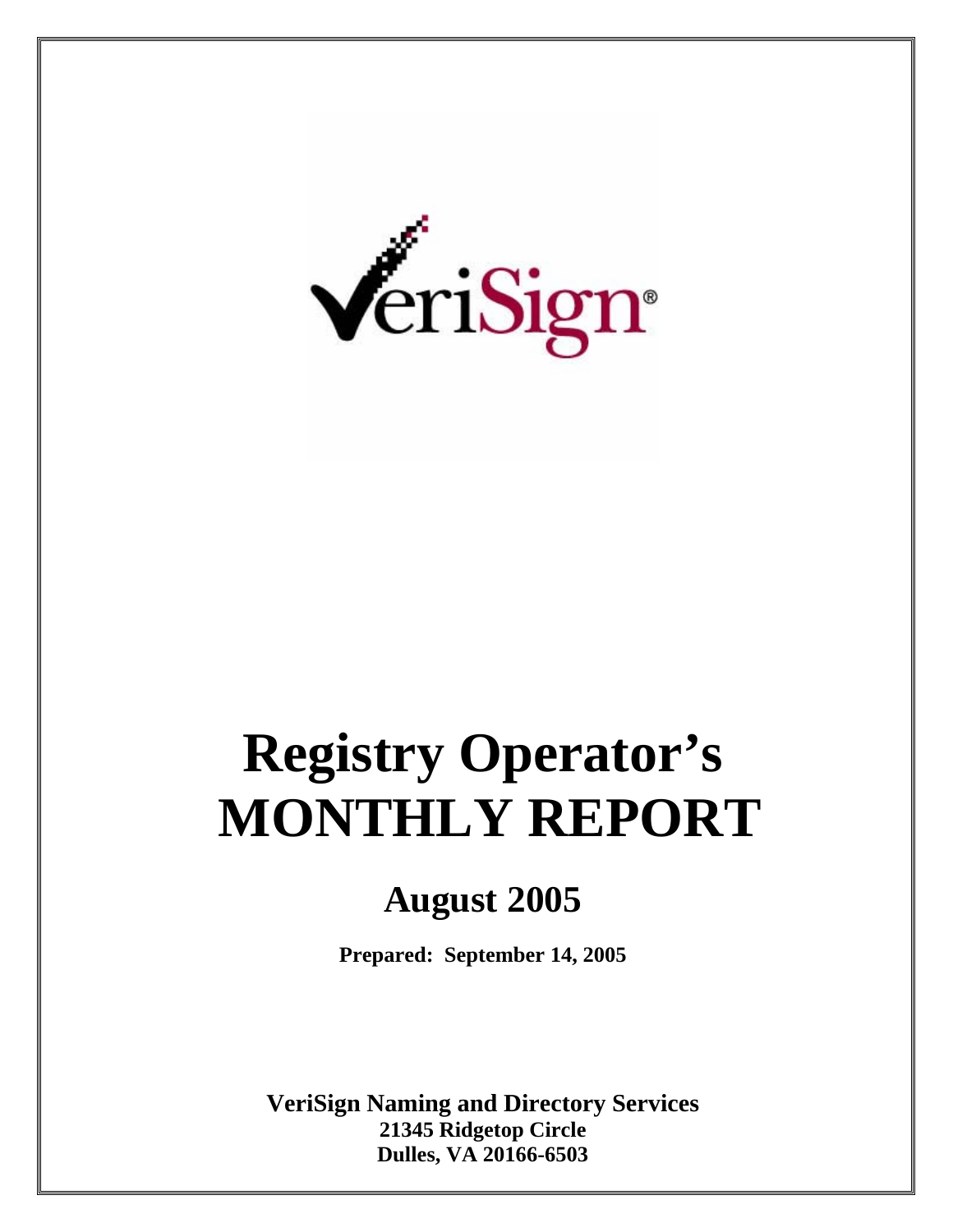As required by the ICANN/VeriSign Registry Agreements (Section 8 for .com; Section 3.1(c)(iv) for .net), this report provides an overview of VeriSign Registry activity through the end of the reporting month. The information is primarily presented in table and chart format with text explanations as deemed necessary. The information is provided to satisfy requirements listed in Appendix T of the .com Registry Agreement and Appendix 4 of the .net Registry Agreement. Pursuant to the agreements, "…items 5 - 12 shall be kept confidential by ICANN until three months after the end of the month to which the report relates.". It has been agreed by ICANN that any additional information required under the .net Registry Agreement, Appendix 4, Item 8 will be provided on a quarterly basis until further notice.

Information is organized as follows:

| 1.  |                                                                                     |  |
|-----|-------------------------------------------------------------------------------------|--|
|     |                                                                                     |  |
| 2.  |                                                                                     |  |
|     |                                                                                     |  |
| 3.  |                                                                                     |  |
|     |                                                                                     |  |
| 4.  |                                                                                     |  |
|     |                                                                                     |  |
| 5.  |                                                                                     |  |
| 6.  |                                                                                     |  |
| 7.  |                                                                                     |  |
| 8.  |                                                                                     |  |
|     |                                                                                     |  |
| 9.  |                                                                                     |  |
|     | Table 6 – Total Monthly Domain Name Transaction Trend by Category (millions)6       |  |
|     | Table 7-Total Monthly Name Server Transactions by Category (millions)               |  |
| 10. |                                                                                     |  |
|     | Table 9 – Total Monthly Name Server Write Transactions by Subcategory (millions  8) |  |
| 11. |                                                                                     |  |
|     |                                                                                     |  |
| 12. |                                                                                     |  |
| 13. |                                                                                     |  |
| 14. |                                                                                     |  |
| 15. |                                                                                     |  |
| 16. |                                                                                     |  |
|     |                                                                                     |  |
|     |                                                                                     |  |
|     |                                                                                     |  |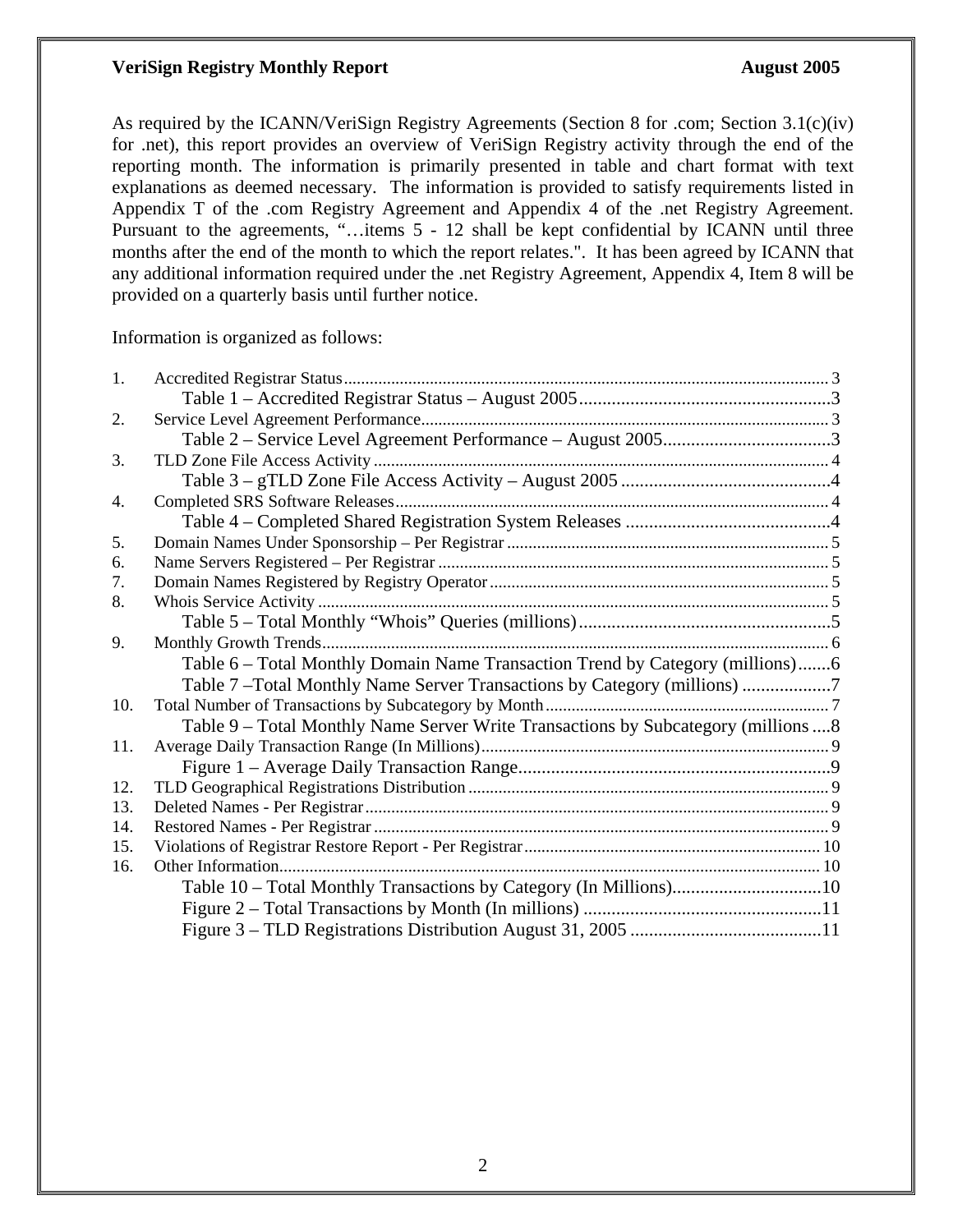1. **Accredited Registrar Status** (.com Appendix T, Item 1/.net Appendix 4, Item 1)

**Table 1** displays the current number and status of the ICANN accredited registrars. The registrars are grouped into three categories:

- 1. **Operational Registrars:** Those who have authorized access into the Shared Registration System (SRS) for processing domain name registrations.
- 2. **Registrars In The Ramp-Up Period:** Those who have received a password to access the Registry operational test and evaluation (OT&E) environment. The OT&E environment is provided to allow registrars to develop and test their systems with the SRS.
- 3. **Registrars In The Pre-Ramp-Up Period:** Those who have been sent a welcome letter from the VeriSign Registry but have not yet executed the Registry Confidentiality Agreement and/or have not yet submitted a completed Registrar Information Sheet. In most cases registrars are sent welcome letters via overnight express mail on the same day accreditation notification is received from ICANN.

| <b>Status</b>                    | # of Registrars<br><b>Current</b> |
|----------------------------------|-----------------------------------|
| <b>Operational Registrars</b>    |                                   |
| Registrars In Ramp-Up Period     | 37                                |
| Registrars In Pre-Ramp-Up Period |                                   |
| Total                            | 537                               |

#### **Table 1 – Accredited Registrar Status – August 2005**

**2. Service Level Agreement Performance** (.com Appendix T, Item 2/.net Appendix 4, Item 2)

**Table 2** and **Table 2.1** compare Service Level Agreement (SLA) Requirements with Actual Performance for the reporting month. As required by the ICANN/VeriSign Registry Agreements (Section 21 for .com; Section 3.3 for .net), the VeriSign Registry is committed to provide service levels as specified in Appendix D of the .com Registry Agreement and Appendix 7 of the .net Registry Agreement and to comply with the requirements of the SLA in Appendix E of the .com Registry Agreement and Appendix 10 of the .net Registry Agreement. The SLA is incorporated into the VeriSign Registry Registrar Agreement that is executed with all operational registrars.

#### **Table 2 – .com Service Level Agreement Performance – August 2005**

| <b>Metric</b>        | .com SLA Requirement | <b>Actual Performance</b> |
|----------------------|----------------------|---------------------------|
| Total outage         | 8 hours              | 0 hours 19 minutes        |
| Unplanned outage     | 4 hours              | 2 hours 6 minutes         |
| Check domain average | 3 seconds            | 3.88 milliseconds         |
| Add domain average   | 5 seconds            | 3.97 milliseconds         |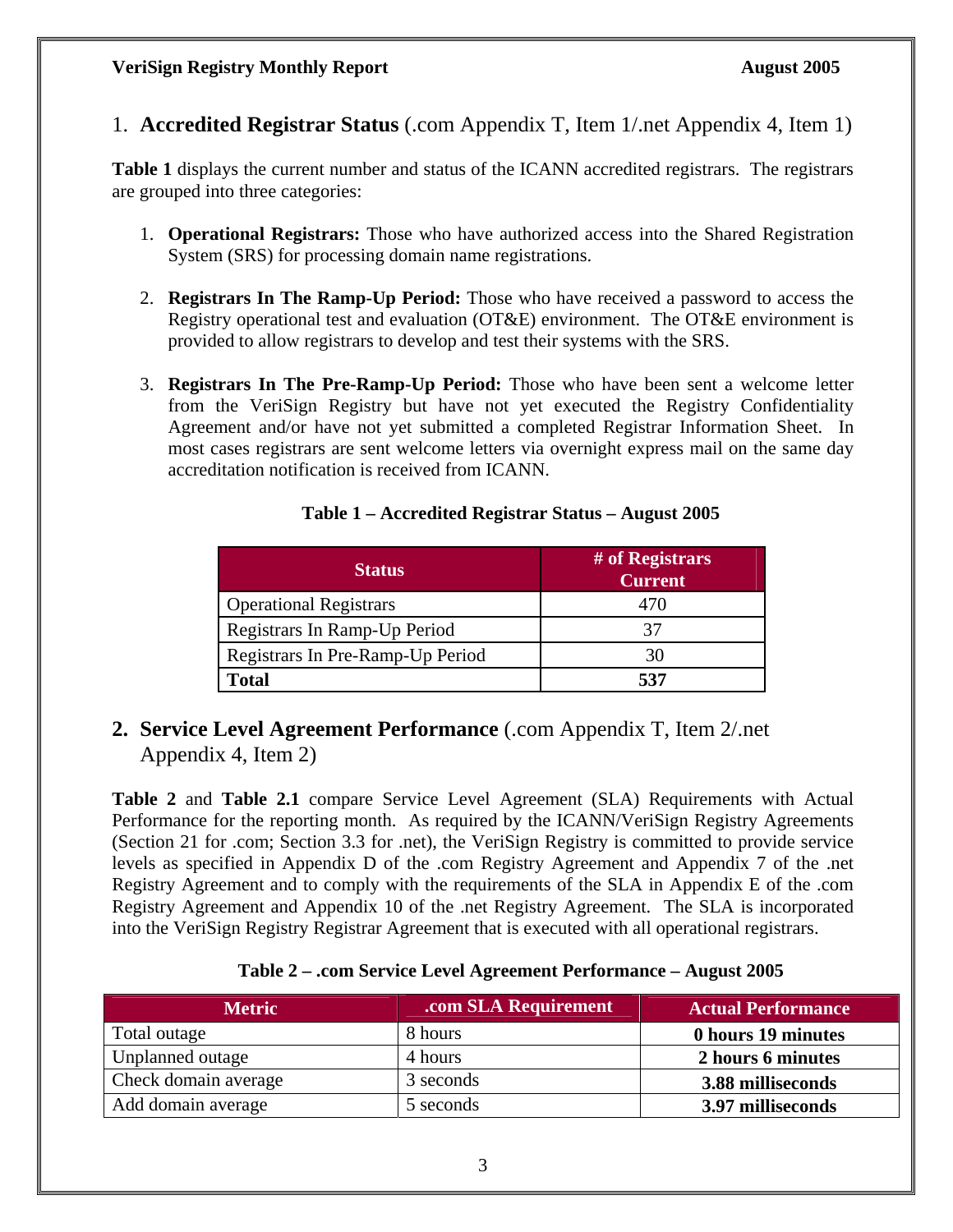| <b>Metric</b>               | .net SLA Requirement                      | <b>Actual Performance</b> |
|-----------------------------|-------------------------------------------|---------------------------|
| <b>Planned Outage SRS</b>   | 4 hours                                   | 0 hours 19 minutes        |
| Unplanned outage*           | 52.6 minutes annually (99.99% avail/year) | 2 hours 16 minutes        |
| <b>Planned Outage DNS</b>   | 0 minutes                                 | 0 minutes                 |
| <b>Planned Outage Whois</b> | 4 hours                                   | 0 minutes                 |
| Check domain average        | 25 milliseconds                           | 3.88 milliseconds         |
| Add domain average          | 50 milliseconds                           | 3.97 milliseconds         |
| Delete domain average       | 100 milliseconds                          | 54.53 milliseconds        |
| Modify domain average       | 100 milliseconds                          | 52.24 milliseconds        |

|  |  | Table 2.1 – .net Service Level Agreement Performance – August 2005 |
|--|--|--------------------------------------------------------------------|
|  |  |                                                                    |

\* Actual performance measurement represents ICANN fiscal year to date (July 1 to Present)

#### **3. TLD Zone File Access Activity** (.com Appendix T, Item 3/.net appendix 4, Item 3)

**Table 3** summarizes the zone file access activity for the current reporting month. As required by the ICANN/VeriSign Registry Agreements (Section 21 for .com; Section 3.9 for .net), the VeriSign Registry provides third parties bulk access to the zone files for the .com and .net TLDs.

#### **Table 3 – gTLD Zone File Access Activity – August 2005**

| Zone file access passwords previous month               | 1.282 |
|---------------------------------------------------------|-------|
| New zone file access passwords                          |       |
| Total zone file access approvals end of reporting month | 1.304 |

#### **4. Completed SRS Software Releases** (.com Appendix T, Item 4/.net Appendix 4, Item 4)

**Table 4** shows significant releases that have occurred in the last twelve (12) months, as well as other relevant information. The VeriSign Registry Shared Registration System (SRS) is continually being improved to better meet the needs of accredited registrars.

#### **Table 4 – Completed Shared Registration System Releases**

| <b>Release Name</b>        | <b>Features</b>                             |             | <b>Complete</b><br><b>Date</b> |
|----------------------------|---------------------------------------------|-------------|--------------------------------|
| Core Release<br>5.5        | <b>Transfer Policy Release</b>              | 12 Nov 2004 | 12 Nov 2004                    |
| <b>Core Release</b><br>6.0 | Inclusion of an EPP Channel into<br>the SRS |             | 25 June 2005                   |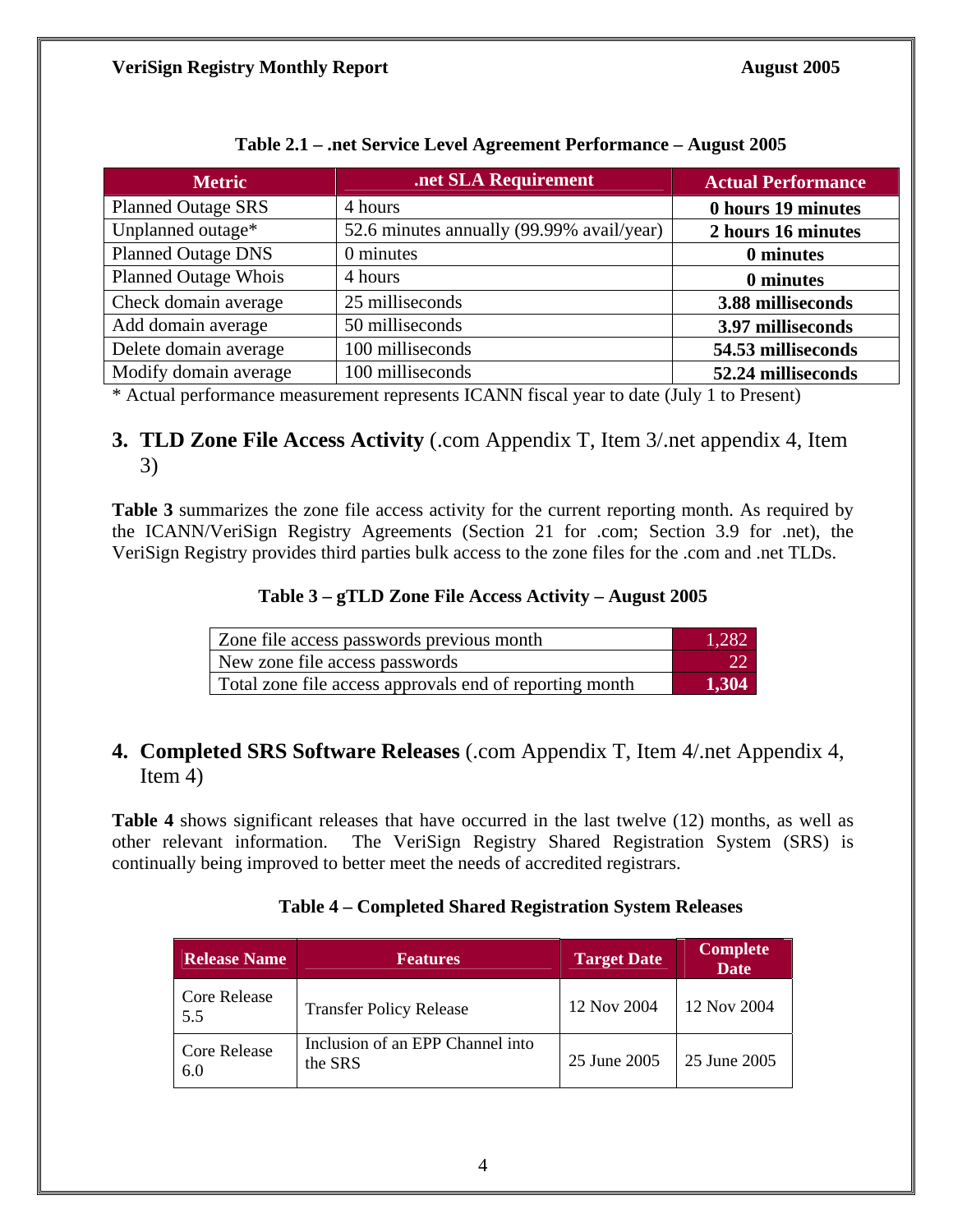**5. Domain Names Under Sponsorship – Per Registrar** (.com Appendix T, Item 5/.net Appendix 4, Item 8.03)

This data will be provided under separate cover.

**6. Name Servers Registered – Per Registrar** (.com Appendix T, Item 6/.net Appendix 4, Item 8.04)

This data will be provided under separate cover.

**7. Domain Names Registered by Registry Operator** (.com Appendix T, Item 7/.net Appendix 4, Not Required but Provided for Convenience)

Per the requirements of the .com registry agreement Section 24.B as of 31 August 2005, the following names should be in Appendix X:

> THE-VERISIGN-COM-NET-REGISTRY.COM THE-VERISIGN-COM-NET-REGISTRY.NET THE-VERISIGN-REGISTRY.COM THE-VERISIGN-REGISTRY.NET THEVERISIGNREGISTRY.COM THEVERISIGNREGISTRY.NET VCNR.COM VCNR.NET VERISIGN-COM-NET-REGISTRY.COM VERISIGN-COM-NET-REGISTRY.NET VERISIGNCNR.COM VERISIGNCNR.NET VRSN-CNR.COM VRSN-CNR.NET VRSN-COM-NET-REGISTRY.COM VRSN-COM-NET-REGISTRY.NET VRSNCNR.COM VRSNCNR.NET VRSNCOMNETREGISTRY.COM VRSNCOMNETREGISTRY.NET

**8. Whois Service Activity** (.com Appendix T, Item 8/.net Appendix 4, Item 5)

| Mo/Yr         | <b>Total Queries</b> | <b>Peak</b> | <b>Avg/Day</b> |
|---------------|----------------------|-------------|----------------|
| Aug- $04$     | 1,049.7              | 40.9        | 33.9           |
| $Sep-04$      | 1,203.3              | 51.8        | 40.1           |
| <b>Oct-04</b> | 1,244.2              | 58.4        | 40.1           |
| $Nov-04$      | 1,405.4              | 60.2        | 46.8           |

#### **Table 5 – Total Monthly "Whois" Queries (millions)**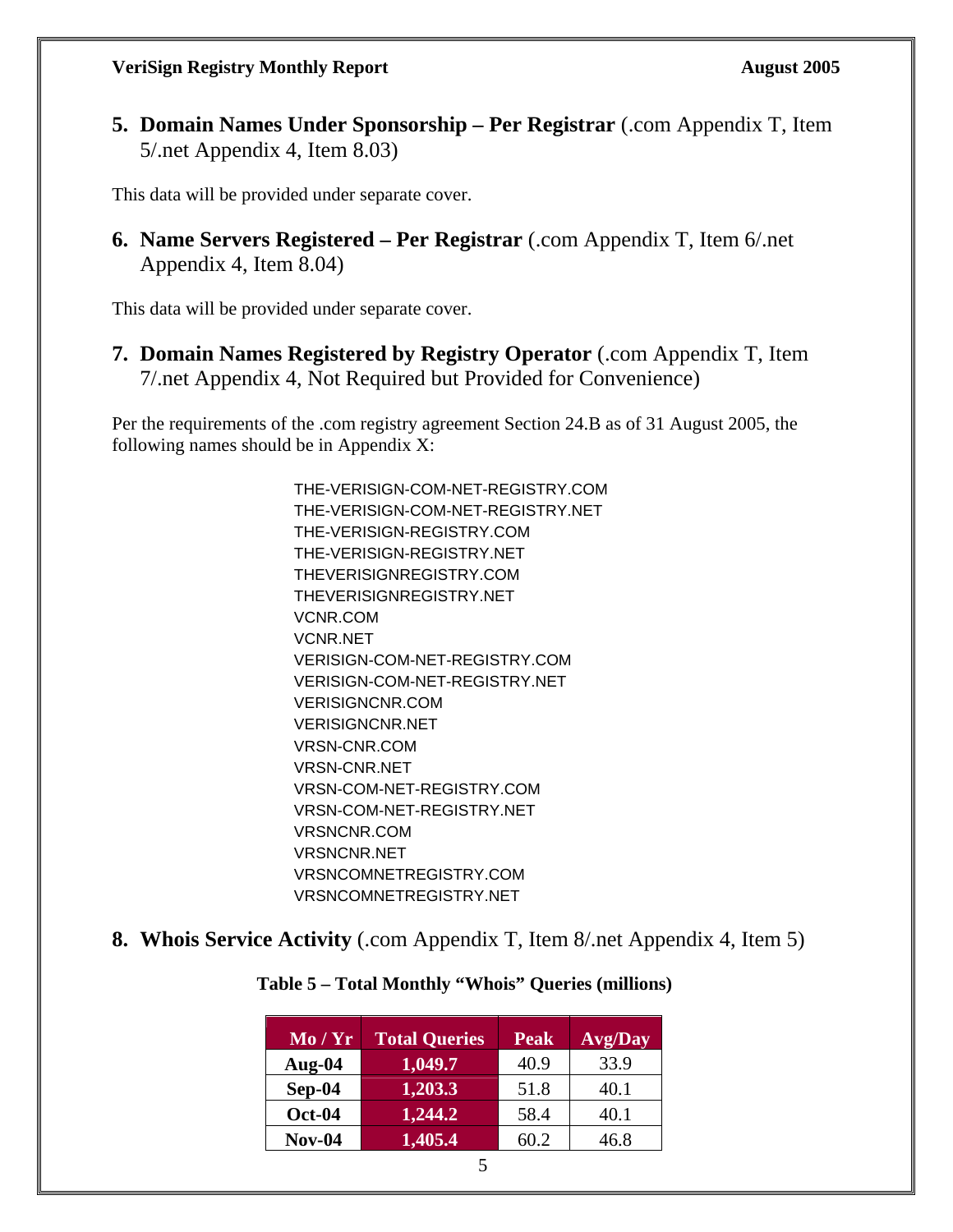| Mo/Yr         | <b>Total Queries</b> | <b>Peak</b> | <b>Avg/Day</b> |
|---------------|----------------------|-------------|----------------|
| Dec-04        | 1,374.9              | 54.9        | 44.4           |
| $Jan-05$      | 1,344.9              | 56.3        | 43.4           |
| <b>Feb-05</b> | 1,246.4              | 96.8        | 44.5           |
| Mar-05        | 1,204.0              | 49.6        | 38.8           |
| Apr- $05$     | 1,867.7              | 113.3       | 62.1           |
| $May-05$      | 1,192.2              | 50.4        | 38.5           |
| <b>Jun-05</b> | 1,318.4              | 91.0        | 43.9           |
| <b>Jul-05</b> | 1,450.8              | 92.7        | 46.8           |
| Aug-05        | 1,192.8              | 46.6        | 38.5           |

**9. Monthly Growth Trends** (.com Appendix T, Item 9/.net Appendix 4, Not Required but Provided for Convenience)

**There are** six reported categories of monthly transactions executed by all registrars via the Registry Registrar Protocol (RRP) with the Shared Registration System (SRS):

- 1. **Write Domain**  This category includes the following transactions: adding a new domain, deleting a domain, modifying a domain name record, renewing a domain, auto-renew, transferring a domain, sync domain and restore a domain.
- 2. **Query Domain** This category includes the following transactions: query a domain and query a domain transfer status.
- 3. **Check Domain** This category includes the following transaction: check a domain.
- 4. **Write Server** This category includes the following transactions: add name server, modify name server and delete name server.
- 5. **Query Server** This category includes the following transaction: query name server.
- 6. **Check Server**  This category includes the following transaction: check name server.

**Table 6** shows the number of domain name transactions for each of these categories.

**Table 7** shows the number of name server transactions for each of these categories.

| $\overline{\text{Mo/Yr}}$ | <b>Total</b> | Write   | $\frac{6}{6}$ | <b>Query</b> | $\frac{6}{6}$ | <b>Check</b> | $\frac{6}{6}$ |
|---------------------------|--------------|---------|---------------|--------------|---------------|--------------|---------------|
| Aug- $04$                 | 1,476.8      | 1,176.2 | 79.6%         | 66.5         | 4.5%          | 234.0        | 15.8%         |
| $Sep-04$                  | 1,399.9      | 1,110.0 | 79.3%         | 68.9         | 4.9%          | 221.0        | 15.8%         |
| $Oct-04$                  | 1,453.4      | 1,152.9 | 79.3%         | 81.4         | 5.6%          | 219.1        | 15.1%         |
| <b>Nov-04</b>             | 1,268.2      | 964.2   | 76.0%         | 83.3         | 6.6%          | 220.7        | 17.4%         |
| Dec-04                    | 1,494.9      | 1,181.8 | 79.1%         | 72.3         | 4.8%          | 240.9        | 16.1%         |
| <b>Jan-05</b>             | 1,659.8      | 1,312.1 | 79.0%         | 79.0         | 4.8%          | 268.8        | 16.2%         |
| <b>Feb-05</b>             | 1,347.9      | 1,006.0 | 74.6%         | 81.0         | 6.0%          | 260.8        | 19.3%         |
| $Mar-05$                  | 1,655.2      | 1,258.1 | 76.0%         | 107.1        | 6.5%          | 289.9        | 17.5%         |
| Apr- $05$                 | 1,493.7      | 1,103.9 | 73.9%         | 105.6        | 7.1%          | 284.3        | 19.0%         |

**Table 6 – Total Monthly Domain Name Transaction Trend by Category (millions)**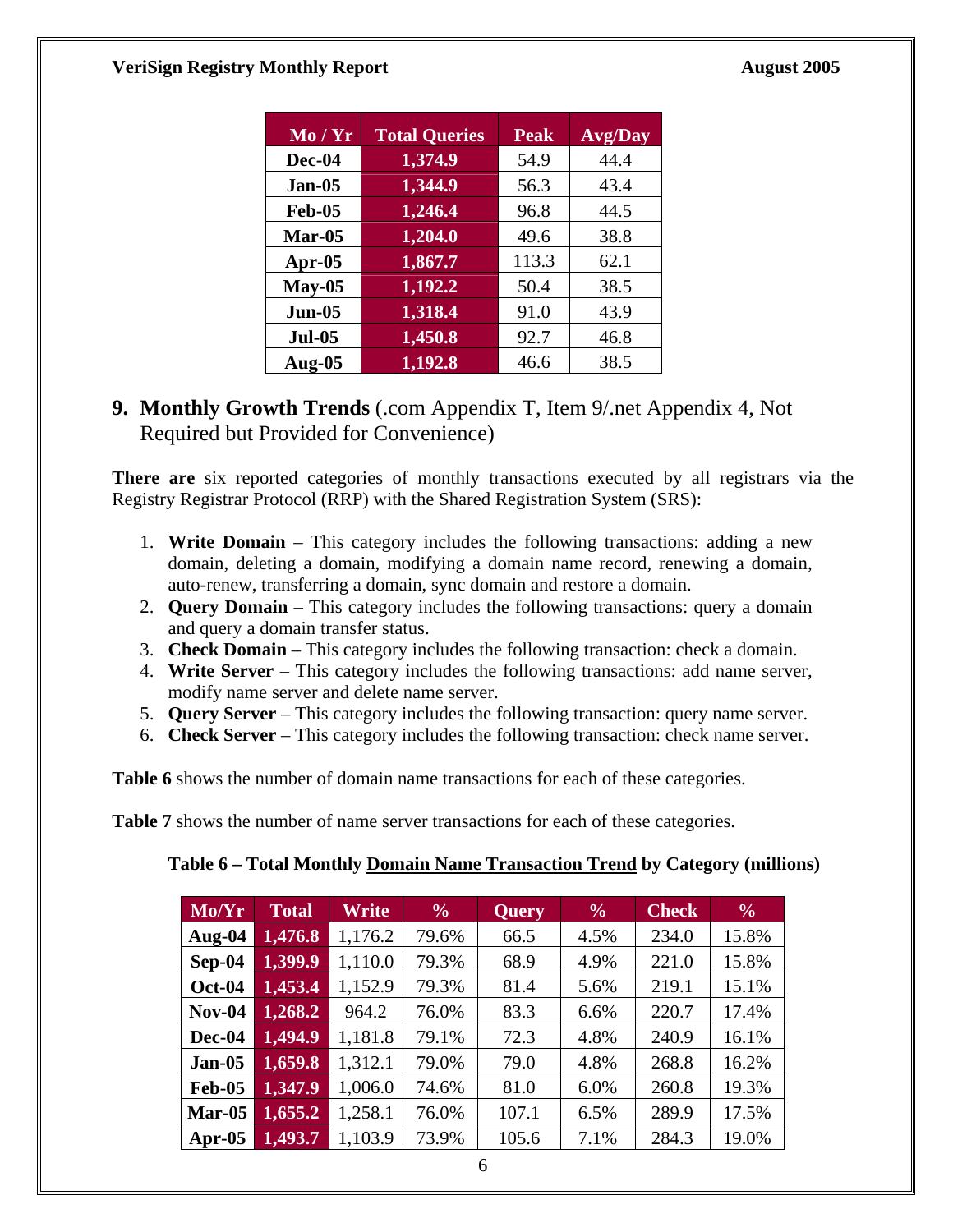| Mo/Yr                  | <b>Total</b> | Write   | $\frac{0}{0}$ | <b>Query</b> | $\frac{6}{10}$ | <b>Check</b> | $\frac{6}{6}$ |
|------------------------|--------------|---------|---------------|--------------|----------------|--------------|---------------|
| $\vert$ May-05 $\vert$ | 1,728.0      | 1,301.8 | 75.3%         | 89.4         | 5.2%           | 336.8        | 19.5%         |
| Jun-05                 | 2,254.2      | 1,791.5 | 79.5%         | 87.1         | 3.9%           | 375.5        | 16.7%         |
| <b>Jul-05</b>          | 2,148.6      | 1,648.6 | 76.7%         | 105.8        | 4.9%           | 394.2        | 18.3%         |
| Aug- $05$              | 2,462.0      | 1,808.1 | 73.4%         | 127.6        | 5.2%           | 526.3        | 21.4%         |

**Table 7 –Total Monthly Name Server Transactions by Category (millions)** 

| Mo/Yr         | <b>Total</b> | Write | $\frac{6}{6}$ | <b>Query</b> | $\frac{0}{0}$ | <b>Check</b> | $\frac{6}{6}$ |
|---------------|--------------|-------|---------------|--------------|---------------|--------------|---------------|
| Aug-04        | 17.7         | 0.45  | 2.6%          | 3.5          | 19.8%         | 13.8         | 77.6%         |
| Sep-04        | 20.4         | 0.33  | 1.6%          | 3.7          | 18.3%         | 16.3         | 80.0%         |
| <b>Oct-04</b> | 23.3         | 0.44  | 1.9%          | 4.5          | 19.3%         | 18.3         | 78.8%         |
| <b>Nov-04</b> | 23.3         | 0.35  | 1.5%          | 4.5          | 19.4%         | 18.4         | 79.1%         |
| Dec-04        | 22.4         | 0.63  | 2.8%          | 4.2          | 18.8%         | 17.6         | 78.4%         |
| $Jan-05$      | 22.7         | 0.78  | 3.4%          | 4.0          | 17.8%         | 17.9         | 78.8%         |
| <b>Feb-05</b> | 22.8         | 0.67  | 2.9%          | 3.5          | 15.3%         | 18.6         | 81.7%         |
| $Mar-05$      | 25.4         | 0.44  | 1.7%          | 4.2          | 16.5%         | 20.8         | 81.8%         |
| Apr- $05$     | 24.2         | 0.58  | 2.4%          | 3.8          | 15.7%         | 19.8         | 82.0%         |
| $May-05$      | 25.9         | 0.79  | 3.0%          | 3.8          | 14.5%         | 21.4         | 82.5%         |
| $Jun-05$      | 27.0         | 0.99  | 3.7%          | 3.4          | 12.7%         | 22.6         | 83.6%         |
| <b>Jul-05</b> | 29.8         | 1.55  | 5.2%          | 3.2          | 10.7%         | 25.1         | 84.1%         |
| Aug- $05$     | 28.8         | 2.09  | 7.2%          | 3.1          | 10.7%         | 23.7         | 82.1%         |

#### **10. Total Number of Transactions by Subcategory by Month** (.com Appendix T, Item 10/.net Appendix 4, Item 6)

**Table 8** shows the number of domain name 'write' transactions in subcategories as described in Subsections 9.1. The "Sync", "Restore" and "No RGP Report" columns depict ACTUAL numbers where all other categories are shown in millions. Table 9 shows the number of name server "write" transactions by subcategory.

|  |  |  |  | Table 8 - Total Monthly Domain Name Write Transactions by Subcategory (millions) |
|--|--|--|--|----------------------------------------------------------------------------------|
|--|--|--|--|----------------------------------------------------------------------------------|

|               |              |            | <b>In Millions</b> |      |                     |              |             |                |                          |
|---------------|--------------|------------|--------------------|------|---------------------|--------------|-------------|----------------|--------------------------|
| Mo/Yr         | <b>Total</b> | <b>Add</b> | <b>Delete</b>      |      | <b>Modify Renew</b> | <b>Trans</b> | <b>Sync</b> | <b>Restore</b> | <b>No RGP</b><br>Report* |
| Aug-04        | 1,176.2      | 1,164.9    | 0.9                | 8.6  | 0.9                 | $1.0\,$      | 8,800       | 3,291          | 16                       |
| $Sep-04$      | 1,110.0      | 1,097.6    | 1.0                | 9.6  | 0.9                 | 0.9          | 7,540       | 3,637          | 27                       |
| <b>Oct-04</b> | 1,152.9      | 1,133.4    | 1.6                | 14.8 | 1.0                 | 2.2          | 9,275       | 2,961          | 6                        |
| $Nov-04$      | 964.2        | 937.7      | 1.1                | 20.1 | 1.0                 | 4.3          | 12,634      | 3,036          | 8                        |
| Dec-04        | 1,181.8      | 1,160.2    | 1.2                | 15.9 | 1.0                 | 3.5          | 9,135       | 2,613          | 7                        |
| <b>Jan-05</b> | 1,312.1      | 1,291.6    | 0.9                | 17.2 | 1.2                 | $1.1\,$      | 12,412      | 3,164          | 19                       |
| <b>Feb-05</b> | 1,006.0      | 978.8      | 2.0                | 19.7 | 1.1                 | 4.4          | 11,704      | 2,427          | 12                       |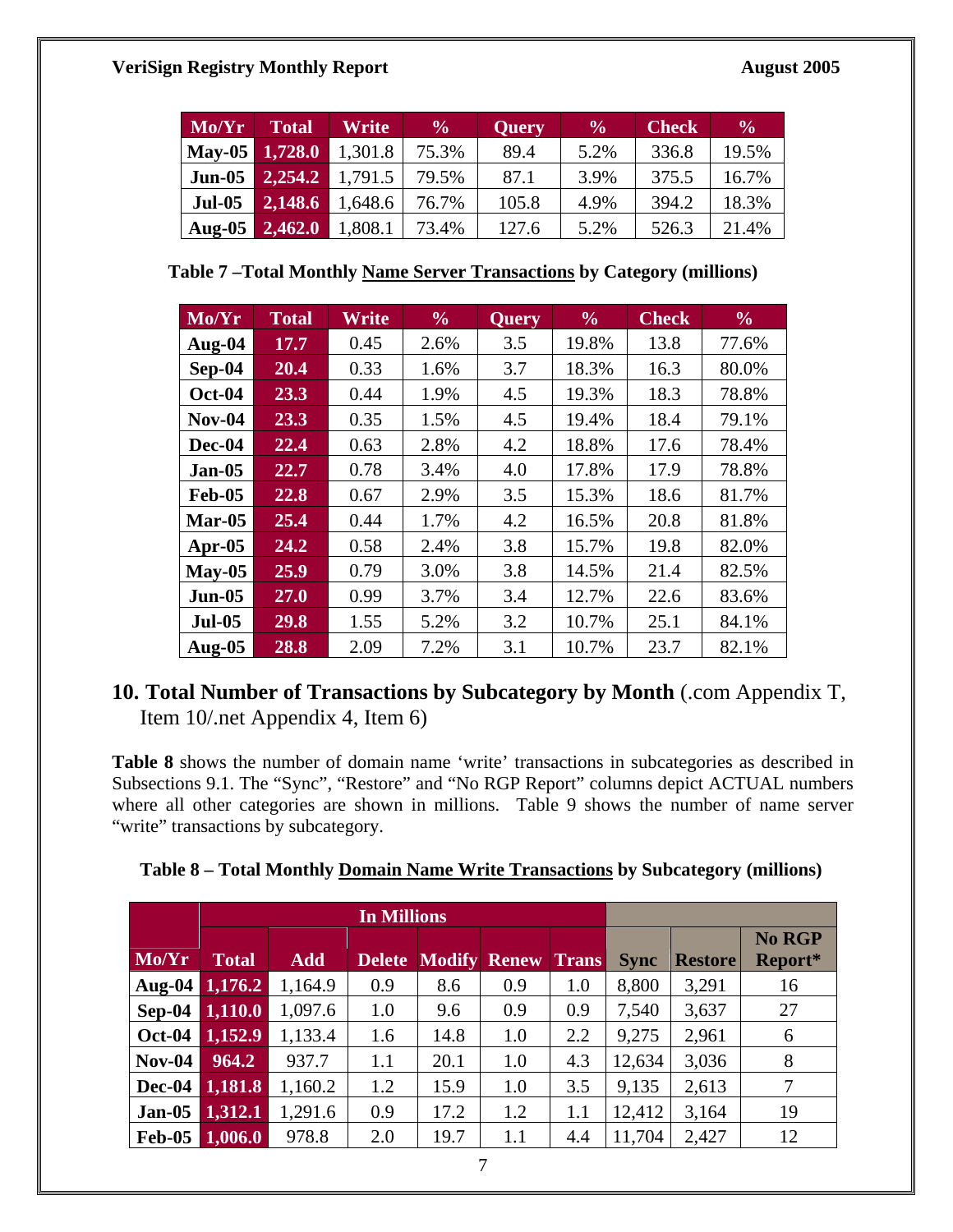|                |                      |            | <b>In Millions</b> |      |                            |              |             |                |                   |
|----------------|----------------------|------------|--------------------|------|----------------------------|--------------|-------------|----------------|-------------------|
| Mo/Yr          | <b>Total</b>         | <b>Add</b> |                    |      | <b>Delete Modify Renew</b> | <b>Trans</b> | <b>Sync</b> | <b>Restore</b> | No RGP<br>Report* |
| Mar-05 1,258.1 |                      | 1,234.7    | 2.9                | 18.1 | 1.3                        | 1.1          | 12,740      | 5,709          | 21                |
| Apr-05 1,103.9 |                      | 1,079.5    | 3.7                | 18.5 | 1.2                        | 0.9          | 11,164      | 2,797          | 6                 |
| May-05 1,301.8 |                      | 1,271.3    | 8.5                | 19.8 | 1.2                        | 1.0          | 11,127      | 3,835          | 6                 |
| $Jun-05$       | $\overline{1,791.5}$ | 1,757.8    | 11.1               | 20.0 | 1.2                        | 1.3          | 10,352      | 2,579          | 44                |
| <b>Jul-05</b>  | 1,648.6              | 1,606.0    | 15.1               | 23.5 | 1.2                        | 2.9          | 5,243       | 2,514          | 36                |
|                | Aug-05 1,808.1       | 1,767.5    | 11.5               | 23.5 | 1.3                        | 4.4          | 6,049       | 2,728          | 23                |

\* NOTE: The number in the "No RGP Report" column is calculated by taking the difference between the number of restore commands and the number of restore reports received in the month. This number may vary slightly from the actual number of restores for which no report was received for a given month because of timing between when the restore command was issued and when the report was received.

#### **Table 9 – Total Monthly Name Server Write Transactions by Subcategory (millions)**

| $\overline{\text{Mo/Yr}}$ | <b>Total</b> | <b>Add</b> | <b>Delete</b> | <b>Modify</b> |
|---------------------------|--------------|------------|---------------|---------------|
| Aug-04                    | 0.45         | 0.34       | 0.05          | 0.07          |
| Sep-04                    | 0.33         | 0.24       | 0.03          | 0.06          |
| Oct-04                    | 0.44         | 0.31       | 0.03          | 0.09          |
| <b>Nov-04</b>             | 0.35         | 0.26       | 0.03          | 0.06          |
| Dec-04                    | 0.63         | 0.42       | 0.05          | 0.17          |
| $Jan-05$                  | 0.78         | 0.49       | 0.03          | 0.25          |
| $Feb-05$                  | 0.67         | 0.44       | 0.03          | 0.20          |
| $Mar-05$                  | 0.44         | 0.22       | 0.04          | 0.18          |
| Apr-05                    | 0.58         | 0.25       | 0.05          | 0.28          |
| $May-05$                  | 0.79         | 0.25       | 0.05          | 0.49          |
| <b>Jun-05</b>             | 0.99         | 0.27       | 0.04          | 0.68          |
| <b>Jul-05</b>             | 1.55         | 0.23       | 0.04          | 1.28          |
| <b>Aug-05</b>             | 2.09         | 0.24       | 0.05          | 1.80          |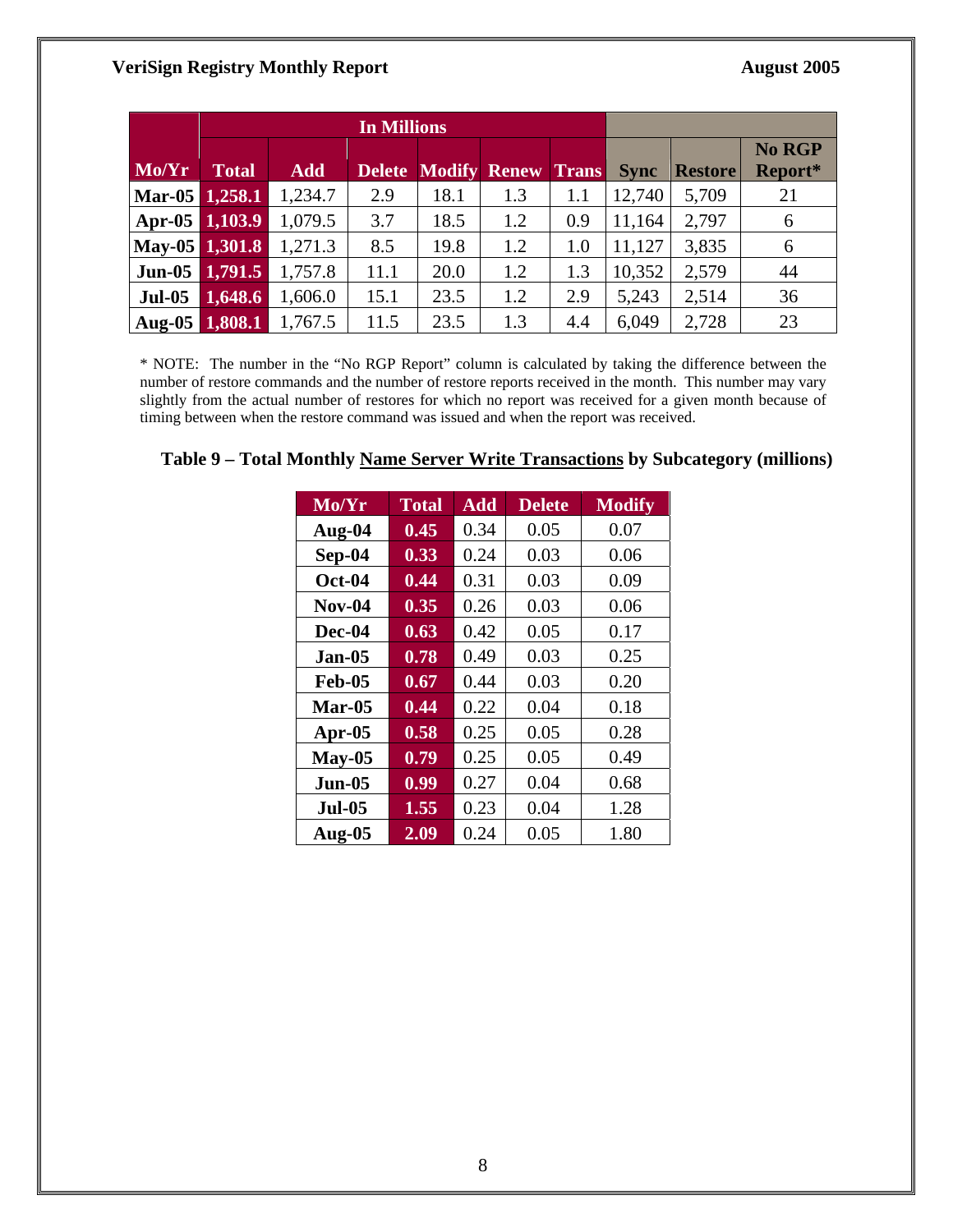

11.**Average Daily Transaction Range (In Millions)** (.com Appendix T, Item 11/.net Appendix 4, Item 7)

**Figure 1 – Average Daily Transaction Range** 

**12. TLD Geographical Registrations Distribution** (.com Appendix T, Item 12/.net Appendix 4, Not Required and Not Provided since Registrant Information is Not Available)

The VeriSign Registry does not have registrant contact information.

**13. Deleted Names - Per Registrar** (.com Appendix T, Not Addressed/.net Appendix 4, Item 8.33)

This data will be provided under separate cover.

**14. Restored Names - Per Registrar** (.com Appendix T, Not Referenced/.net Appendix 4, Item 8.34)

This data will be provided under separate cover.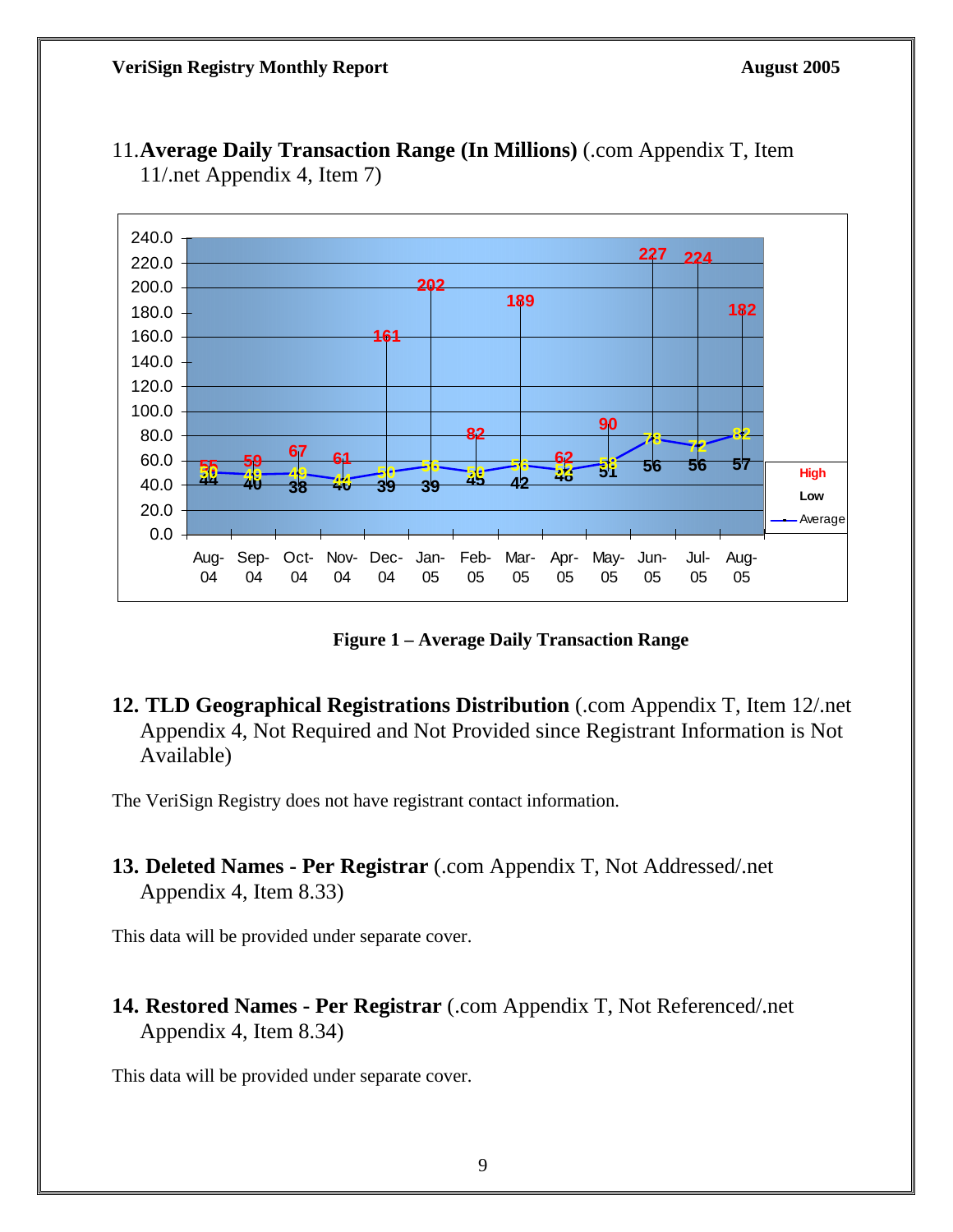**15.Violations of Registrar Restore Report - Per Registrar** (.com Appendix T, Not Referenced/.net Appendix 4, Item 8.35)

This data is available through FTP site.

#### **16. Other Information**

The following information in **Table 10** shows the trend of total monthly transactions (domain names and name servers) for the .com and .net TLDs.

| Mo/Yr         | <b>Total</b> | Write   | $\frac{6}{6}$ | <b>Query</b> | $\frac{6}{6}$ | <b>Check</b> | $\frac{0}{0}$ |
|---------------|--------------|---------|---------------|--------------|---------------|--------------|---------------|
| Aug-04        | 1,494.5      | 1,176.7 | 78.7%         | 70.0         | 4.7%          | 247.8        | 16.6%         |
| $Sep-04$      | 1,420.3      | 1,110.3 | 78.2%         | 72.7         | 5.1%          | 237.3        | 16.7%         |
| <b>Oct-04</b> | 1,476.7      | 1,153.4 | 78.1%         | 85.9         | 5.8%          | 237.4        | 16.1%         |
| $Nov-04$      | 1,291.5      | 964.6   | 74.7%         | 87.8         | 6.8%          | 239.2        | 18.5%         |
| Dec-04        | 1,517.3      | 1,182.4 | 77.9%         | 76.5         | 5.0%          | 258.5        | 17.0%         |
| <b>Jan-05</b> | 1,682.6      | 1,312.9 | 78.0%         | 83.1         | 4.9%          | 286.7        | 17.0%         |
| <b>Feb-05</b> | 1,370.6      | 1,006.7 | 73.4%         | 84.5         | 6.2%          | 279.4        | 20.4%         |
| $Mar-05$      | 1,680.6      | 1,258.6 | 74.9%         | 111.3        | 6.6%          | 310.7        | 18.5%         |
| Apr- $05$     | 1,517.9      | 1,104.4 | 72.8%         | 109.4        | 7.2%          | 304.1        | 20.0%         |
| $May-05$      | 1,753.9      | 1,302.5 | 74.3%         | 93.2         | 5.3%          | 358.2        | 20.4%         |
| <b>Jun-05</b> | 2,281.2      | 1,792.5 | 78.6%         | 90.6         | 4.0%          | 398.1        | 17.5%         |
| <b>Jul-05</b> | 2,178.5      | 1,650.2 | 75.7%         | 109.0        | 5.0%          | 419.3        | 19.2%         |
| <b>Aug-05</b> | 2,490.8      | 1,810.2 | 72.7%         | 130.7        | 5.2%          | 550.0        | 22.1%         |

**Table 10 – Total Monthly Transactions by Category** (In Millions)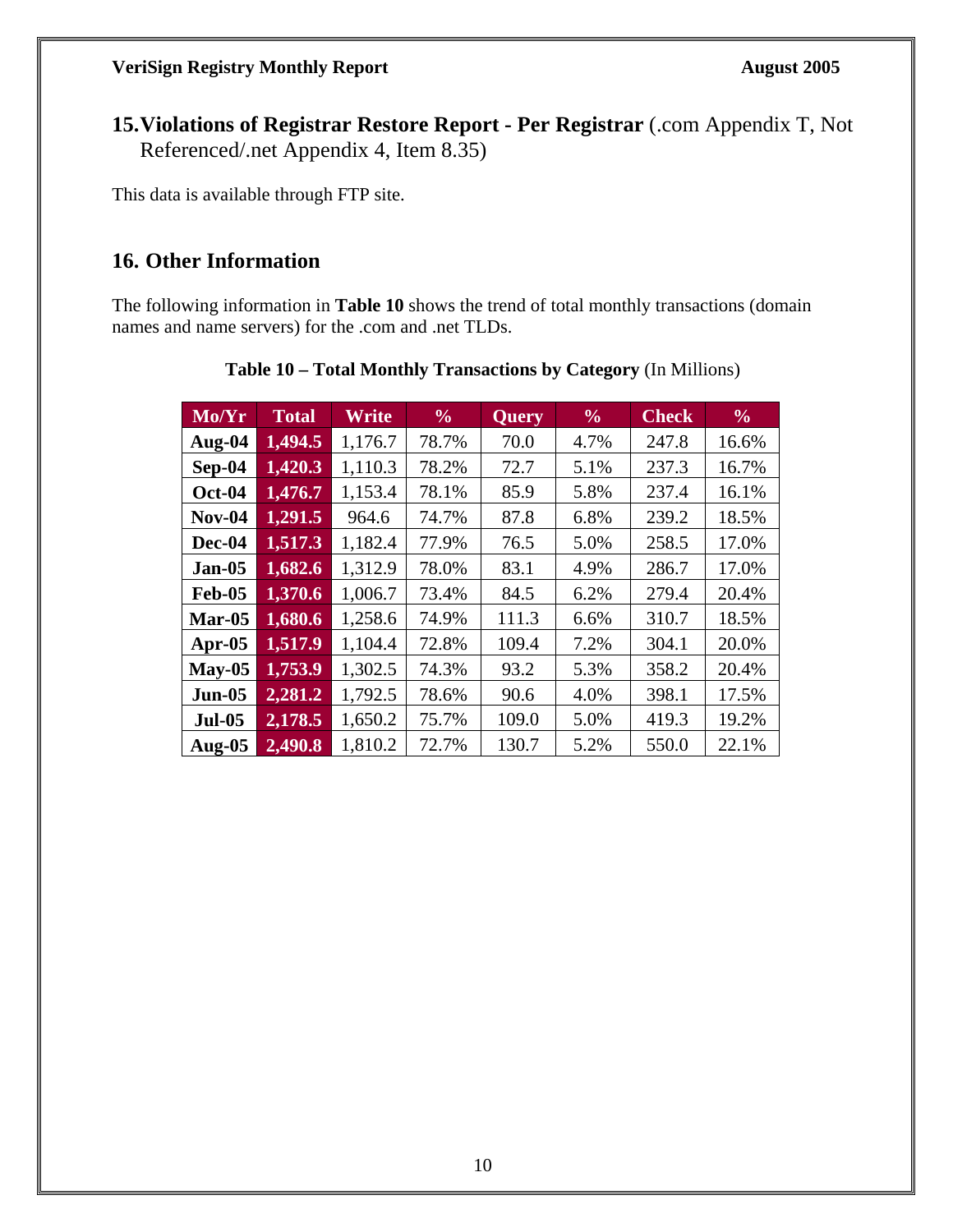

**Figure 2** displays the monthly growth trend in total Registry transactions (domain names and name servers) in millions for the .com and .net TLDs.

**Figure 2 – Total Transactions by Month (In millions)** 

**Figure 3** shows the percent of second-level domain names registered in each of the .com and .net gTLDs as of the end of the current reporting month.



 **Figure 3 – TLD Registrations Distribution August 31, 2005**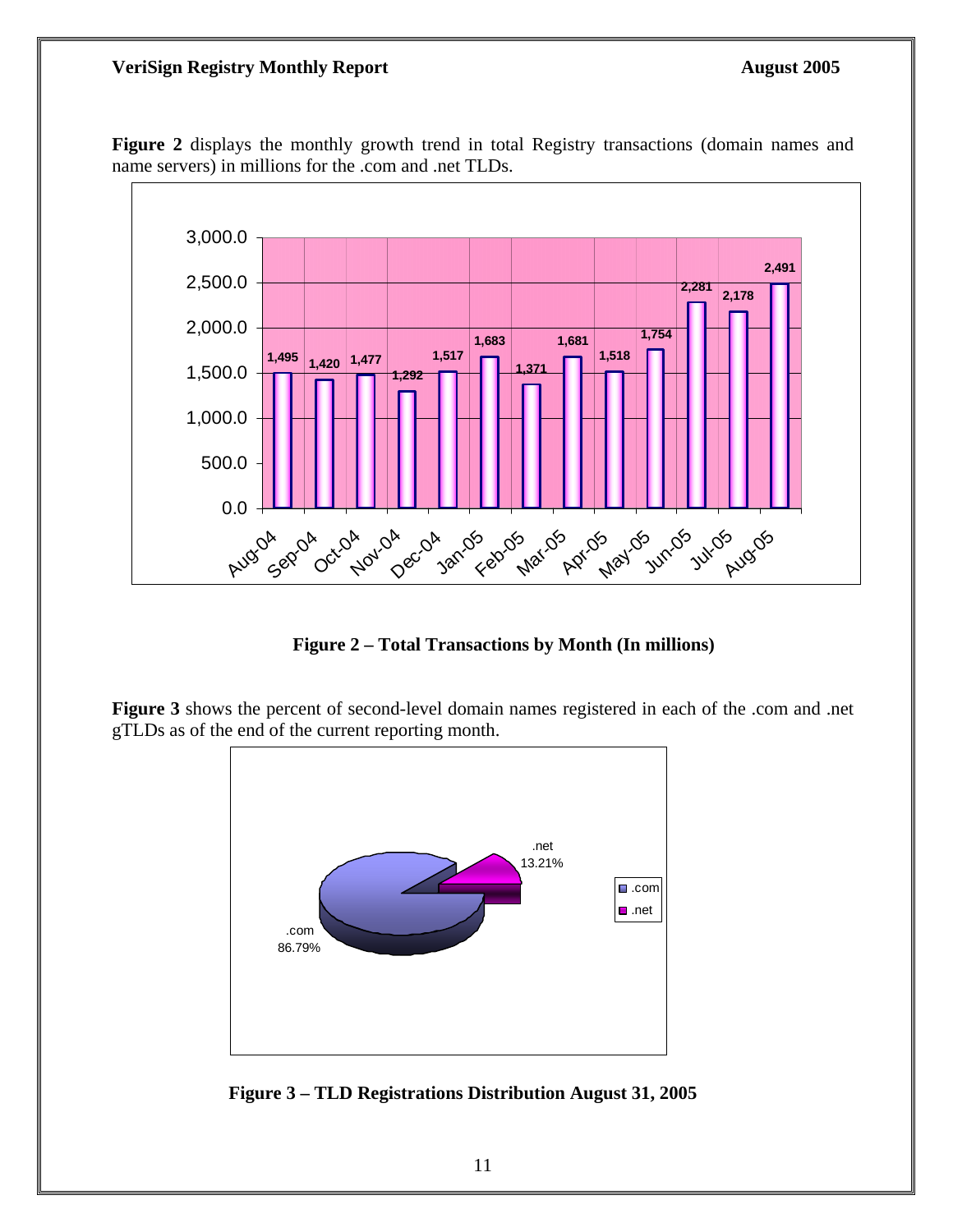

## **Comnetregistry**

|                                                               | Total REGISTRATIONS in the VeriSign Registry Database and NAME SERVER<br><b>COUNT as of August 31, 2005</b> |                  |                              |                               |                 |                 | <b>August 2005</b><br><b>GROSS DELETES</b> |                |                  |                         |
|---------------------------------------------------------------|-------------------------------------------------------------------------------------------------------------|------------------|------------------------------|-------------------------------|-----------------|-----------------|--------------------------------------------|----------------|------------------|-------------------------|
| <b>REGISTRAR</b>                                              | <b>COM</b>                                                                                                  | <b>NET</b>       | <b>Total</b><br><b>Names</b> | <b>Name</b><br><b>Servers</b> | <b>COM</b>      | <b>NET</b>      | <b>Total</b>                               | <b>COM</b>     | <b>NET</b>       | <b>Total</b>            |
| !!! BB Bulk, Inc. dba My Name Now                             | 2,086                                                                                                       | 230              | 2,316                        | 6                             | $\overline{22}$ | $\Omega$        | 22                                         |                | $\mathbf 0$      | $\mathbf{1}$            |
| ! \$ ! Bid It Win It, Inc.                                    | 2,028                                                                                                       | $\overline{222}$ | 2,250                        | 6 <sup>1</sup>                | $\overline{17}$ |                 | 17                                         | $\overline{0}$ | $\overline{0}$   | $\bf{0}$                |
| ! AlohaNIC LLC                                                | 683                                                                                                         | 95               | 778                          | 12                            | 35              |                 | 36                                         | $\overline{0}$ | $\mathbf 0$      | $\mathbf 0$             |
| 1990 Cost Domain and Hosting Services, Inc.                   | 662                                                                                                         | 79               | 741                          | $\overline{0}$                | $\Omega$        | 0               | $\bf{0}$                                   | $\overline{0}$ | $\overline{0}$   | $\mathbf 0$             |
| !\$6.25 DOMAINS! Network, Inc. dba Esite.com                  | 956                                                                                                         | 150              | 1,106                        | 13                            | $\overline{3}$  | ΩI              | 3                                          | $\Omega$       | $\mathbf 0$      | $\mathbf 0$             |
| \$\$\$ Private Label Internet Service Kiosk, Inc. dba PLISK.c | 571                                                                                                         | $\overline{73}$  | 644                          | $\overline{3}$                | $\Omega$        | $\Omega$        | $\bf{0}$                                   | $\Omega$       | $\mathbf 0$      | $\mathbf 0$             |
| 007Names, Inc.                                                | 7,039                                                                                                       | 1,560            | 8,599                        | 200                           | 147             | 34              | 181                                        | $\overline{c}$ | $\mathbf 0$      | $\overline{\mathbf{2}}$ |
| 1 Accredited Registrar                                        | 3,070                                                                                                       | 541              | 3,611                        | 64                            | 63              |                 | $\overline{70}$                            | $\Omega$       | $\overline{0}$   | $\mathbf 0$             |
| 1 Domain Names International, Inc. d/b/a 1dni.com             | 3,366                                                                                                       | 481              | 3,847                        | 176                           | 310             | 46              | 356                                        | 23             | $\mathbf{1}$     | 24                      |
| 1 eNameCo.                                                    | 10,572                                                                                                      | 1,920            | 12,492                       | 698                           | 151             | $\overline{39}$ | 190                                        |                | $\overline{2}$   | $\mathbf{3}$            |
| 123 Easy Domain Names dba Signature Domains                   | 13,273                                                                                                      | 4,963            | 18,236                       | 461                           | 88              | $\overline{26}$ | 114                                        | 5              | $\mathbf{1}$     | $6\phantom{a}$          |
| 123 Registration, Inc.                                        | 3,024                                                                                                       | 556              | 3,580                        | 174                           | 50              | 11              | 61                                         | $\overline{2}$ | $\mathbf 0$      | $\overline{\mathbf{c}}$ |
| 123domainrenewals, LLC                                        | 285                                                                                                         | 33               | 318                          | $\Omega$                      |                 | $\Omega$        | $\mathbf{2}$                               | $\mathbf 0$    | $\boldsymbol{0}$ | $\mathbf 0$             |
| 1800-website, LLC                                             | 308                                                                                                         | 41               | 349                          | $\Omega$                      | $\Omega$        | $\Omega$        | $\mathbf{0}$                               | 0              | $\mathbf 0$      | $\mathbf 0$             |
| 1-877NameBid.com LLC dba "1-877NameBid.com"                   | 630                                                                                                         | 62               | 692                          | 15                            | $\Omega$        | $\Omega$        | $\bf{0}$                                   | $\overline{0}$ | $\boldsymbol{0}$ | $\mathbf 0$             |
| 1stDomain.net, division of G+D International LLC              | 5,890                                                                                                       | 1,404            | 7,294                        | $\overline{0}$                | 110             | $\overline{32}$ | $\frac{1}{142}$                            |                | $\overline{0}$   | $\mathbf{1}$            |
| 1st-for-domain-names, LLC                                     | 275                                                                                                         | 43               | 318                          | 1,485                         | $\Omega$        | $\Omega$        | $\mathbf{0}$                               | $\Omega$       | $\overline{0}$   | $\mathbf 0$             |
| 2003300 Ontario Inc. dba GetDomainsIWant.ca Internet So       | 201                                                                                                         | 15               | $\overline{216}$             | $\Omega$                      |                 |                 |                                            | $\overline{0}$ | $\overline{0}$   | $\mathbf 0$             |
| 21 Company, Inc. dba 21-domain.com                            | 517                                                                                                         | 53               | 570                          | $\Omega$                      | 10              |                 | 10                                         | 0              | $\overline{0}$   | $\mathbf 0$             |
| 24x7domains, LLC                                              | 264                                                                                                         | 35               | 299                          | $\overline{2}$                | $\Omega$        |                 | $\bf{0}$                                   | $\mathbf 0$    | $\overline{0}$   | $\overline{\mathbf{o}}$ |
| 3349608 Canada Inc. dba GetYourDotInfo.com Inc                | 186                                                                                                         | 24               | $\overline{210}$             | $\overline{0}$                |                 | 0               |                                            | $\overline{0}$ | $\overline{0}$   | $\overline{\mathbf{o}}$ |
| 3597245 Canada Inc. dba Nic-Name Internet Service Corp        | 187                                                                                                         | $\overline{22}$  | $\overline{209}$             | $\Omega$                      |                 | 0               |                                            | $\overline{0}$ | $\overline{0}$   | $\mathbf 0$             |
| 3684458 Canada, Inc. dba Quark.ca Internet Service Corp       | 205                                                                                                         | $\overline{28}$  | 233                          | $\overline{2}$                |                 | $\Omega$        | 4                                          | $\Omega$       | $\overline{0}$   | $\mathbf 0$             |
| 6230644 Canada Inc. dba Megabyte.ca Internet Services         | 195                                                                                                         | $\overline{27}$  | $\overline{222}$             | $\Omega$                      | 2               |                 | 3                                          | $\Omega$       | $\overline{0}$   | $\mathbf 0$             |
| 8068 Registrar, Inc.                                          | 1,942                                                                                                       | 240              | 2,182                        | $\overline{7}$                | $\overline{3}$  | $\Omega$        | 3                                          | $\Omega$       | $\mathbf 0$      | $\mathbf 0$             |
| 995discountdomains, LLC                                       | 251                                                                                                         | 48               | 299                          | $\Omega$                      | $\Omega$        |                 |                                            | $\Omega$       | $\mathbf 0$      | $\mathbf 0$             |
| A Mountain Domains, Inc.                                      | 1,864                                                                                                       | 189              | 2,053                        |                               | 10              | $\Omega$        | 10 <sup>1</sup>                            | $\Omega$       | $\mathbf 0$      | $\mathbf 0$             |
| A Technology Company, Inc. d/b/a namesystem.com               | 3,582                                                                                                       | 658              | 4,240                        | 377                           | 307             | 46              | 353                                        | $\overline{2}$ | $\mathbf{1}$     | $\mathbf{3}$            |
| A.W.B. Trading, Inc.                                          | 1,968                                                                                                       | 219              | 2,187                        | $\Omega$                      |                 |                 | 8                                          | $\Omega$       | $\mathbf 0$      | $\mathbf 0$             |
| AAAQ.COM, Inc.                                                | 161,928                                                                                                     | 26,875           | 188,803                      | 9,309                         | 3,740           | 588             | 4,328                                      | $\overline{9}$ | $\overline{1}$   | 10                      |
| Abacus America, Inc. dba Names4Ever                           | 271,661                                                                                                     | 42,929           | 314,590                      | 10,248                        | 5,007           | 829             | 5,836                                      | 20             | $\mathbf{1}$     | 21                      |
| Abdomainations.ca Inc.                                        | 1,775                                                                                                       | 259              | 2,034                        | $\mathbf{1}$                  | 3,250           | 555             | 3,805                                      | $\overline{0}$ | $\overline{0}$   | $\mathbf 0$             |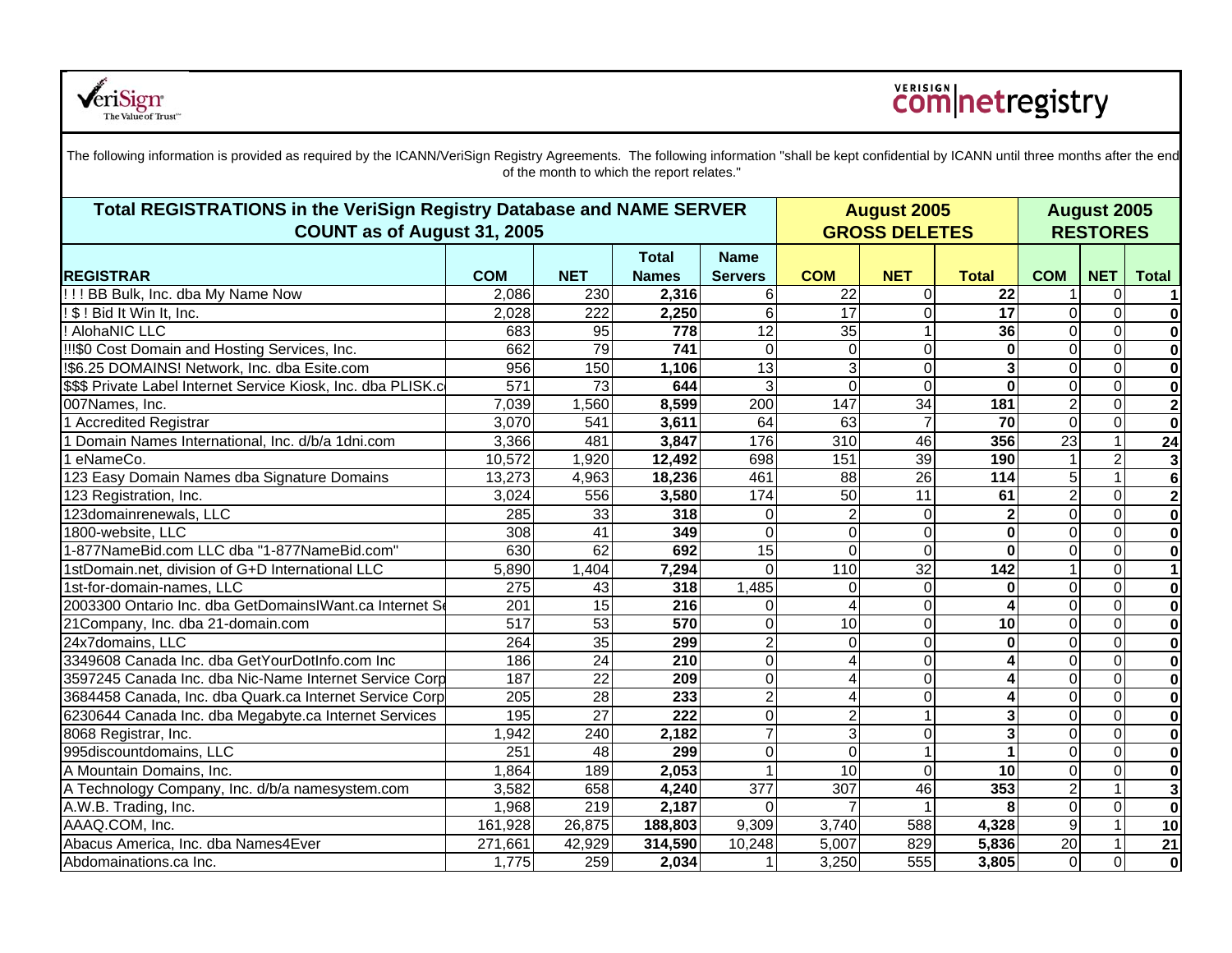| Total REGISTRATIONS in the VeriSign Registry Database and NAME SERVER |                  |                 |              |                 |                      | <b>August 2005</b> |                 |                 |                | <b>August 2005</b>      |  |  |
|-----------------------------------------------------------------------|------------------|-----------------|--------------|-----------------|----------------------|--------------------|-----------------|-----------------|----------------|-------------------------|--|--|
| <b>COUNT as of August 31, 2005</b>                                    |                  |                 |              |                 | <b>GROSS DELETES</b> | <b>RESTORES</b>    |                 |                 |                |                         |  |  |
|                                                                       |                  |                 | Total        | <b>Name</b>     |                      |                    |                 |                 |                |                         |  |  |
| <b>REGISTRAR</b>                                                      | <b>COM</b>       | <b>NET</b>      | <b>Names</b> | <b>Servers</b>  | <b>COM</b>           | <b>NET</b>         | <b>Total</b>    | <b>COM</b>      | <b>NET</b>     | <b>Total</b>            |  |  |
| About Domain Dot Com Solutions Pvt. Ltd.                              | $\overline{374}$ | $\overline{52}$ | 426          | 6               | $\Omega$             | $\Omega$           | $\Omega$        | $\overline{0}$  | $\mathbf 0$    |                         |  |  |
| ABR Products, Inc. dba Nitin Networks                                 | 31,755           | 6,602           | 38,357       | 1,986           | 779                  | 187                | 966             | $\Omega$        | $\overline{0}$ | $\bf{0}$                |  |  |
| Abu-Ghazaleh Intellectual Property dba Tagidomains.com                | 145              | 96              | 241          | 33              | $\Omega$             | $\Omega$           | 0               | $\Omega$        | $\overline{0}$ | $\bf{0}$                |  |  |
| Ace of Domains, Inc                                                   | 454              | 65              | 519          | $\overline{10}$ | $\overline{2}$       | $\Omega$           | $\mathbf{z}$    | $\Omega$        | $\overline{0}$ | $\overline{\mathbf{0}}$ |  |  |
| Active 24 ASA                                                         | 52,790           | 11,304          | 64,094       | 531             | 70                   | $\overline{17}$    | $\overline{87}$ | $\overline{2}$  | $\overline{0}$ | $\overline{2}$          |  |  |
| <b>Address Creation</b>                                               | 15,498           | 1,404           | 16,902       | 510             | 78                   | $\overline{15}$    | 93              | $\Omega$        | $\overline{0}$ | $\bf{0}$                |  |  |
| Addressontheweb, LLC                                                  | $\overline{275}$ | 41              | 316          | $\overline{2}$  | 3                    |                    |                 | $\Omega$        | $\overline{0}$ | $\overline{\mathbf{0}}$ |  |  |
| AdoptADomain.net, Inc.                                                | 1,974            | 292             | 2,266        | $\overline{4}$  | 3,598                | 545                | 4,143           | $\overline{0}$  | $\overline{0}$ | $\overline{\mathbf{0}}$ |  |  |
| Advantage Interactive Ltd                                             | 15,629           | 2,816           | 18,445       | 250             | $\Omega$             | $\Omega$           | 0               | $\overline{0}$  | $\overline{0}$ | $\overline{\mathbf{0}}$ |  |  |
| Affordable Computer Solutions, Inc. dba WWW.AFFORDA                   | 3,442            | 425             | 3,867        | $\overline{c}$  | 5                    | $\Omega$           | 5               | $\Omega$        | $\overline{0}$ | $\overline{\mathbf{0}}$ |  |  |
| Afterdark Domains, Incorporated                                       | 494              | $\overline{47}$ | 541          | $\mathbf 0$     | 615                  | 69                 | 684             | $\overline{0}$  | $\overline{0}$ | $\overline{\mathbf{0}}$ |  |  |
| Aim High!, Inc. dba Registry Systems                                  | 3,006            | 294             | 3,300        | 40              | 3,755                | 309                | 4,064           | $\overline{0}$  | $\overline{0}$ | $\mathbf 0$             |  |  |
| AirNames.com, Inc.                                                    | 564              | $\overline{88}$ | 652          | $\Omega$        |                      | $\Omega$           |                 | $\Omega$        | $\Omega$       | $\overline{\mathbf{0}}$ |  |  |
| Alices Registry, Inc.                                                 | 1,045            | 191             | 1,236        | $\overline{29}$ |                      | $\Omega$           |                 | $\Omega$        | $\overline{0}$ | $\bf{0}$                |  |  |
| All West Communications, Inc. d/b/a AW Registry                       | 14,902           | 2,443           | 17,345       | 1,786           | 213                  | 46                 | 259             | $\overline{4}$  | $\mathbf{1}$   | $\overline{5}$          |  |  |
| Allaccessdomains, LLC                                                 | 262              | 34              | 296          | $\Omega$        |                      | $\Omega$           |                 | $\Omega$        | $\overline{0}$ | $\overline{\mathbf{0}}$ |  |  |
| Alldomains.com Inc.                                                   | 1,193            | 199             | 1,392        | 1,492           | $\overline{0}$       | $\Omega$           | $\bf{0}$        |                 | $\overline{0}$ | 1                       |  |  |
| AllGlobalNames S.A.                                                   | 3,011            | 1,014           | 4,025        | 200             | 20                   | 10                 | 30              |                 | $\mathbf{1}$   | $\overline{2}$          |  |  |
| Allindomains, LLC                                                     | 44,493           | 7,764           | 52,257       | 2,814           | 595                  | $\overline{122}$   | 717             | $\overline{24}$ | $\overline{3}$ | $\overline{27}$         |  |  |
| America Online, Inc. dba AOL and/or CompuServe-AOL                    | 7,517            | 2,025           | 9,542        | 114             |                      | $\Omega$           |                 | $\Omega$        | $\overline{0}$ | $\bf{0}$                |  |  |
| Annulet, Inc                                                          | 2,358            | 811             | 3,169        | $\overline{53}$ | $\Omega$             | $\Omega$           | $\bf{0}$        | $\mathbf{1}$    | $\overline{0}$ | $\overline{1}$          |  |  |
| ANO Regional Network Information Center dba RU                        | 5,799            | 1,764           | 7,563        | 1,742           | 3                    | $\Omega$           | 3               | $\Omega$        | $\overline{0}$ | $\bf{0}$                |  |  |
| Anytime Sites, Inc.                                                   | 293              | 28              | 321          | $\Omega$        |                      | $\Omega$           |                 | $\overline{0}$  | $\overline{0}$ | $\overline{\mathbf{0}}$ |  |  |
| AO Domains, Incorporated                                              | 1,973            | 229             | 2,202        |                 | 5                    | $\Omega$           | $\overline{5}$  | $\overline{0}$  | $\overline{0}$ | $\overline{\mathbf{0}}$ |  |  |
| Apex Registry, Inc.                                                   | 4,316            | 731             | 5,047        | 1,539           |                      | $\mathbf 0$        |                 | $\Omega$        | $\overline{0}$ | $\overline{\mathbf{0}}$ |  |  |
| Arab Internet Names, Incorporated                                     | 588              | 68              | 656          |                 | 622                  | $\overline{80}$    | 702             | $\overline{0}$  | $\overline{0}$ | $\mathbf 0$             |  |  |
| Arsys Internet, S.L. d/b/a NICLINE.COM                                | 126,412          | 18,998          | 145,410      | 2,931           | 1,324                | 211                | 1,535           | $\overline{7}$  | 1              | $\overline{\mathbf{8}}$ |  |  |
| Aruba SpA                                                             |                  |                 |              | $\Omega$        |                      | $\Omega$           | 0               | $\overline{0}$  | $\overline{0}$ | $\overline{\mathbf{0}}$ |  |  |
| Asadal, Inc.                                                          | 11,870           | 3,719           | 15,589       | 1,123           |                      |                    |                 | $\Omega$        | $\overline{0}$ | $\overline{\mathbf{0}}$ |  |  |
| Ascio Technologies, Inc.                                              | 173,012          | 41,225          | 214,237      | 3,145           | 1,665                | 387                | 2,052           | 25              | $\overline{2}$ | $\overline{27}$         |  |  |
| AsiaDomains, Incorporated                                             | 669              | 75              | 744          | $\Omega$        | 136                  | 24                 | 160             | $\overline{0}$  | $\overline{0}$ | $\mathbf 0$             |  |  |
| <b>AtCom Technology LLC</b>                                           | 14,941           | 2,316           | 17,257       | 1,007           | 358                  | 44                 | 402             | $\overline{2}$  | $\overline{0}$ | $\overline{2}$          |  |  |
| Atozdomainsmarket, LLC                                                | 250              | 50              | 300          | $\Omega$        | $\Omega$             | $\Omega$           | $\bf{0}$        | $\overline{0}$  | $\overline{0}$ | $\overline{\mathbf{0}}$ |  |  |
| AusRegistry Group Pty. Ltd.                                           | 949              | 129             | 1,078        | $\overline{29}$ |                      | $\mathbf 0$        |                 | $\Omega$        | $\overline{0}$ | $\bf{0}$                |  |  |
| Austriadomains, LLC                                                   | 227              | 63              | 290          | $\overline{0}$  | $\Omega$             | $\Omega$           | $\mathbf{0}$    | $\overline{0}$  | $\Omega$       | $\overline{\mathbf{0}}$ |  |  |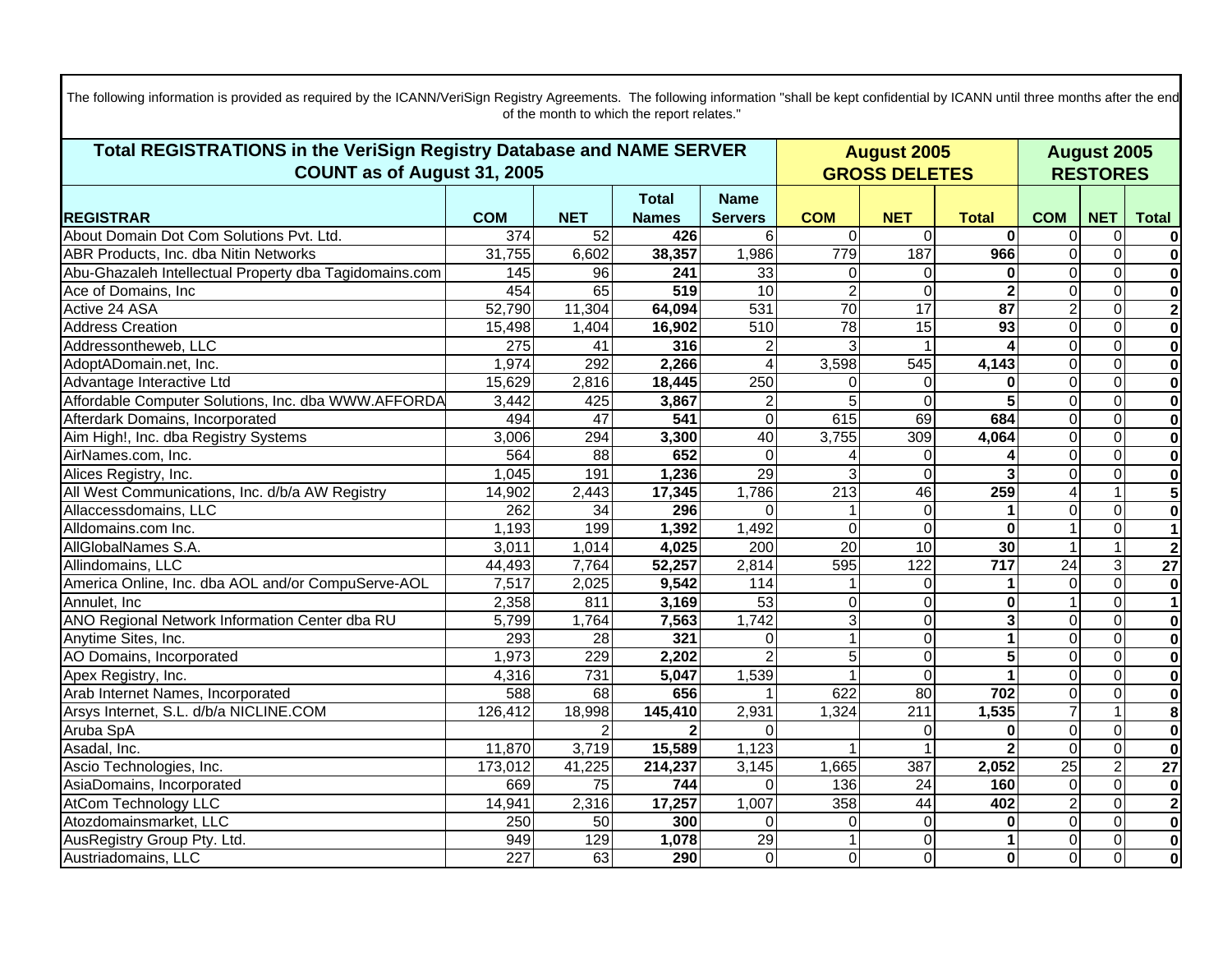| Total REGISTRATIONS in the VeriSign Registry Database and NAME SERVER |                  |                 |                  |                 |                 | <b>August 2005</b>   |                  |                 |                         | <b>August 2005</b>      |  |  |
|-----------------------------------------------------------------------|------------------|-----------------|------------------|-----------------|-----------------|----------------------|------------------|-----------------|-------------------------|-------------------------|--|--|
| <b>COUNT as of August 31, 2005</b>                                    |                  |                 |                  |                 |                 | <b>GROSS DELETES</b> |                  | <b>RESTORES</b> |                         |                         |  |  |
|                                                                       |                  |                 | <b>Total</b>     | <b>Name</b>     |                 |                      |                  |                 |                         |                         |  |  |
| <b>REGISTRAR</b>                                                      | <b>COM</b>       | <b>NET</b>      | <b>Names</b>     | <b>Servers</b>  | <b>COM</b>      | <b>NET</b>           | <b>Total</b>     | <b>COM</b>      | <b>NET</b>              | <b>Total</b>            |  |  |
| Austriandomains, LLC                                                  | 278              | $\overline{28}$ | 306              | 0               |                 |                      | $\overline{2}$   | $\overline{0}$  | $\mathbf 0$             |                         |  |  |
| AvailableDomains.ca Inc.                                              | 2,079            | 266             | 2,345            | 3               | 3,646           | 570                  | 4,216            | $\overline{0}$  | $\mathbf 0$             | $\mathbf 0$             |  |  |
| AvidDomains.com, Inc.                                                 | 722              | 102             | 824              | $\overline{2}$  |                 | $\Omega$             |                  | $\Omega$        | $\overline{0}$          | $\mathbf 0$             |  |  |
| BackUp.ca Inc.                                                        | 169              | 23              | 192              |                 |                 | $\Omega$             | 3                | $\Omega$        | $\overline{0}$          | $\bf{0}$                |  |  |
| Basic Fusion, Inc.                                                    | 698              | $\overline{78}$ | 776              | $\mathbf{0}$    | 4               | $\Omega$             |                  | $\Omega$        | $\overline{0}$          | $\mathbf 0$             |  |  |
| BatDomains.com Inc.                                                   | 1,158            | 142             | 1,300            | 0               |                 | $\Omega$             |                  | $\Omega$        | $\overline{0}$          | $\overline{\mathbf{0}}$ |  |  |
| <b>BB Online UK Ltd</b>                                               | 8,770            | 1,643           | 10,413           | 499             | 131             | 31                   | 162              | 3 <sup>1</sup>  | $\overline{0}$          | $\overline{\mathbf{3}}$ |  |  |
| Bearsdomain, LLC                                                      | 184              | 23              | 207              |                 | $\Omega$        | $\Omega$             | $\Omega$         | $\overline{0}$  | $\overline{0}$          | $\overline{\mathbf{0}}$ |  |  |
| Beijing Innovative Linkage Technology Ltd. dba dns.com.c              | 88,023           | 12,696          | 100,719          | 19,891          | 1,812           | 378                  | 2,190            | $\overline{0}$  | $\overline{0}$          | $\overline{\mathbf{0}}$ |  |  |
| Belgiumdomains, LLC                                                   | 190              | 24              | 214              | $\Omega$        |                 |                      |                  | $\Omega$        | $\overline{0}$          | $\mathbf 0$             |  |  |
| BeMyDomain.net, Inc.                                                  | $\overline{200}$ | 15              | $\overline{215}$ | $\Omega$        |                 |                      |                  | $\overline{0}$  | $\overline{0}$          | $\mathbf 0$             |  |  |
| Best Registration Services, Inc.                                      | 8,995            | 1,036           | 10,031           | 753             | 3,800           | 267                  | 4,067            | $\Omega$        | $\overline{0}$          | $\mathbf 0$             |  |  |
| Bidfordomainnames, LLC                                                | 192              | 32              | 224              | $\Omega$        | $\Omega$        | $\Omega$             | <sup>0</sup>     | $\Omega$        | $\overline{0}$          | $\mathbf 0$             |  |  |
| Bizcn.com, Inc.                                                       | 159,231          | 30,152          | 189,383          | 2,726           | 5,904           | 1,169                | 7,073            | $\mathbf 1$     | $\overline{0}$          |                         |  |  |
| Blisternet, Incorporated                                              | 3,752            | 685             | 4,437            |                 | 6,115           | 1,115                | 7,230            | $\overline{0}$  | $\overline{0}$          | $\bf{0}$                |  |  |
| Blog.com - Digital Communications, Inc.                               | 521              | 44              | 565              |                 |                 | $\Omega$             |                  | $\Omega$        | $\overline{0}$          | $\overline{\mathbf{0}}$ |  |  |
| Blue Fractal, Inc.                                                    | 119              | 15              | $\overline{134}$ | 0               |                 | $\Omega$             |                  | $\mathbf 0$     | $\overline{0}$          | $\mathbf 0$             |  |  |
| <b>Blue Razor Domains, Inc.</b>                                       | 92,590           | 7,626           | 100,216          | 1,108           | 14,455          | $\overline{82}$      | 14,537           |                 | $\overline{0}$          |                         |  |  |
| Blueberry Hill Comm., Inc. dba 4Domains.com                           | 20,017           | 2,373           | 22,390           | 443             | 220             | $\overline{31}$      | $\overline{251}$ | $\overline{2}$  | $\mathbf{1}$            | 3                       |  |  |
| Bottle Domains, Inc.                                                  | 1,343            | 154             | 1,497            | 52              |                 |                      | $\mathbf{2}$     | $\Omega$        | $\overline{0}$          | $\mathbf 0$             |  |  |
| BP Holdings Group, Inc. dba IS.COM                                    | 1,136            | 146             | 1,282            | $\Omega$        | 3               | $\Omega$             |                  | $\Omega$        | $\overline{0}$          | $\overline{\mathbf{0}}$ |  |  |
| Brandon Gray Internet Services, Inc. dba NameJuice.com                | 90,871           | 15,034          | 105,905          | 1,770           | 1,538           | $\overline{249}$     | 1,787            |                 | $\overline{0}$          |                         |  |  |
| BulkRegister, LLC.                                                    | 1,085,048        | 150,448         | 1,235,496        | 43,992          | 9,869           | 1,676                | 11,545           | $\overline{28}$ | $\overline{2}$          | 30                      |  |  |
| Bumper Jumper, Inc.<br>CADiware AG                                    | 379              | 35              | 414              | $\Omega$        | $\Omega$        | $\Omega$             | $\bf{0}$         | $\overline{0}$  | $\overline{0}$          | $\bf{0}$                |  |  |
|                                                                       | 2,648            | 655             | 3,303            | 230             | 12              |                      | 15               | $\overline{0}$  | $\overline{0}$          | $\overline{\mathbf{0}}$ |  |  |
| <b>Capital Networks Pty LTD</b>                                       | 21,259           | 3,355           | 24,614           | 2,890           |                 | $\overline{2}$       | 3                | $\Omega$        | $\overline{0}$          | $\overline{\mathbf{0}}$ |  |  |
| Capitaldomains, LLC                                                   | 276              | 61              | 337              | $\Omega$        | $\Omega$        | $\Omega$             | $\Omega$         | $\overline{0}$  | $\overline{0}$          | $\overline{\mathbf{0}}$ |  |  |
| Capitoldomains, LLC                                                   | 94,709           | 9,105           | 103,814          | 21              | 1,010,945       | 245,789              | 1,256,734        | $\Omega$        | $\overline{0}$          | $\overline{\mathbf{0}}$ |  |  |
| CAT, Inc. d/b/a Namezero.com                                          | 16,170           | 2,624           | 18,794           | 587             | 281             | 31                   | 312              | $\Omega$        | $\overline{0}$          | $\overline{\mathbf{0}}$ |  |  |
| Catalog.com, Inc.                                                     | 32,568           | 3,724           | 36,292           | 286             | 576             | 54                   | 630              | 5               | $\overline{0}$          | 5                       |  |  |
| Central Registrar, Inc. d/b/a DomainMonger.Com                        | 2,276            | 290             | 2,566            | $\overline{54}$ | $\overline{97}$ | $\overline{19}$      | 116              | $\overline{3}$  | $\overline{0}$          | $\overline{\mathbf{3}}$ |  |  |
| Chinesedomains, LLC                                                   | $\overline{273}$ | 47              | 320              | $\Omega$        |                 | $\Omega$             |                  | $\Omega$        | $\overline{0}$          | $\overline{\mathbf{0}}$ |  |  |
| Chocolatecovereddomains, LLC                                          | 190              | 16              | 206              | $\Omega$        | $\Omega$        | $\Omega$             | $\bf{0}$         | $\Omega$        | $\overline{0}$          | $\mathbf 0$             |  |  |
| Claimeddomains, LLC                                                   | 266              | $\overline{27}$ | 293              | $\mathbf 0$     |                 |                      | $\overline{2}$   | $\mathbf 0$     | $\overline{\mathsf{o}}$ | $\overline{\mathbf{0}}$ |  |  |
| Cocosislandsdomains, LLC                                              | 305              | 42              | 347              | 4               |                 |                      | $\overline{2}$   | $\overline{0}$  | $\overline{0}$          | $\overline{\mathbf{0}}$ |  |  |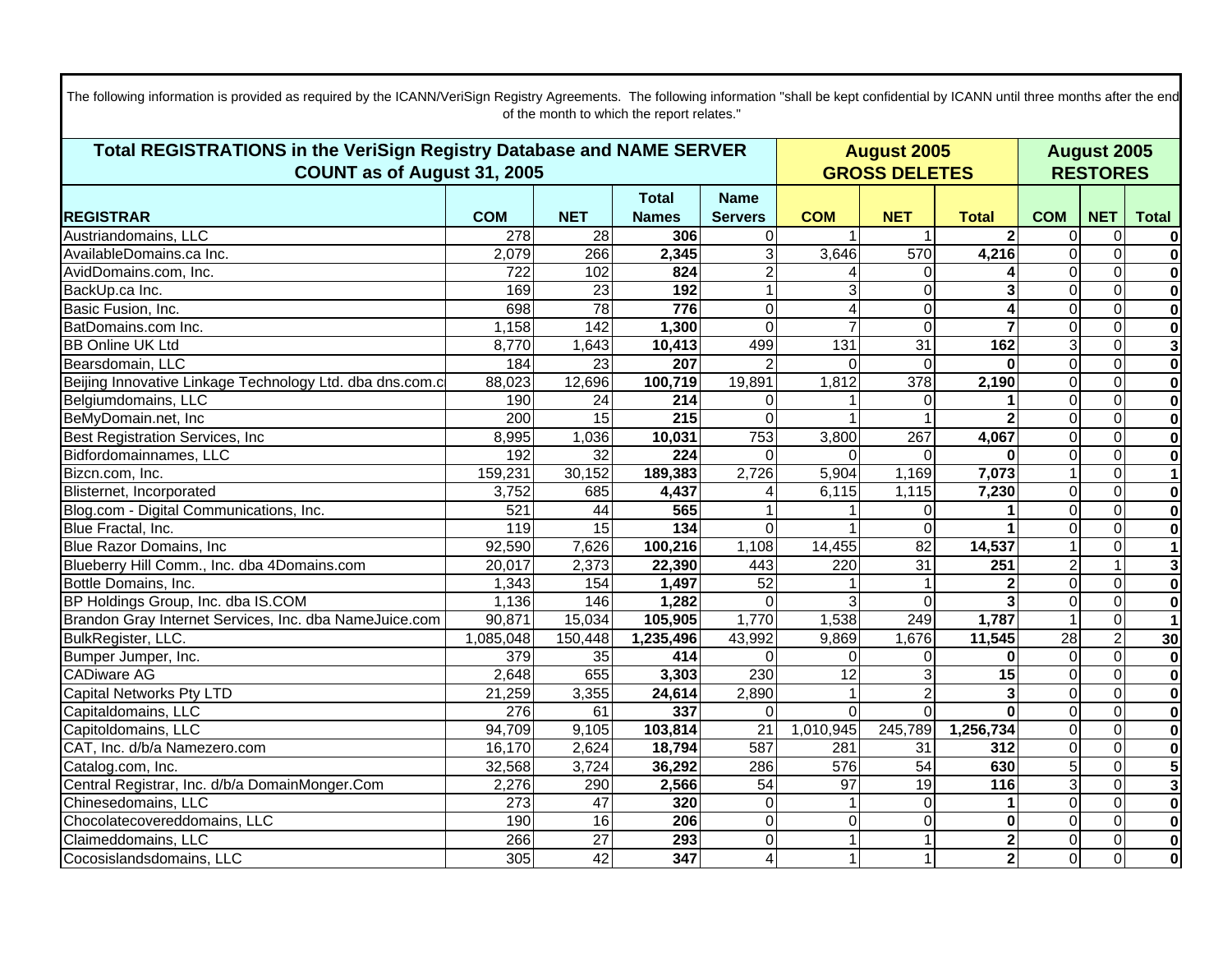| Total REGISTRATIONS in the VeriSign Registry Database and NAME SERVER<br><b>COUNT as of August 31, 2005</b> |                  |                 |                  |                   |                | <b>August 2005</b><br><b>GROSS DELETES</b> |                  |                 |                | <b>August 2005</b><br><b>RESTORES</b> |  |  |
|-------------------------------------------------------------------------------------------------------------|------------------|-----------------|------------------|-------------------|----------------|--------------------------------------------|------------------|-----------------|----------------|---------------------------------------|--|--|
|                                                                                                             |                  |                 |                  |                   |                |                                            |                  |                 |                |                                       |  |  |
|                                                                                                             |                  |                 | <b>Total</b>     | <b>Name</b>       |                |                                            |                  |                 |                |                                       |  |  |
| <b>REGISTRAR</b>                                                                                            | <b>COM</b>       | <b>NET</b>      | <b>Names</b>     | <b>Servers</b>    | <b>COM</b>     | <b>NET</b>                                 | <b>Total</b>     | <b>COM</b>      | <b>NET</b>     | <b>Total</b>                          |  |  |
| CodyCorp.com, Inc                                                                                           | 708              | 90              | 798              | $\Omega$          | 8              | $\Omega$                                   | 8 <sup>1</sup>   | $\Omega$        | $\overline{0}$ | $\mathbf 0$                           |  |  |
| Colorado Names Domains, Inc.                                                                                | 1,890            | 214             | 2,104            | 11                | 10             | $\Omega$                                   | 10               | $\Omega$        | $\Omega$       | $\mathbf 0$                           |  |  |
| Columbiadomains, LLC                                                                                        | 201              |                 | $\overline{201}$ | 0                 | $\Omega$       |                                            | 0                | $\Omega$        | $\overline{0}$ | $\mathbf 0$                           |  |  |
| <b>Comitnet AB</b>                                                                                          | 16,109           | 1,631           | 17,740           | $\overline{8}$    | 5              | $\Omega$                                   | 5                | $\Omega$        | $\Omega$       | $\mathbf 0$                           |  |  |
| Commerce Island, Inc.                                                                                       | 126              | $\overline{12}$ | 138              | $\Omega$          |                | $\Omega$                                   |                  | $\Omega$        | $\overline{0}$ | $\bf{0}$                              |  |  |
| <b>CommuniGal Communications Ltd</b>                                                                        | 49,733           | 13,328          | 63,061           | 2,840             | 2,669          | 428                                        | 3,097            | $\overline{7}$  | 1              | $\overline{\mathbf{8}}$               |  |  |
| Compana, LLC                                                                                                | 443,922          | 124             | 444,046          | 33                | 48,087         | $\Omega$                                   | 48,087           | $\overline{0}$  | $\overline{0}$ | $\overline{\mathbf{0}}$               |  |  |
| Computer Services Langenbach GmbH dba joker.com                                                             | 373,087          | 85,472          | 458,559          | 34,923            | 6,360          | 1,391                                      | 7,751            | 13              | $\overline{2}$ | 15                                    |  |  |
| ComputerDataNetworks dba shop4domain/netonedomains                                                          | 1,357            | 456             | 1,813            | 45                | 14             |                                            | 16               | $\Omega$        | $\overline{0}$ | $\overline{\mathbf{0}}$               |  |  |
| Condomainium.com Inc.                                                                                       | 206              | 23              | $\overline{229}$ | 0                 | 5              | $\Omega$                                   | 5 <sup>1</sup>   | $\Omega$        | $\overline{0}$ | $\overline{\mathbf{0}}$               |  |  |
| CoolHandle Hosting, LLC                                                                                     | 118              | 10              | 128              | $\overline{0}$    | $\overline{2}$ | $\Omega$                                   | $\overline{2}$   | $\Omega$        | $\overline{0}$ | $\overline{\mathbf{0}}$               |  |  |
| CoolHosting.ca Inc.                                                                                         | 178              | $\overline{31}$ | 209              |                   | $\Omega$       | $\Omega$                                   | $\Omega$         | $\Omega$        | $\overline{0}$ | $\mathbf 0$                           |  |  |
| <b>CORE Internet Council of Registrars</b>                                                                  | 216,487          | 46,689          | 263,176          | 15,603            | 2,305          | 445                                        | 2,750            | 169             | 12             | 181                                   |  |  |
| Corporate Domains, Inc.                                                                                     | 6,646            | 2,010           | 8,656            | 652               |                | $\Omega$                                   |                  | $\Omega$        | $\overline{0}$ | $\bf{0}$                              |  |  |
| Crazy8Domains.com Inc.                                                                                      | 157              | 20              | 177              | $\Omega$          |                | $\Omega$                                   |                  | $\Omega$        | $\overline{0}$ | $\overline{\mathbf{0}}$               |  |  |
| Crisp Names, Inc.                                                                                           | 337              | 36              | 373              |                   |                | $\Omega$                                   |                  | $\Omega$        | $\overline{0}$ | $\bf{0}$                              |  |  |
| Critical Internet, Inc.                                                                                     | 5,266            | 1,502           | 6,768            | 1,887             |                | 3                                          |                  | $\overline{0}$  | $\overline{0}$ | $\overline{\mathbf{0}}$               |  |  |
| Cronon AG Berlin, Niederlassung Regensburg                                                                  | 278,656          | 93,183          | 371,839          | 3,629             | 1,530          | 668                                        | 2,198            | 2               | $\overline{2}$ | $\overline{\mathbf{4}}$               |  |  |
| CSIRegistry.com, Inc.                                                                                       | 669              | 61              | 730              | $\overline{2}$    | 6              | $\Omega$                                   | 6                | $\overline{0}$  | $\overline{0}$ | $\mathbf 0$                           |  |  |
| CVO.ca, Inc.                                                                                                | $\overline{278}$ | 35              | 313              | $\Omega$          | 3              | $\Omega$                                   |                  | $\Omega$        | $\overline{0}$ | $\overline{\mathbf{0}}$               |  |  |
| Cydentity, Inc. d/b/a Cypack.com                                                                            | 30,128           | 5,081           | 35,209           | 2,655             | 546            | 197                                        | $\overline{743}$ |                 | $\overline{0}$ | $\mathbf{1}$                          |  |  |
| Dagnabit, Incorporated                                                                                      | 1,728            | 225             | 1,953            | 10                | 1,643          | $\overline{295}$                           | 1,938            | $\Omega$        | $\overline{0}$ | $\overline{\mathbf{0}}$               |  |  |
| Decentdomains, LLC                                                                                          | 295              | 67              | 362              | $\Omega$          |                | $\Omega$                                   |                  | $\Omega$        | $\overline{0}$ | $\overline{\mathbf{0}}$               |  |  |
| Department-of-domains, LLC                                                                                  | 237              | $\overline{24}$ | $\overline{261}$ | $\Omega$          |                | $\Omega$                                   |                  | $\Omega$        | $\overline{0}$ | $\overline{\mathbf{0}}$               |  |  |
| Desert Devil, Inc.                                                                                          | 119              |                 | 126              | $\Omega$          |                | $\Omega$                                   |                  | $\Omega$        | $\overline{0}$ | $\overline{\mathbf{0}}$               |  |  |
| Deutchdomains, LLC                                                                                          | 232              | 62              | 294              |                   | $\overline{2}$ |                                            |                  | $\Omega$        | $\overline{0}$ | $\overline{\mathbf{0}}$               |  |  |
| Deutsche Telekom AG                                                                                         | 53,396           | 13,906          | 67,302           | 1,104             | 508            | 159                                        | 667              | $\Omega$        | $\overline{0}$ | $\overline{\mathbf{0}}$               |  |  |
| Diggitydot, LLC                                                                                             | 172              | 21              | 193              | $\Omega$          | $\Omega$       | $\Omega$                                   | $\Omega$         | $\Omega$        | $\overline{0}$ | $\overline{\mathbf{0}}$               |  |  |
| Digup Domains, Inc.                                                                                         | 244              | $\overline{17}$ | 261              | $\Omega$          | $\mathfrak{p}$ | $\mathfrak{p}$                             |                  | $\Omega$        | $\Omega$       | $\overline{\mathbf{0}}$               |  |  |
| Direct Information Pvt. Ltd., dba Directl.com                                                               | 364,898          | 61,421          | 426,319          | 150,068           | 7,840          | 1,411                                      | 9,251            | $\overline{17}$ | 3              | $\overline{20}$                       |  |  |
| Discountdomainservices, LLC                                                                                 | 238              | 25              | 263              | $\Omega$          | $\Omega$       | $\Omega$                                   | $\bf{0}$         | $\Omega$        | $\overline{0}$ | $\bf{0}$                              |  |  |
| DNS NET Internet Service GmbH                                                                               | 3,111            | 673             | 3,784            | $\frac{105}{105}$ | 15             | 5                                          | $\overline{20}$  | $\overline{0}$  | 1 <sup>1</sup> | $\overline{1}$                        |  |  |
| DNSvillage.com                                                                                              | 678              | 74              | 752              |                   | 6              | $\Omega$                                   | 6                | $\Omega$        | $\overline{0}$ | $\mathbf 0$                           |  |  |
| Domain Bank, Inc.                                                                                           | 132,992          | 17,754          | 150,746          | 3,520             | 2,092          | 348                                        | 2,440            | 58              | $\infty$       | 66                                    |  |  |
| Domain Contender, LLC                                                                                       | 188,356          | 34,702          | 223,058          | $\overline{96}$   | 14,174         | 2,893                                      | 17,067           | $\overline{O}$  | $\overline{0}$ | $\mathbf 0$                           |  |  |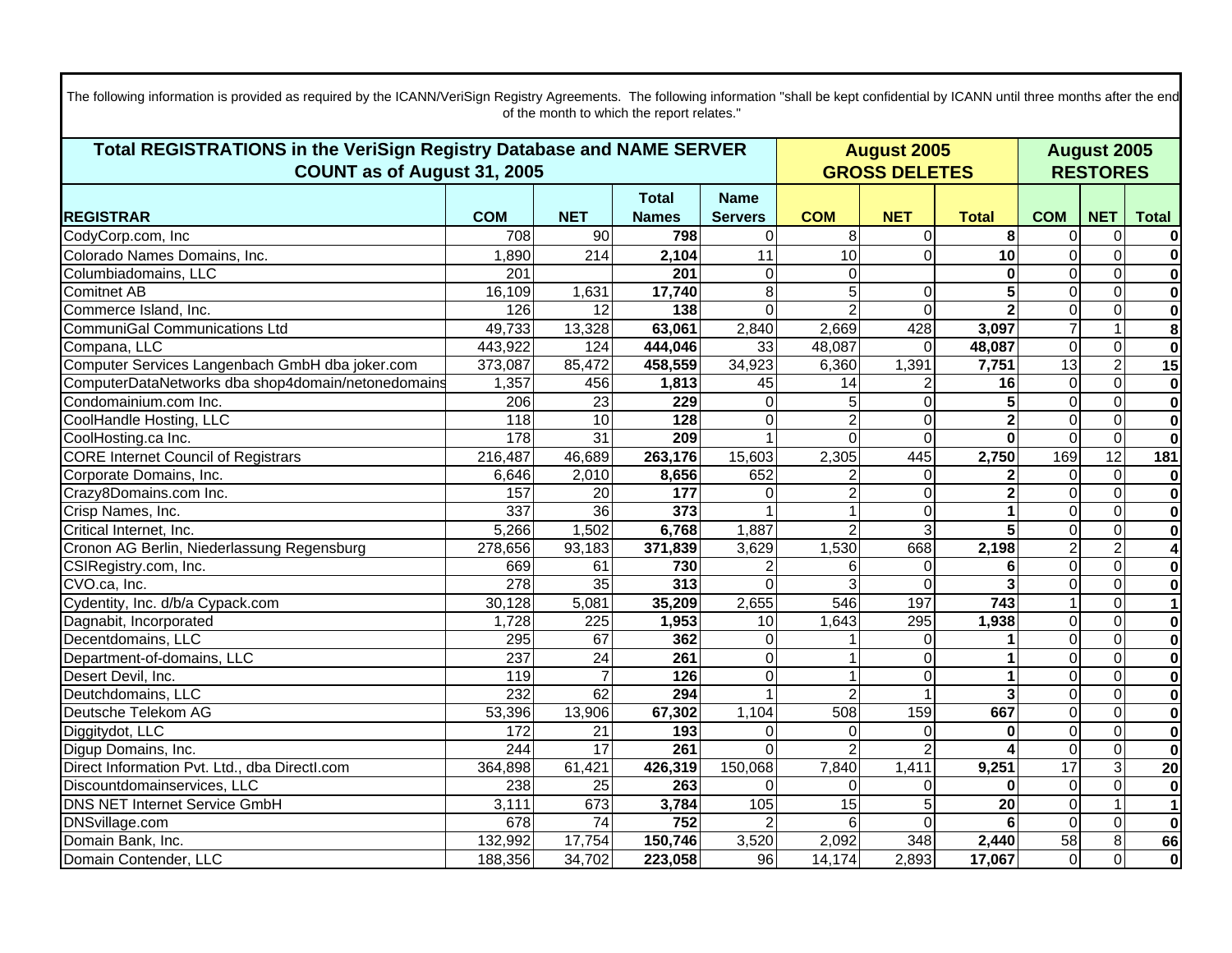| Total REGISTRATIONS in the VeriSign Registry Database and NAME SERVER |                  |                 |                  |                 |                       | <b>August 2005</b>   |                |                 |                 | <b>August 2005</b>      |  |  |
|-----------------------------------------------------------------------|------------------|-----------------|------------------|-----------------|-----------------------|----------------------|----------------|-----------------|-----------------|-------------------------|--|--|
| <b>COUNT as of August 31, 2005</b>                                    |                  |                 |                  |                 |                       | <b>GROSS DELETES</b> |                |                 | <b>RESTORES</b> |                         |  |  |
|                                                                       |                  |                 | <b>Total</b>     | <b>Name</b>     |                       |                      |                |                 |                 |                         |  |  |
| <b>REGISTRAR</b>                                                      | <b>COM</b>       | <b>NET</b>      | <b>Names</b>     | <b>Servers</b>  | <b>COM</b>            | <b>NET</b>           | <b>Total</b>   | <b>COM</b>      | <b>NET</b>      | <b>Total</b>            |  |  |
| Domain Jingles, Inc.                                                  | $\overline{514}$ | 95              | 609              | $\overline{31}$ | $\Omega$              | $\Omega$             | $\mathbf{0}$   | $\overline{0}$  | $\mathbf 0$     |                         |  |  |
| Domain Monkeys, LLC                                                   | 4,010            | 353             | 4,363            | $\overline{51}$ | 3,797                 | 282                  | 4,079          | $\Omega$        | $\overline{0}$  | $\bf{0}$                |  |  |
| Domain Name Sales Corp.                                               | 342,445          | 35,944          | 378,389          | 254             | 1,036,784             | 835,762              | 1,872,546      | $\overline{0}$  | $\mathbf 0$     | $\bf{0}$                |  |  |
| <b>Domain Registration Services</b>                                   | 23,047           | 3,113           | 26,160           | 2,242           | 399                   | 61                   | 460            | $\overline{10}$ | $\overline{2}$  | $\overline{12}$         |  |  |
| Domain Systems, Inc.                                                  | 506              | 80              | 586              | 26              |                       |                      | 5              | $\Omega$        | $\overline{0}$  | $\mathbf 0$             |  |  |
| Domain The Net Technologies (2)                                       | 580              | 66              | 646              |                 | $\overline{32}$       | 3                    | 35             |                 | $\overline{0}$  | 1                       |  |  |
| Domain The Net Technologies Ltd.                                      | 3,428            | 311             | 3,739            | 62              | 13                    | $\overline{5}$       | 18             | $\Omega$        | $\overline{0}$  | $\mathbf 0$             |  |  |
| Domain-A-Go-Go, LLC                                                   | 192              | 30              | $\overline{222}$ | 0               | $\mathbf 0$           | $\Omega$             | $\bf{0}$       | $\overline{0}$  | $\overline{0}$  | $\mathbf 0$             |  |  |
| DomainAllies.com, Inc.                                                | 1,196            | 134             | 1,330            | 0               | 7                     | $\Omega$             | 7              | $\overline{0}$  | $\overline{0}$  | $\overline{\mathbf{0}}$ |  |  |
| DomainAuthority.ca Inc.                                               | 165              | $\overline{20}$ | 185              | $\mathbf 0$     | $\overline{2}$        | $\Omega$             | $\mathbf{2}$   | $\Omega$        | $\overline{0}$  | $\mathbf 0$             |  |  |
| Domainbulkregistration, LLC                                           | 254              | 35              | 289              | 0               | $\overline{0}$        |                      |                | $\overline{0}$  | $\overline{0}$  | $\mathbf 0$             |  |  |
| Domainbullies, LLC                                                    | $\overline{271}$ |                 | 271              |                 |                       |                      |                | $\Omega$        | $\overline{0}$  | $\mathbf 0$             |  |  |
| Domainbusinessnames, LLC                                              | 189              | $\overline{27}$ | $\overline{216}$ | $\mathbf 0$     | $\Omega$              | $\Omega$             | $\Omega$       | $\Omega$        | $\overline{0}$  | $\overline{\mathbf{0}}$ |  |  |
| DomainBuzz.ca, Inc.                                                   | 252              | 19              | $\overline{271}$ | $\Omega$        | 3                     |                      |                | $\Omega$        | $\Omega$        | $\bf{0}$                |  |  |
| Domaincamping, LLC                                                    | $\overline{200}$ | 29              | 229              | 0               | $\overline{0}$        |                      |                | $\Omega$        | $\overline{0}$  | $\overline{\mathbf{0}}$ |  |  |
| DomainCentral.ca Inc.                                                 | 180              | $\overline{25}$ | 205              | $\overline{0}$  | $\overline{2}$        | $\Omega$             | $\mathbf{2}$   | $\Omega$        | $\overline{0}$  | $\overline{\mathbf{0}}$ |  |  |
| DomainCentre.ca, Inc.                                                 | 268              | $\overline{33}$ | 301              | 0               |                       | $\Omega$             |                | $\overline{0}$  | $\overline{0}$  | $\overline{\mathbf{0}}$ |  |  |
| Domainclip Domains, Inc                                               | 144              | 10              | 154              | $\overline{2}$  | $\Omega$              | $\Omega$             | $\Omega$       | $\Omega$        | $\overline{0}$  | $\mathbf 0$             |  |  |
| <b>DomainDiscover</b>                                                 | 521,113          | 110,253         | 631,366          | 10,516          | 4,778                 | $\overline{774}$     | 5,552          | 8               | $\overline{2}$  | $\overline{10}$         |  |  |
| Domaindoorman, LLC                                                    | 10,133           | 897             | 11,030           | $\Omega$        | 229,877               | 30,408               | 260,285        | $\overline{0}$  | $\overline{0}$  | $\mathbf 0$             |  |  |
| Domainducks, Inc. d/b/a Personalnames.com                             | 3,704            | 535             | 4,239            | 34              | 52                    | 13                   | 65             | $\Omega$        | $\overline{0}$  | $\overline{\mathbf{0}}$ |  |  |
| Domaineered.ca Inc.                                                   | 193              | 20              | $\overline{213}$ | 0               | $\overline{2}$        | $\Omega$             |                | $\Omega$        | $\overline{0}$  | $\overline{\mathbf{0}}$ |  |  |
| Domainestic.com Inc                                                   | 198              | 29              | 227              | $\overline{2}$  | 3                     | $\Omega$             | 3              | $\Omega$        | $\overline{0}$  | $\mathbf 0$             |  |  |
| DomainEvent.ca, Inc.                                                  | $\overline{211}$ | 23              | 234              |                 | 4                     |                      | 5              | $\Omega$        | $\overline{0}$  | $\overline{\mathbf{0}}$ |  |  |
| Domainfighter.ca Inc.                                                 | 207              | 30              | $\overline{237}$ | 0               | $\overline{2}$        | $\Omega$             | $\mathbf 2$    | $\overline{0}$  | $\overline{0}$  | $\overline{\mathbf{0}}$ |  |  |
| Domaingrabber.ca Inc.                                                 | 189              | 26              | 215              | 0               | $\overline{2}$        | $\Omega$             | $\overline{2}$ | $\overline{0}$  | $\overline{0}$  | $\mathbf 0$             |  |  |
| DomainHeadz.ca Inc.                                                   | 202              | 19              | $\overline{221}$ | $\overline{0}$  | $\overline{2}$        | $\overline{2}$       |                | $\Omega$        | $\overline{0}$  | $\mathbf 0$             |  |  |
| DomainHip.com, Inc.                                                   | 693              | 99              | 792              | 0               | 8                     | $\overline{0}$       | 8              | $\overline{0}$  | $\overline{0}$  | $\mathbf 0$             |  |  |
| Domainhostingweb, LLC                                                 | 198              | 43              | 241              | 0               | $\Omega$              | $\Omega$             | $\mathbf{0}$   | $\Omega$        | $\overline{0}$  | $\mathbf 0$             |  |  |
| Domainiac.ca Inc.                                                     | $\overline{208}$ | 17              | $\overline{225}$ | $\overline{0}$  | $\boldsymbol{\Delta}$ |                      | 5              | $\Omega$        | $\overline{0}$  | $\overline{\mathbf{0}}$ |  |  |
| Domainideas.ca Inc.                                                   | 190              | 30              | 220              | $\Omega$        | 5                     | $\Omega$             | 5              | $\Omega$        | $\overline{0}$  | $\bf{0}$                |  |  |
| Domaininfo AB d/b/a domaininfo.com                                    | 20,874           | 5,177           | 26,051           | 4,679           | 150                   | $\overline{37}$      | 187            | $\overline{14}$ | $\overline{3}$  | $\overline{17}$         |  |  |
| Domaininternetname, LLC                                               | 232              | $\overline{20}$ | 252              |                 |                       |                      | $\mathbf{2}$   | $\Omega$        | $\overline{0}$  | $\mathbf 0$             |  |  |
| Domain-it, Inc.                                                       | 5,204            | 733             | 5,937            | 59              | $\overline{44}$       | 8                    | 52             | $\overline{0}$  | $\overline{0}$  | $\mathbf 0$             |  |  |
| Domainlink.ca Inc.                                                    | 165              | 32              | 197              | $\mathbf 0$     | $\overline{2}$        | $\Omega$             | 2 <sub>1</sub> | $\overline{0}$  | $\overline{0}$  | $\mathbf 0$             |  |  |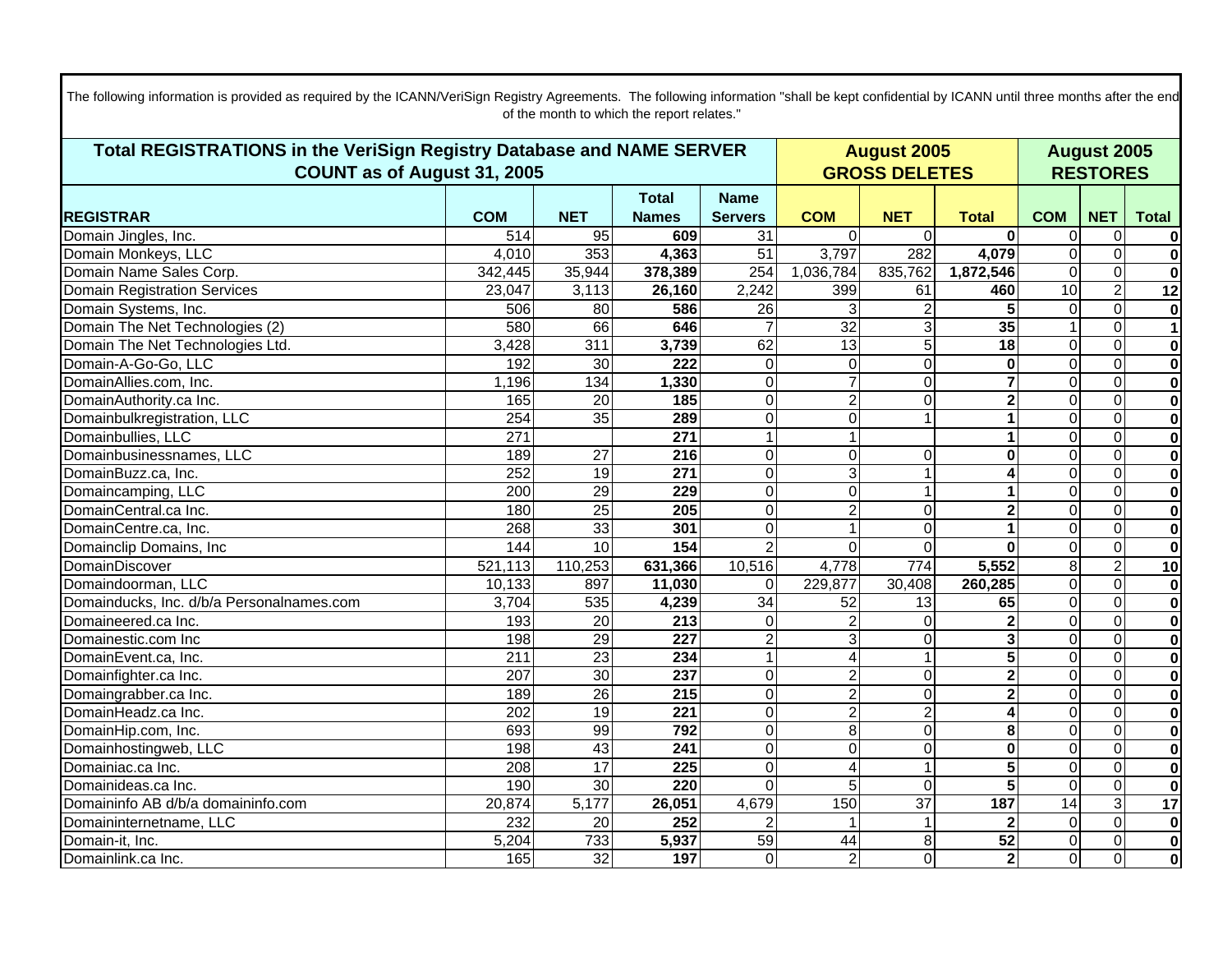| Total REGISTRATIONS in the VeriSign Registry Database and NAME SERVER |                  |                 |                  |                 | <b>August 2005</b> | <b>August 2005</b><br><b>RESTORES</b> |                 |                |              |                         |
|-----------------------------------------------------------------------|------------------|-----------------|------------------|-----------------|--------------------|---------------------------------------|-----------------|----------------|--------------|-------------------------|
| COUNT as of August 31, 2005                                           |                  |                 |                  |                 |                    | <b>GROSS DELETES</b>                  |                 |                |              |                         |
|                                                                       |                  |                 | <b>Total</b>     | <b>Name</b>     |                    |                                       |                 |                |              |                         |
| <b>REGISTRAR</b>                                                      | <b>COM</b>       | <b>NET</b>      | <b>Names</b>     | <b>Servers</b>  | <b>COM</b>         | <b>NET</b>                            | <b>Total</b>    | <b>COM</b>     | <b>NET</b>   | <b>Total</b>            |
| DomainLuminary.ca Inc.                                                | 197              | 23              | 220              | $\Omega$        | Δ                  | $\Omega$                              |                 | $\Omega$       | $\Omega$     | 0                       |
| DomainMall.ca Inc                                                     | 133              | 16              | 149              | $\overline{0}$  | $\Omega$           |                                       |                 | $\Omega$       | $\Omega$     | $\mathbf 0$             |
| DomainMania.ca Inc                                                    | 186              | $\overline{24}$ | $\overline{210}$ | $\overline{0}$  |                    | $\Omega$                              |                 | $\Omega$       | $\Omega$     | $\bf{0}$                |
| DomainMarketPlace.ca Inc                                              | 292              | 41              | 333              | $\overline{2}$  | 5                  | $\Omega$                              | 5               | $\Omega$       | $\Omega$     | $\mathbf 0$             |
| DomainName, Inc.                                                      | 7,864            | 1,364           | 9,228            | $\overline{33}$ | 187                | 42                                    | 229             | $\Omega$       | $\Omega$     | $\bf{0}$                |
| Domainnamebidder, LLC                                                 | 277              | 30              | 307              | $\Omega$        | $\Omega$           |                                       |                 | $\Omega$       | $\mathbf 0$  | $\bf{0}$                |
| Domainnamelookup, LLC                                                 | 420              | $\overline{90}$ | $\overline{510}$ | $\overline{0}$  |                    | 3                                     |                 | $\Omega$       | $\Omega$     | $\bf{0}$                |
| DomainNetwork.ca Inc.                                                 | 177              | $\overline{15}$ | 192              | $\overline{0}$  |                    | $\Omega$                              |                 | $\Omega$       | $\Omega$     | $\overline{\mathbf{0}}$ |
| Domainnovations, Incorporated                                         | 1,865            | 197             | 2,062            | 3 <sup>1</sup>  | 646                | 59                                    | 705             | $\Omega$       | $\Omega$     | $\overline{\mathbf{0}}$ |
| Domainos.ca Inc.                                                      | 192              | $\overline{15}$ | 207              | $\overline{0}$  |                    | $\Omega$                              |                 | $\Omega$       | $\Omega$     | $\overline{\mathbf{0}}$ |
| DomainParadise.ca Inc.                                                | 199              | $\overline{24}$ | 223              | $\Omega$        | $\Omega$           |                                       |                 | $\Omega$       | $\Omega$     | $\mathbf 0$             |
| DomainPeople, Inc.                                                    | 117,712          | 16,459          | 134,171          | 12,681          | 1,833              | $\overline{312}$                      | 2,145           | 11             |              | $\overline{12}$         |
| DomainPlaza.ca Inc.                                                   | 508              | $\overline{78}$ | 586              |                 |                    | $\Omega$                              |                 | $\Omega$       | $\Omega$     | $\bf{0}$                |
| DomainPro, Inc.                                                       | 424              | 49              | 473              | $\Omega$        |                    |                                       |                 | $\Omega$       | $\Omega$     | $\overline{\mathbf{0}}$ |
| DomainProcessor.com                                                   | 3,901            | 571             | 4,472            | 144             | $\overline{95}$    | 14                                    | 109             | 3              | $\Omega$     | $\overline{\mathbf{3}}$ |
| DomainRegistry.com, Inc.                                              | 7,783            | 1,039           | 8,822            | 469             | $\overline{171}$   | $\overline{28}$                       | 199             | 9              | $\mathbf{1}$ | 10                      |
| Domainreign.ca Inc.                                                   | 188              | 22              | 210              | $\Omega$        |                    | $\Omega$                              |                 | $\Omega$       | $\Omega$     | $\mathbf 0$             |
| Domains Only, Inc.                                                    | $\overline{557}$ | 68              | 625              | $\overline{2}$  | 9                  | $\Omega$                              | 9               | $\Omega$       | $\Omega$     | $\overline{\mathbf{0}}$ |
| Domains2be.com Inc.                                                   | 335              | 53              | 388              |                 |                    | $\Omega$                              |                 | $\Omega$       | $\Omega$     | $\bf{0}$                |
| Domains2go.ca Inc                                                     | 167              | $\overline{25}$ | 192              | $\overline{2}$  | 5                  | $\Omega$                              | 5               | 0              | $\Omega$     | $\overline{\mathbf{0}}$ |
| Domains4u.ca Inc.                                                     | $\overline{204}$ | $\overline{24}$ | $\overline{228}$ | $\overline{0}$  | $\overline{2}$     | $\Omega$                              | $\overline{2}$  | $\Omega$       | $\Omega$     | $\overline{\mathbf{0}}$ |
| DomainsAtCost.ca Corp                                                 | 200              | $\overline{13}$ | $\overline{213}$ | $\mathbf 0$     | $\overline{2}$     | $\Omega$                              | 2               | $\Omega$       | $\Omega$     | $\bf{0}$                |
| Domainscape.ca Inc                                                    | 292              | $\overline{38}$ | 330              | $\overline{2}$  | 2                  | $\Omega$                              | $\mathbf 2$     | $\Omega$       | $\Omega$     | $\mathbf 0$             |
| DomainsCostLess.ca Inc.                                               | 308              | 36              | 344              | $\overline{0}$  | 3                  | $\Omega$                              | 3               | $\Omega$       | $\Omega$     | $\overline{\mathbf{0}}$ |
| Domainscout.ca Inc.                                                   | 214              | $\overline{24}$ | 238              | $\overline{0}$  | 3                  | $\Omega$                              | 3               | $\Omega$       | $\Omega$     | $\overline{\mathbf{0}}$ |
| DomainsFirst.ca Inc.                                                  | 166              | $\overline{22}$ | 188              | $\mathbf 0$     |                    | $\Omega$                              |                 | $\Omega$       | $\mathbf 0$  | $\overline{\mathbf{0}}$ |
| DomainsForMe.ca Inc.                                                  | 165              | 17              | 182              |                 | 5                  | $\Omega$                              | 5               | $\Omega$       | $\Omega$     | $\overline{\mathbf{0}}$ |
| Domainstream.ca Inc.                                                  | 204              | $\overline{20}$ | $\overline{224}$ | $\Omega$        | $\Omega$           | $\Omega$                              | $\bf{0}$        | $\Omega$       | $\Omega$     | $\overline{\mathbf{0}}$ |
| DomainStreet.ca Inc.                                                  | 182              | $\overline{13}$ | 195              | $\overline{0}$  | 3                  |                                       | 4               | $\Omega$       | $\Omega$     | $\overline{\mathbf{0}}$ |
| DomainUtopia.ca Inc.                                                  | 164              | 17              | 181              | $\overline{0}$  | $\Omega$           | $\Omega$                              | 0               | $\Omega$       | $\Omega$     | $\bf{0}$                |
| Domainventures.ca Inc                                                 | 209              | $\overline{23}$ | 232              | $\Omega$        |                    | $\Omega$                              | 1               | $\Omega$       | $\Omega$     | 0                       |
| DomainWar.net, Inc                                                    | 934              | 116             | 1,050            | $\overline{2}$  | 4                  | $\Omega$                              | 4               | $\Omega$       | $\Omega$     | $\bf{0}$                |
| Domainz Limited                                                       | 390              | $\overline{47}$ | 437              | $\overline{2}$  | 3                  | $\Omega$                              | 3               | $\Omega$       | $\Omega$     | $\bf{0}$                |
| DomainZoo.com, Inc.                                                   | 6,741            | 1,269           | 8,010            | 255             | $\overline{23}$    | 6                                     | $\overline{29}$ | $\overline{a}$ |              | $\overline{3}$          |
| DomReg Ltd.                                                           | 39,087           | 6               | 39,093           | 50              | 252                | $\Omega$                              | 252             | $\Omega$       | $\Omega$     | $\mathbf 0$             |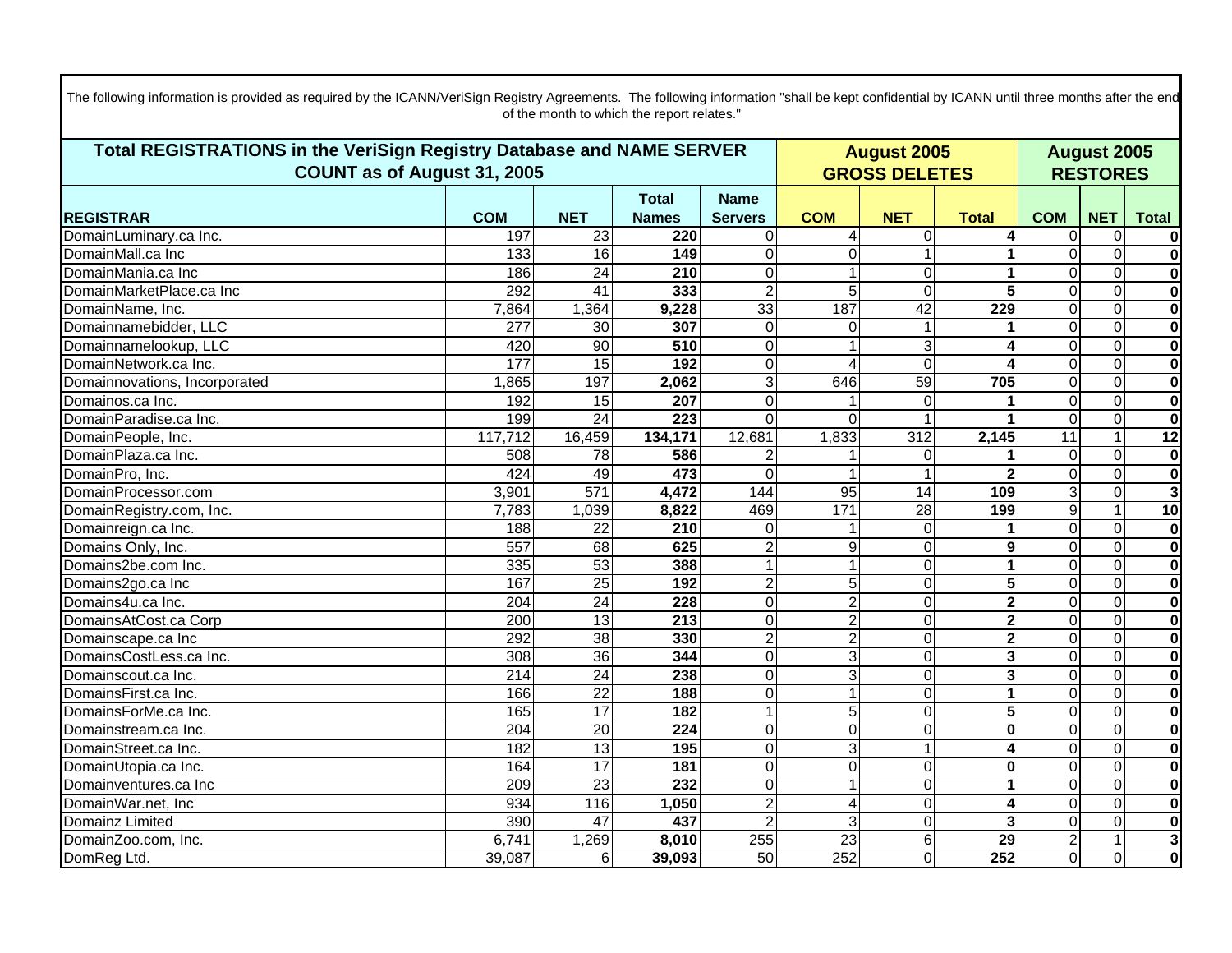| Total REGISTRATIONS in the VeriSign Registry Database and NAME SERVER |                  |                 |                  |                     |                 | <b>August 2005</b>   |                  |                 |                 | <b>August 2005</b>      |  |  |
|-----------------------------------------------------------------------|------------------|-----------------|------------------|---------------------|-----------------|----------------------|------------------|-----------------|-----------------|-------------------------|--|--|
| <b>COUNT as of August 31, 2005</b>                                    |                  |                 |                  |                     |                 | <b>GROSS DELETES</b> |                  |                 | <b>RESTORES</b> |                         |  |  |
|                                                                       |                  |                 | <b>Total</b>     | <b>Name</b>         |                 |                      |                  |                 |                 |                         |  |  |
| <b>REGISTRAR</b>                                                      | <b>COM</b>       | <b>NET</b>      | <b>Names</b>     | <b>Servers</b>      | <b>COM</b>      | <b>NET</b>           | <b>Total</b>     | <b>COM</b>      | <b>NET</b>      | <b>Total</b>            |  |  |
| Domus Enterprises LLC dba DOMUS                                       | 776              | 69              | 845              | $\mathbf 0$         | $\Omega$        | $\Omega$             | $\mathbf{0}$     | $\Omega$        | $\mathbf 0$     | $\bf{0}$                |  |  |
| DotForce Corp. d/b/a DotForce.com                                     | 2,777            | 478             | 3,255            | $\overline{41}$     |                 |                      | 5 <sup>1</sup>   |                 | $\overline{0}$  |                         |  |  |
| DotSpeedy LLC dba dotspeedy.com                                       | 120              | 11              | 131              | 6                   |                 | $\Omega$             |                  | $\Omega$        | $\overline{0}$  | $\bf{0}$                |  |  |
| Dotster, Inc.                                                         | 757,690          | 102,636         | 860,326          | $\overline{50,484}$ | 514,069         | 86,827               | 600,896          | 95              | $\infty$        | 103                     |  |  |
| Dropoutlet, Incorporated                                              | 1,785            | 213             | 1,998            |                     | 621             | 84                   | 705              | $\overline{0}$  | $\overline{0}$  | $\bf{0}$                |  |  |
| DSTR Acquisition. I, LLC dba 000domains.com                           | 104,781          | 12,773          | 117,554          | 5,524               | 1,623           | 196                  | 1,819            | $\overline{6}$  | $\overline{0}$  | $\overline{6}$          |  |  |
| Dynamic Dolphin, Inc.                                                 | 79               | 16              | 95               | $\Omega$            |                 | $\Omega$             |                  | $\overline{0}$  | $\overline{0}$  | $\overline{\mathbf{0}}$ |  |  |
| Dynanames.com, Inc                                                    | 658              | 78              | 736              |                     | 6               | $\Omega$             | 6                | $\Omega$        | $\overline{0}$  | $\overline{\mathbf{0}}$ |  |  |
| easyDNS Technologies, Inc.                                            | 27,982           | 4,736           | 32,718           | 1,361               | 331             | 46                   | $\overline{377}$ | $\overline{3}$  | $\overline{0}$  | $\overline{\mathbf{3}}$ |  |  |
| Easyspace LTD                                                         | 123,355          | 19,847          | 143,202          | 3,804               | 1,513           | 298                  | 1,811            | $\overline{72}$ | $5\overline{)}$ | $\overline{77}$         |  |  |
| eBrandSecure, LLC                                                     | 2,330            | 686             | 3,016            | 119                 | $\overline{13}$ | 9                    | 22               | $\overline{0}$  | $\overline{0}$  | $\overline{\mathbf{0}}$ |  |  |
| eMarkmonitor Inc. dba Markmonitor                                     | 107,154          | 21,412          | 128,566          | 2,454               | 120             | $\overline{38}$      | 158              | $\Omega$        | $\overline{0}$  | $\overline{\mathbf{0}}$ |  |  |
| Emily Names Domains, Inc.                                             | 1,784            | 204             | 1,988            |                     |                 | $\Omega$             | $\overline{7}$   | $\Omega$        | $\overline{0}$  | $\overline{\mathbf{0}}$ |  |  |
| EnCirca Inc                                                           | 1,408            | 232             | 1,640            | $\overline{55}$     | $\overline{15}$ | $\overline{2}$       | $\overline{17}$  | $\Omega$        | $\overline{0}$  | $\overline{\mathbf{0}}$ |  |  |
| <b>Enetica PTY Ltd</b>                                                | 14,678           | 1,911           | 16,589           | 770                 | 320             | $\overline{37}$      | 357              | $\overline{2}$  | $\overline{0}$  | $\overline{2}$          |  |  |
| Enetregistry, Inc.                                                    | 163              | $\overline{37}$ | $\overline{200}$ | $\overline{27}$     | $\Omega$        | $\Omega$             | $\Omega$         | $\Omega$        | $\overline{0}$  | $\overline{\mathbf{0}}$ |  |  |
| eNom, Inc.                                                            | 3,254,687        | 538,345         | 3,793,032        | 225,226             | 53,531          | 9,011                | 62,542           | 73              | $\overline{6}$  | 79                      |  |  |
| eNombre Corporation                                                   | 1,901            | 253             | 2,154            | 4                   | 556             | 62                   | 618              | $\overline{0}$  | $\overline{0}$  | $\overline{\mathbf{0}}$ |  |  |
| Entertainment Names, Incorporated                                     | 671              | 86              | 757              | 0                   | 5,116           | 977                  | 6,093            | $\Omega$        | $\overline{0}$  | $\overline{\mathbf{0}}$ |  |  |
| EnterTheDomain.com                                                    | 174              | 37              | 211              | $\mathbf 0$         |                 | $\Omega$             | 2                | $\Omega$        | $\overline{0}$  | $\overline{\mathbf{0}}$ |  |  |
| Entorno Digital, S.A.                                                 | $\overline{517}$ | $\overline{92}$ | 609              | 3                   | $\Omega$        | $\Omega$             | $\bf{0}$         | $\Omega$        | $\overline{0}$  | $\overline{\mathbf{0}}$ |  |  |
| <b>EPAG DOMAINSERVICES GmbH</b>                                       | 10,057           | 2,907           | 12,964           | 488                 | 86              | 35                   | $\overline{121}$ | $\Omega$        | $\overline{0}$  | $\overline{\mathbf{0}}$ |  |  |
| Esoftwiz, Inc.                                                        | 1,230            | 289             | 1,519            | 15                  | $\overline{18}$ | $\overline{22}$      | 40               | $\mathbf{1}$    | $\mathbf{1}$    | $\overline{2}$          |  |  |
| <b>Extra Threads Corporation</b>                                      | 2,014            | 227             | 2,241            | 9                   | 24              | 3                    | $\overline{27}$  | $\overline{0}$  | $\overline{0}$  | $\overline{\mathbf{0}}$ |  |  |
| ExtremeDomains.ca, Inc.                                               | 260              | $\overline{28}$ | 288              | $\overline{2}$      | 3               | $\Omega$             | 3                | $\overline{0}$  | $\overline{0}$  | $\overline{\mathbf{0}}$ |  |  |
| ezHosting.ca Inc                                                      | 162              | 21              | 183              | $\overline{0}$      | $\overline{2}$  | $\Omega$             | $\overline{2}$   | $\Omega$        | $\overline{0}$  | $\overline{\mathbf{0}}$ |  |  |
| FabDomains.ca Inc                                                     | 222              | $\overline{20}$ | 242              | $\mathcal{P}$       | 3               | $\Omega$             | 3                | $\overline{0}$  | $\overline{0}$  | $\overline{\mathbf{0}}$ |  |  |
| Fabulous.com Pty Ltd.                                                 | 635,698          | 15,263          | 650,961          | 5,459               | 25,559          | 163                  | 25,722           | 12              | $\mathbf{1}$    | 13                      |  |  |
| Falcon Zone, Inc.                                                     | 309              | 41              | 350              | $\Omega$            | $\Omega$        | $\Omega$             | $\bf{0}$         | $\Omega$        | $\overline{0}$  | $\overline{\mathbf{0}}$ |  |  |
| Fiducia LLC, Latvijas Parstavnieciba                                  | 1,350            | 93              | 1,443            |                     | 5               |                      |                  | $\mathbf 0$     | $\overline{0}$  | $\overline{\mathbf{0}}$ |  |  |
| FindUAName.com LLC                                                    | 680              | 56              | 736              | 0                   | 192             | $\overline{18}$      | 210              | $\overline{0}$  | $\overline{0}$  | $\overline{\mathbf{0}}$ |  |  |
| FindYouADomain.com LLC                                                | 1,429            | 125             | 1,554            | 0                   | 265             | $\overline{21}$      | 286              | $\overline{0}$  | $\overline{0}$  | $\overline{\mathbf{0}}$ |  |  |
| FindYouAName.com LLC                                                  | 638              | 66              | 704              | 0                   | 197             | $\overline{20}$      | $\overline{217}$ | $\Omega$        | $\overline{0}$  | $\overline{\mathbf{0}}$ |  |  |
| First Instant, Inc.                                                   | $\overline{131}$ | 17              | $\frac{1}{148}$  | $\Omega$            |                 |                      | $\mathbf{2}$     | $\overline{0}$  | $\overline{0}$  | $\overline{\mathbf{0}}$ |  |  |
| Firstserver, Inc.                                                     | 10,379           | 1,927           | 12,306           | $\overline{925}$    | 38              | 12                   | 50               | $\overline{0}$  | $\overline{2}$  | $\overline{2}$          |  |  |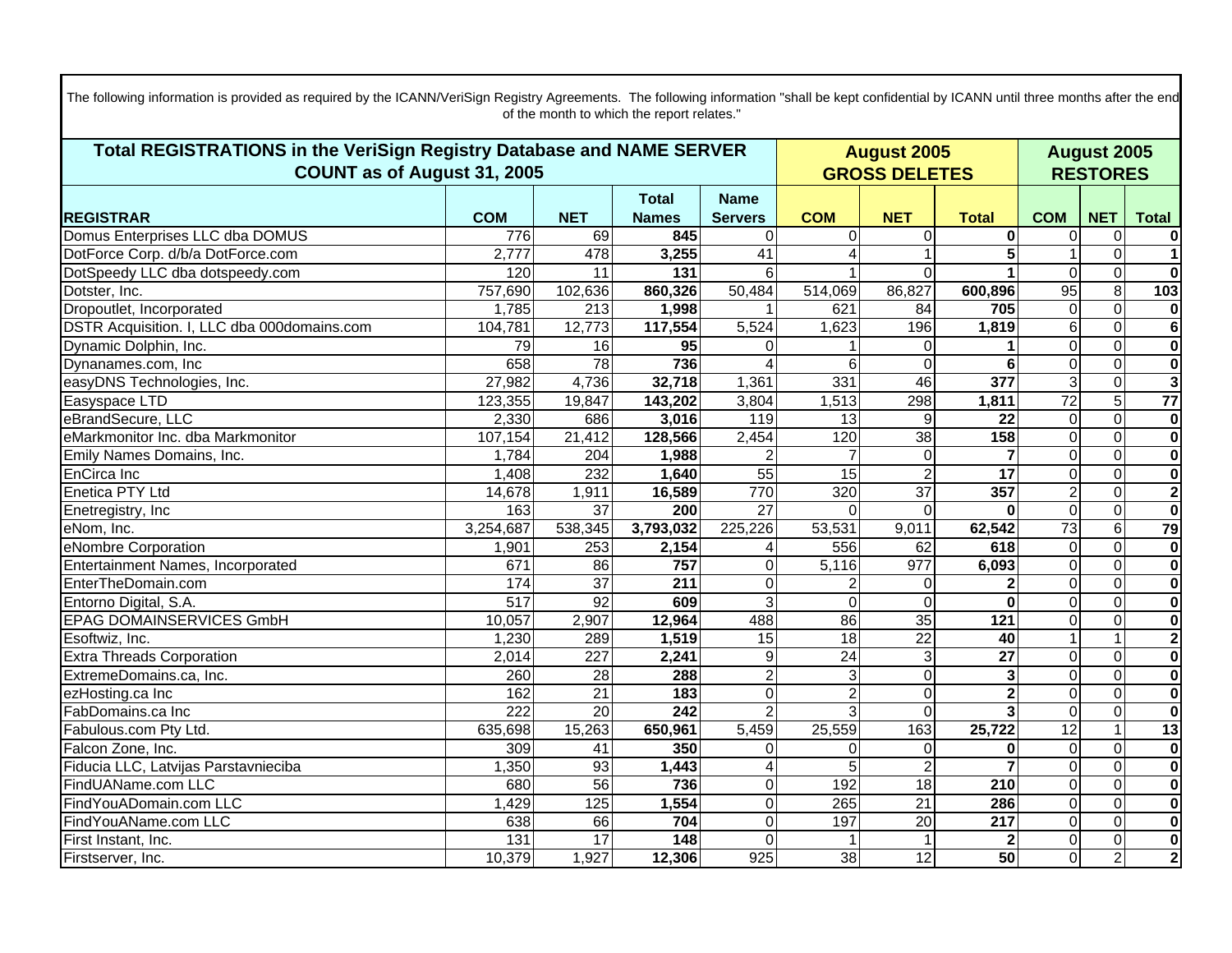| <b>Total REGISTRATIONS in the VeriSign Registry Database and NAME SERVER</b> |                  |                  |              |                  | <b>August 2005</b> | <b>August 2005</b>   |                 |                 |                 |                         |
|------------------------------------------------------------------------------|------------------|------------------|--------------|------------------|--------------------|----------------------|-----------------|-----------------|-----------------|-------------------------|
| COUNT as of August 31, 2005                                                  |                  |                  |              |                  |                    | <b>GROSS DELETES</b> |                 |                 | <b>RESTORES</b> |                         |
|                                                                              |                  |                  | <b>Total</b> | <b>Name</b>      |                    |                      |                 |                 |                 |                         |
| <b>REGISTRAR</b>                                                             | <b>COM</b>       | <b>NET</b>       | <b>Names</b> | <b>Servers</b>   | <b>COM</b>         | <b>NET</b>           | <b>Total</b>    | <b>COM</b>      | <b>NET</b>      | <b>Total</b>            |
| Fortune Internet, Inc.                                                       | 446              | 42               | 488          | $\Omega$         | $\Omega$           | $\Omega$             | 0               | $\Omega$        | $\mathbf 0$     |                         |
| freenet Cityline GmbH                                                        | 472              | $\overline{200}$ | 672          | 23               |                    | $\Omega$             |                 | $\Omega$        | $\overline{0}$  | $\overline{\mathbf{0}}$ |
| Fushi Tarazu, Incorporated                                                   | 3,739            | 682              | 4,421        | $\overline{4}$   | 6,102              | 1,157                | 7,259           | $\overline{0}$  | $\overline{0}$  | $\bf{0}$                |
| Future Media Network K.K.                                                    | 1,393            | $\overline{225}$ | 1,618        | $\overline{15}$  |                    | $\Omega$             |                 | $\overline{0}$  | $\overline{0}$  | $\overline{\mathbf{0}}$ |
| Gabia, Inc.                                                                  | 107,994          | 34,311           | 142,305      | 16,848           | 3,034              | 1,077                | 4,111           | $\overline{18}$ | $\overline{6}$  | 24                      |
| Gabia, Inc. (2)                                                              | 352              | 41               | 393          | 6                |                    | $\Omega$             |                 | $\Omega$        | $\overline{0}$  | $\boldsymbol{0}$        |
| Galcomm, Inc.                                                                | 943              | 90               | 1,033        | $\overline{2}$   | 11                 | $\Omega$             | 11              | $\Omega$        | $\overline{0}$  | $\overline{\mathbf{0}}$ |
| GANDI                                                                        | 274,681          | 65,003           | 339,684      | 33,225           | 3,885              | 955                  | 4,840           | 12              | $\overline{4}$  | 16                      |
| Get SLD, Inc.                                                                | 1,806            | 199              | 2,005        |                  | 5                  | $\Omega$             | 5 <sub>l</sub>  | $\Omega$        | $\overline{0}$  | $\overline{\mathbf{0}}$ |
| GetYourDotCom.com Inc.                                                       | 158              | $\overline{22}$  | 180          | $\overline{2}$   |                    |                      | $\overline{2}$  | $\Omega$        | $\overline{0}$  | $\overline{\mathbf{0}}$ |
| GetYourDotNet.com Inc                                                        | 175              | 31               | 206          |                  | $\overline{2}$     | $\Omega$             |                 | $\Omega$        | $\Omega$        | $\overline{\mathbf{0}}$ |
| GKG.Net, Inc.                                                                | 108,429          | 19,180           | 127,609      | 10,978           | 1,633              | 492                  | 2,125           | $\overline{20}$ | 3               | $\overline{23}$         |
| Global Media Online, Inc.                                                    | 156,505          | 33,587           | 190,092      | 34,164           | 2,074              | 470                  | 2,544           | 32              | $5\overline{)}$ | $\overline{37}$         |
| Globedom Datenkommunikations GmbH                                            | 6,693            | 1,823            | 8,516        | 790              | 67                 | $\overline{20}$      | 87              |                 | $\overline{0}$  |                         |
| Go Daddy Software, Inc.                                                      | 6,121,783        | 828,888          | 6,950,671    | 257,885          | 94,109             | 10,234               | 104,343         | 161             | 10              | 171                     |
| GoNames.ca Inc.                                                              | 238              | $\overline{28}$  | 266          | 0                |                    | $\Omega$             |                 | $\Omega$        | $\overline{0}$  | $\bf{0}$                |
| GoServeYourDomain.com LLC                                                    | 1,363            | 120              | 1,483        | $\Omega$         | 335                | $\overline{30}$      | 365             | $\overline{0}$  | $\overline{0}$  | $\overline{\mathbf{0}}$ |
| GotNames.ca Inc.                                                             | 306              | $\overline{41}$  | 347          | $\mathbf 0$      | 5                  | $\mathbf 0$          | 5 <sup>1</sup>  | $\overline{0}$  | $\overline{0}$  | $\overline{\mathbf{0}}$ |
| Grabton.ca Inc.                                                              | 187              | 15               | 202          | $\Omega$         | 3                  |                      |                 | $\Omega$        | $\overline{0}$  | $\overline{\mathbf{0}}$ |
| Ground Internet, Inc.                                                        | $\overline{95}$  | 9                | 104          | $\mathbf 0$      | $\Omega$           |                      |                 | $\Omega$        | $\overline{0}$  | $\overline{\mathbf{0}}$ |
| Gunga Galunga, Incorporated                                                  | 1,805            | 195              | 2,000        | $\overline{2}$   | 1,691              | 317                  | 2,008           | $\Omega$        | $\overline{0}$  | $\overline{\mathbf{0}}$ |
| H. J. Linnen Associates Ltd                                                  | 440              | 43               | 483          | 10               | 30                 |                      | 34              | $\overline{2}$  | $\overline{0}$  | $\overline{2}$          |
| HANGANG Systems, Inc. d/b/a doregi.com                                       | 26,230           | 7,434            | 33,664       | 8,112            | 679                | 230                  | 909             | $\overline{7}$  | $\overline{0}$  | $\overline{\mathbf{7}}$ |
| HiChina Web Solutions (Hong Kong) Limited                                    | 135,363          | 19,559           | 154,922      | 1,137            | 2,791              | 412                  | 3,203           |                 | $\overline{0}$  | $\mathbf{1}$            |
| Hipsearch.com Inc.                                                           | 222              | 14               | 236          | $\mathbf 0$      |                    | $\Omega$             |                 | $\overline{0}$  | $\overline{0}$  | $\overline{\mathbf{0}}$ |
| Hosting Fort, Inc.                                                           | 376              | $\overline{41}$  | 417          |                  | $\mathbf 0$        | $\Omega$             | $\bf{0}$        | $\overline{0}$  | $\overline{0}$  | $\overline{\mathbf{0}}$ |
| Hostlane Inc.                                                                | 290              | 62               | 352          | $\boldsymbol{2}$ | $\mathbf 0$        | $\overline{2}$       | $\mathbf 2$     | $\Omega$        | $\overline{0}$  | $\overline{\mathbf{0}}$ |
| Hostmaster.ca Inc.                                                           | $\overline{223}$ | 30               | 253          | $\overline{2}$   |                    | $\overline{0}$       |                 | $\overline{0}$  | $\overline{0}$  | $\overline{\mathbf{0}}$ |
| HyperStreet.com, Inc.                                                        | 498              | 66               | 564          | $\Omega$         | $\overline{2}$     | $\Omega$             | $\overline{2}$  | $\Omega$        | $\overline{0}$  | $\overline{\mathbf{0}}$ |
| I.D.R. Internet Domain Registry Ltd.                                         | 964              | $\overline{131}$ | 1,095        | 163              | $\overline{24}$    | 3                    | $\overline{27}$ | $\Omega$        | $\overline{0}$  | $\overline{\mathbf{0}}$ |
| iHoldings.com, Inc. d/b/a Dotregistrar.com                                   | 723,916          | 92,778           | 816,694      | 18,499           | 9,311              | 3,913                | 13,224          | 16              | $\overline{0}$  | 16                      |
| In2Net Network, Inc.                                                         | 73,509           | 9,436            | 82,945       | 150              | 1,349              | 208                  | 1,557           | $\overline{4}$  | $\overline{0}$  | 4                       |
| Inamepro dba Dynadot                                                         | 4,109            | 1,090            | 5,199        | 357              | 42                 |                      | 51              | $\Omega$        | $\overline{0}$  | $\overline{\mathbf{0}}$ |
| Inames Co., Ltd.                                                             | 44,886           | 14,705           | 59,591       | 11,672           | 1,054              | $\frac{1}{353}$      | 1,407           |                 | $\overline{0}$  |                         |
| Indirection Identity Corporation                                             | 1,792            | 185              | 1,977        | $\Omega$         | 585                | $\overline{74}$      | 659             | $\overline{O}$  | $\overline{0}$  | $\mathbf 0$             |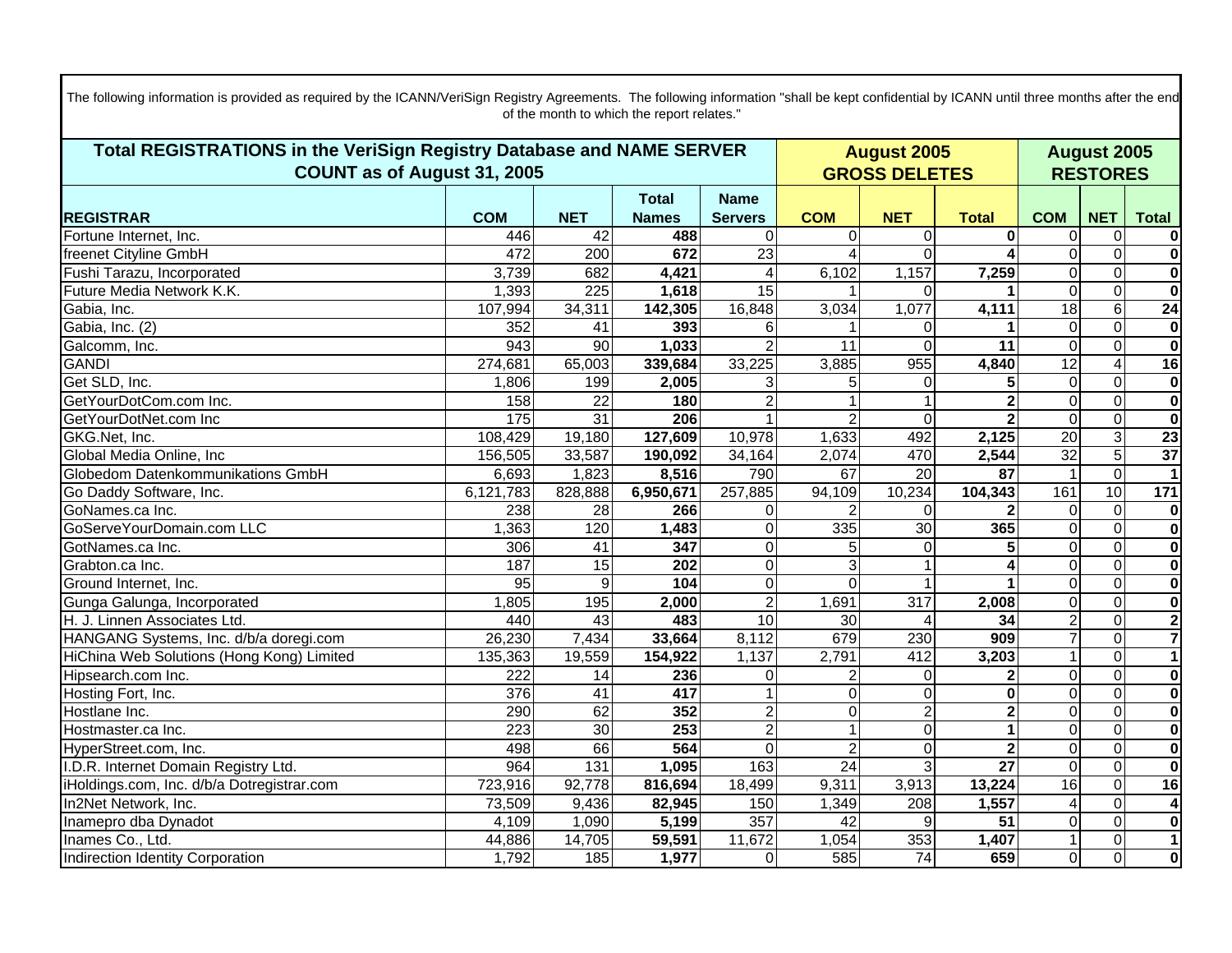| Total REGISTRATIONS in the VeriSign Registry Database and NAME SERVER |                    |                  |                  |                 | <b>August 2005</b> | <b>August 2005</b>   |                         |                |                 |                         |
|-----------------------------------------------------------------------|--------------------|------------------|------------------|-----------------|--------------------|----------------------|-------------------------|----------------|-----------------|-------------------------|
| <b>COUNT as of August 31, 2005</b>                                    |                    |                  |                  |                 |                    | <b>GROSS DELETES</b> |                         |                | <b>RESTORES</b> |                         |
|                                                                       |                    |                  | <b>Total</b>     | <b>Name</b>     |                    |                      |                         |                |                 |                         |
| <b>REGISTRAR</b>                                                      | <b>COM</b>         | <b>NET</b>       | <b>Names</b>     | <b>Servers</b>  | <b>COM</b>         | <b>NET</b>           | <b>Total</b>            | <b>COM</b>     | <b>NET</b>      | <b>Total</b>            |
| <b>Initial Online Limited</b>                                         | 1,504              | 300              | 1,804            | 62              | $\overline{20}$    | 3                    | $\overline{23}$         | $\Omega$       | $\mathbf 0$     |                         |
| Innerwise, Inc. d/b/a ItsYourDomain.com                               | 615,058            | 68,349           | 683,407          | 14,197          | 361,898            | 39,060               | 400,958                 | 16             | 4               | $\overline{20}$         |
| Inter China Network Software (Beijing) Co., Ltd.                      | 17                 | 6                | 23               | $\mathbf 0$     | $\Omega$           | $\Omega$             | $\bf{0}$                | $\overline{0}$ | $\overline{0}$  | $\overline{\mathbf{0}}$ |
| Interactive Telecom Network, Inc.                                     | 1,315              | 128              | 1,443            | $\overline{2}$  | $\Omega$           | $\Omega$             | $\Omega$                | $\Omega$       | $\overline{0}$  | $\overline{\mathbf{0}}$ |
| Intercosmos Media Group, Inc. d/b/a directNIC.com                     | 1,005,455          | 132,161          | 1,137,616        | 52,098          | 3,410,068          | 68,916               | 3,478,984               | 13             | $\overline{0}$  | $\overline{13}$         |
| Interdomain, S.A.                                                     | 60,365             | 11,836           | 72,201           | 787             | 249                | 55                   | 304                     | 5              | $\mathbf{1}$    | 6                       |
| Interdominios, Inc.                                                   | 367                | 55               | 422              | $\Omega$        | $\Omega$           | $\Omega$             | $\bf{0}$                | $\overline{0}$ | $\overline{0}$  | $\overline{\mathbf{0}}$ |
| Internet Internal Affairs Corporation                                 | 1,993              | 226              | 2,219            | 0               | $\overline{32}$    |                      | 36                      | $\Omega$       | $\overline{0}$  | $\overline{\mathbf{0}}$ |
| Internet Service Registrar, Inc.                                      | 408                | 43               | 451              | $\overline{0}$  |                    | $\Omega$             |                         | $\overline{0}$ | $\overline{0}$  | $\overline{\mathbf{0}}$ |
| <b>Internetters Limited</b>                                           | 58,989             | 10,114           | 69,103           | 235             | 99                 | $\overline{18}$      | $\frac{117}{117}$       | $\overline{0}$ | $\overline{0}$  | $\overline{\mathbf{0}}$ |
| IP Mirror Pte Ltd. dba IP MIRROR                                      | $\overline{37}$    | 3                | 40               | 10              | $\overline{0}$     | $\overline{0}$       | $\bf{0}$                | $\Omega$       | $\overline{0}$  | $\overline{\mathbf{0}}$ |
| IPNIC, Inc.                                                           | 3,794              | 473              | 4,267            | $\Omega$        | $\Omega$           | $\Omega$             | $\Omega$                | $\Omega$       | $\Omega$        | $\overline{\mathbf{0}}$ |
| IServeYourDomain.com LLC                                              | 1,440              | 129              | 1,569            | $\mathbf 0$     | 302                | 29                   | 331                     | $\mathbf 0$    | $\overline{0}$  | $\overline{\mathbf{0}}$ |
| Itpan.com Inc.                                                        | 653                | $\overline{75}$  | $\overline{728}$ | $\mathbf 0$     |                    | $\Omega$             |                         | $\Omega$       | $\overline{0}$  | $\overline{\mathbf{0}}$ |
| JJH Investments, L.L.C                                                | 1,919              | 203              | 2,122            | $\Omega$        |                    | $\Omega$             |                         | $\Omega$       | $\overline{0}$  | $\overline{\mathbf{0}}$ |
| <b>Key-Systems GmbH</b>                                               | 250,843            | 71,394           | 322,237          | 10,856          | 2,560              | 804                  | 3,364                   | 25             | $\overline{2}$  | $\overline{27}$         |
| Kingdomains, Incorporated                                             | 688                | $\overline{94}$  | 782              | $\Omega$        | 139                | $\overline{12}$      | 151                     | $\overline{0}$ | $\overline{0}$  | $\mathbf 0$             |
| Kookycondundrum.ca Inc.                                               | 162                | $\overline{17}$  | 179              | $\overline{2}$  |                    | $\mathbf 0$          |                         | $\Omega$       | $\overline{0}$  | $\overline{\mathbf{0}}$ |
| Korea Information Certificate Authority 2                             | 523                | $\overline{48}$  | 571              | $\overline{2}$  | 29                 | 3                    | $\overline{32}$         | $\Omega$       | $\overline{0}$  | $\overline{\mathbf{0}}$ |
| Korea Information Certificate Authority Inc dba DomainCA              | 12,996             | 1,599            | 14,595           | 479             | 127                | $\overline{26}$      | 153                     | $\Omega$       | $\overline{0}$  | $\overline{\mathbf{0}}$ |
| Ladas Domains LLC                                                     | 176                | 75               | 251              | 3               | $\Omega$           | $\Omega$             | $\bf{0}$                | $\Omega$       | $\overline{0}$  | $\overline{\mathbf{0}}$ |
| Le Grand Nom, Inc                                                     | 1,828              | 215              | 2,043            |                 | 8                  |                      | 9                       | $\Omega$       | $\overline{0}$  | $\overline{\mathbf{0}}$ |
| Lead Networks Domains Pvt. Ltd.                                       | 2,574              | 239              | 2,813            | $\overline{48}$ | 59                 | $\overline{0}$       | 59                      | $\Omega$       | $\overline{0}$  | $\overline{\mathbf{0}}$ |
| livedoor Co., Ltd.                                                    | $\overline{3,}170$ | 942              | 4,112            | 323             | $\overline{41}$    | $\overline{18}$      | 59                      | $\overline{a}$ | $\overline{0}$  | $\overline{2}$          |
| LuckyDomains.ca, Inc.<br>Maindomain.ca Inc.                           | 203                | $\overline{20}$  | $\overline{223}$ | 0               | $\overline{2}$     | $\Omega$             | $\overline{\mathbf{2}}$ | $\overline{0}$ | $\overline{0}$  | $\overline{\mathbf{0}}$ |
|                                                                       | 204                | 26               | $\overline{230}$ | $\Omega$        | $\overline{2}$     | $\Omega$             | $\overline{2}$          | $\Omega$       | $\overline{0}$  | $\overline{\mathbf{0}}$ |
| Mark Barker Incorporated                                              | 1,644              | $\overline{213}$ | 1,857            |                 | $\overline{22}$    | $\Omega$             | $\overline{22}$         | $\Omega$       | $\Omega$        | $\overline{\mathbf{0}}$ |
| Matchnames.ca Inc                                                     | 189                | $\overline{22}$  | 211              | $\overline{2}$  | 5                  | $\Omega$             | 5                       | $\Omega$       | $\overline{0}$  | $\overline{\mathbf{0}}$ |
| Melbourne IT, Ltd. d/b/a Internet Names Worldwide                     | 2,313,427          | 343,609          | 2,657,036        | 122,450         | 40,820             | 7,396                | 48,216                  | 59             | $\overline{14}$ | $\overline{73}$         |
| Mobile Name Services, Inc.                                            | 2,085              | 256              | 2,341            | 15              | 116                | 11                   | 127                     | $\Omega$       | $\Omega$        | $\mathbf 0$             |
| Moniker Online Services, Inc.                                         | 724,269            | 61,328           | 785,597          | 4,019           | 2,789              | 226                  | 3,015                   | $\overline{3}$ | $\mathbf{1}$    |                         |
| Mouzz Interactive Inc.                                                | 475                | 61               | 536              | 10              |                    |                      |                         | $\Omega$       | $\overline{0}$  | $\overline{\mathbf{0}}$ |
| MPS Technosoft d/b/a signdomains.com                                  | 9,070              | 1,168            | 10,238           | 297             | 273                | 25                   | 298                     | $\overline{3}$ | $\overline{0}$  | $\overline{\mathbf{3}}$ |
| MyNameOnline.ca Inc.                                                  | 178                | 27               | 205              | 0               |                    | $\mathbf 0$          | $\mathbf{2}$            | $\overline{0}$ | $\overline{0}$  | $\bf{0}$                |
| Mystic Blizzard, Inc.                                                 | 295                | 43               | 338              |                 | $\Omega$           | $\Omega$             | $\mathbf{0}$            | $\overline{0}$ | $\overline{0}$  | $\overline{\mathbf{0}}$ |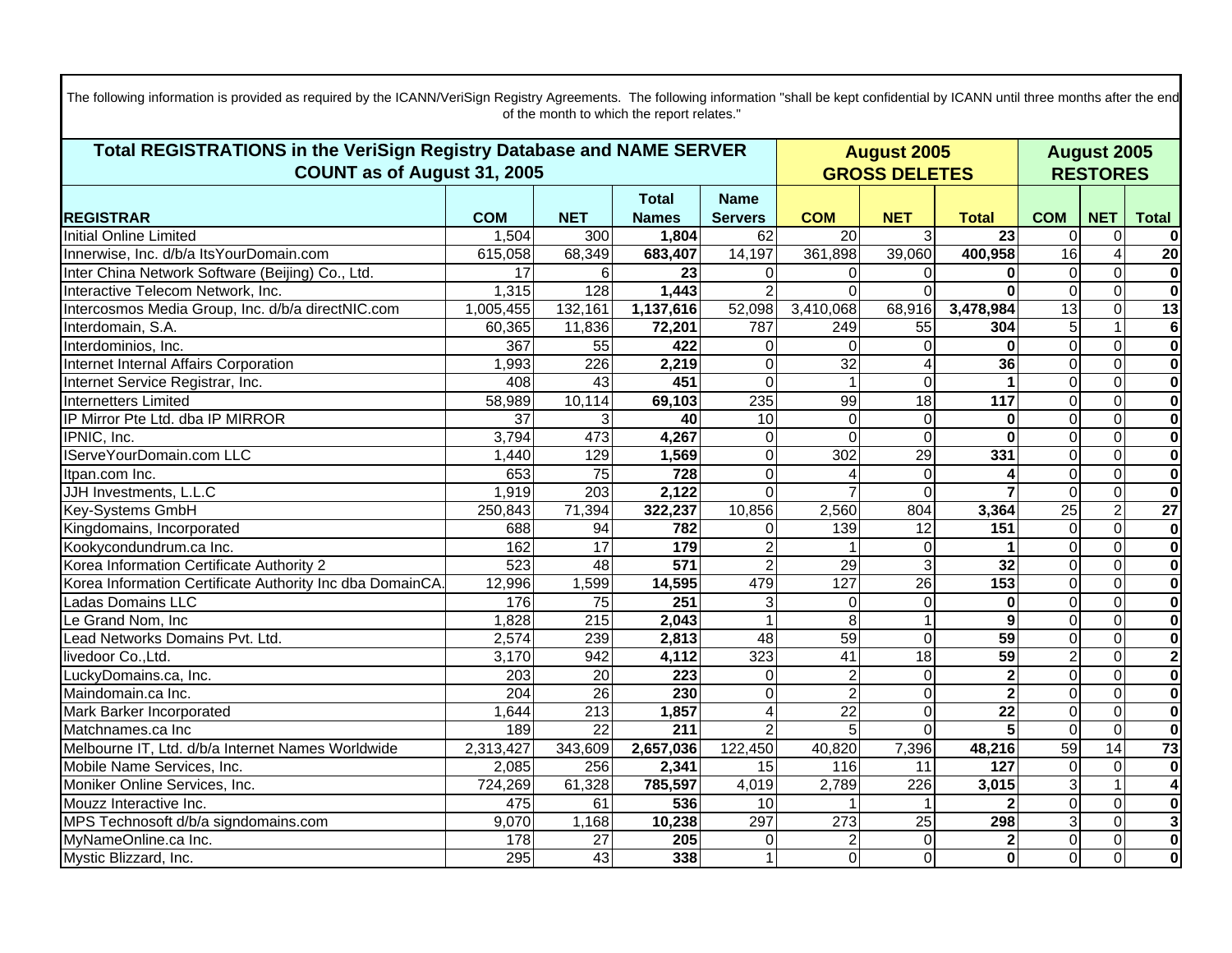| Total REGISTRATIONS in the VeriSign Registry Database and NAME SERVER |                 |                  |                  |                 | <b>August 2005</b>     | <b>August 2005</b><br><b>RESTORES</b> |                         |                  |                |                         |
|-----------------------------------------------------------------------|-----------------|------------------|------------------|-----------------|------------------------|---------------------------------------|-------------------------|------------------|----------------|-------------------------|
| <b>COUNT as of August 31, 2005</b>                                    |                 |                  |                  |                 |                        | <b>GROSS DELETES</b>                  |                         |                  |                |                         |
|                                                                       |                 |                  | <b>Total</b>     | <b>Name</b>     |                        |                                       |                         |                  |                |                         |
| <b>REGISTRAR</b>                                                      | <b>COM</b>      | <b>NET</b>       | <b>Names</b>     | <b>Servers</b>  | <b>COM</b>             | <b>NET</b>                            | <b>Total</b>            | <b>COM</b>       | <b>NET</b>     | <b>Total</b>            |
| Name Intelligence, Inc                                                | 2,034           | 235              | 2,269            | $\overline{19}$ | 83                     | 8                                     | $\overline{91}$         | $\overline{O}$   | $\mathbf 0$    | $\bf{0}$                |
| Name Nelly Corporation                                                | 4,105           | 783              | 4,888            | دی              | 3,795                  | 698                                   | 4,493                   | $\overline{0}$   | $\overline{0}$ | $\overline{\mathbf{0}}$ |
| Name Share, Inc                                                       | 864             | 114              | $\overline{978}$ | $\overline{15}$ |                        | $\Omega$                              |                         | $\overline{0}$   | $\overline{0}$ | $\overline{\mathbf{0}}$ |
| Name Thread Corporation                                               | 2,388           | 419              | 2,807            | $\overline{0}$  | 4,489                  | $\overline{774}$                      | 5,263                   | $\overline{0}$   | $\overline{0}$ | $\overline{\mathbf{0}}$ |
| Name.com LLC                                                          | 28,536          | 4,425            | 32,961           | 820             | 38,610                 | 5,857                                 | 44,467                  | $\mathbf 1$      | $\overline{0}$ | $\overline{1}$          |
| Name.net LLC                                                          | 10,041          | 1,465            | 11,506           | $\overline{4}$  | 38,060                 | 5,741                                 | 43,801                  | $\Omega$         | $\overline{0}$ | $\overline{\mathbf{0}}$ |
| Name2Host, Inc. dba name2host.com                                     | 8,705           | 1,516            | 10,221           | 21              | 149                    | 19                                    | 168                     | $\Omega$         | $\overline{0}$ | $\overline{\mathbf{0}}$ |
| <b>NAMEBAY</b>                                                        | 70,658          | 12,738           | 83,396           | 3,350           | 894                    | 183                                   | 1,077                   | $6 \overline{6}$ | $\overline{0}$ | $\overline{6}$          |
| NameGame.ca Internet Services Corporation                             | 185             | 33               | $\overline{218}$ | $\mathbf 0$     |                        | $\Omega$                              |                         | $\Omega$         | $\overline{0}$ | $\overline{\mathbf{0}}$ |
| NameKing.com, Inc.                                                    | 329,310         | 16,503           | 345,813          | 12              | 27,705                 | 1,239                                 | 28,944                  |                  | $\overline{0}$ | 1                       |
| NameQueen.com, Inc.                                                   | 1,057           | $\overline{112}$ | 1,169            | $\Omega$        | 5                      | $\Omega$                              |                         | $\Omega$         | $\Omega$       | $\overline{\mathbf{0}}$ |
| Namesbeyond.com dba GoodLuckDomain.com                                | 2,566           | 351              | 2,917            | 209             | 58                     |                                       | 65                      | $\overline{3}$   | $\overline{0}$ | $\overline{\mathbf{3}}$ |
| NameScout Corp                                                        | 57,882          | 8,695            | 66,577           | 5,518           | 631                    | 114                                   | 745                     | $\overline{2}$   | $\overline{0}$ | $\overline{2}$          |
| NamesDirect.Com, Inc.                                                 | 183,777         | 34,132           | 217,909          | 12,330          | 2,746                  | 474                                   | 3,220                   | 35               | 4              | $\overline{39}$         |
| NameSecure.com                                                        | 144,974         | 23,326           | 168,300          | 3,216           | 1,923                  | 347                                   | 2,270                   | $\overline{7}$   | $\mathbf{1}$   | $\overline{\mathbf{8}}$ |
| NameStream.com, Inc.                                                  | 1,776           | 243              | 2,019            | 2               | 3                      | $\Omega$                              | 3                       | $\overline{0}$   | $\overline{0}$ | $\overline{\mathbf{0}}$ |
| NameTorrent.ca Inc.                                                   | 194             | $\overline{23}$  | 217              | $\overline{0}$  |                        | $\Omega$                              |                         | $\overline{0}$   | $\overline{0}$ | $\overline{\mathbf{0}}$ |
| Nameview, Inc.                                                        | 652,906         | 4,920            | 657,826          | 65              | 1,560,749              | 795                                   | 1,561,544               |                  | $\overline{0}$ | $\overline{1}$          |
| Naming Web, Inc.                                                      | 90              | 13               | 103              | $\overline{0}$  | $\Omega$               |                                       |                         | $\Omega$         | $\overline{0}$ | $\overline{\mathbf{0}}$ |
| <b>NeoNIC OY</b>                                                      | 1,264           | 97               | 1,361            | $\overline{2}$  | $\boldsymbol{\Lambda}$ |                                       | 5                       | $\Omega$         | $\overline{0}$ | $\overline{\mathbf{0}}$ |
| <b>Nerd Names Corporation</b>                                         | 1,586           | 165              | 1,751            | 3               | 633                    | 84                                    | 717                     | $\overline{0}$   | $\overline{0}$ | $\overline{\mathbf{0}}$ |
| Netbenefit PLC aka NetNames                                           | 82,100          | 18,738           | 100,838          | 769             | 718                    | 134                                   | 852                     | 34               | $\overline{4}$ | $\overline{38}$         |
| Netdorm, Inc. dba DnsExit.com                                         | 559             | 107              | 666              | $\overline{30}$ |                        | $\Omega$                              |                         | $\Omega$         | $\overline{0}$ | $\overline{\mathbf{0}}$ |
| Netheadz.ca Inc.                                                      | $\frac{1}{174}$ | 23               | 197              | $\mathcal{P}$   |                        | $\Omega$                              |                         | $\Omega$         | $\overline{0}$ | $\overline{\mathbf{0}}$ |
| Netpia.com, Inc.                                                      | 37,117          | 10,643           | 47,760           | 4,813           | 1,040                  | 233                                   | 1,273                   | 34               | $\overline{4}$ | $\overline{38}$         |
| NetraCorp, LLC dba Global Internet                                    | 860             | 81               | 941              | 14              |                        | $\Omega$                              |                         | $\overline{0}$   | $\overline{0}$ | $\overline{\mathbf{0}}$ |
| NetTuner Corp. dba Webmasters.com                                     | 2,038           | $\overline{237}$ | 2,275            | 162             | 3                      | $\Omega$                              | $\overline{\mathbf{3}}$ | $\Omega$         | $\Omega$       | $\overline{\mathbf{0}}$ |
| Network Solutions, LLC.                                               | 5,185,603       | 753,881          | 5,939,484        | 421,481         | 55,158                 | 10,002                                | 65,160                  | 266              | 50             | 316                     |
| New Dream Network, LLC                                                | 56,354          | 9,279            | 65,633           | 256             | 73                     | 11                                    | 84                      | $\overline{a}$   | $\overline{0}$ | $\overline{\mathbf{c}}$ |
| NexStar, LLC                                                          | 495             | 65               | 560              | $\Omega$        | 8                      | $\Omega$                              | 8                       | $\overline{0}$   | $\overline{0}$ | $\overline{\mathbf{0}}$ |
| Nicco Ltd.                                                            | 3,127           | 32               | 3,159            | $\overline{2}$  | 1,111                  | $\mathbf 0$                           | 1,111                   | $\overline{0}$   | $\overline{0}$ | $\overline{\mathbf{0}}$ |
| Niuedomains, LLC                                                      | 230             | 24               | 254              | $\mathbf 0$     | $\Omega$               | $\Omega$                              | $\mathbf{0}$            | $\overline{0}$   | $\overline{0}$ | $\overline{\mathbf{0}}$ |
| NJ Tech Solutions, Inc.                                               | 2,942           | 403              | 3,345            | 117             |                        | $\overline{2}$                        | 6                       | $\Omega$         | $\overline{0}$ | $\overline{\mathbf{0}}$ |
| Nom Infinitum, Incorporated                                           | 1,949           | $\overline{221}$ | 2,170            | 8               | $\overline{29}$        |                                       | 30                      | $\overline{O}$   | $\overline{0}$ | $\overline{\mathbf{0}}$ |
| Nominalia Internet S.L.                                               | 42,557          | 7,028            | 49,585           | 990             | 392                    | 69                                    | 461                     | 24               | $\overline{3}$ | $\overline{27}$         |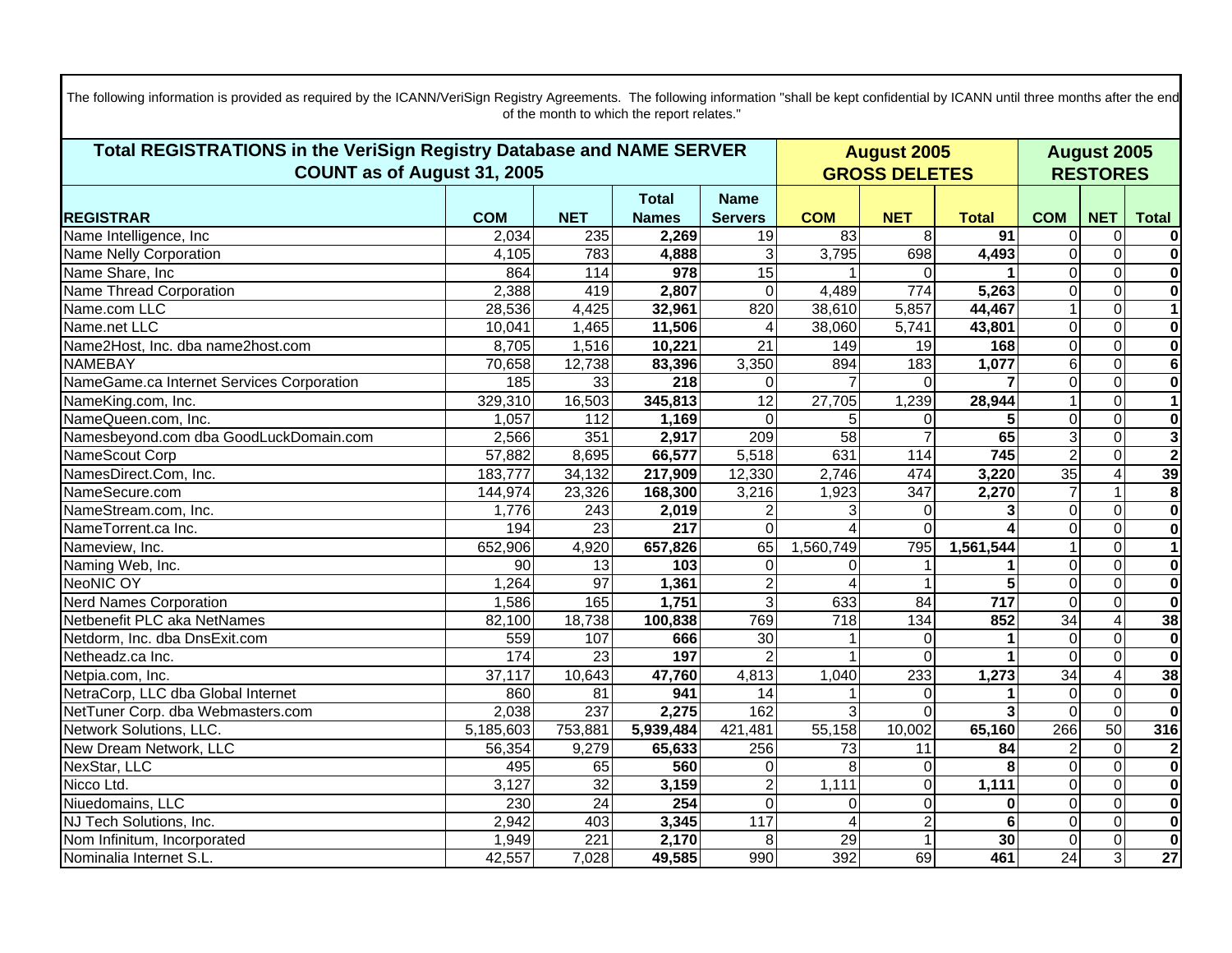| <b>Total REGISTRATIONS in the VeriSign Registry Database and NAME SERVER</b> |                  |                 |                  |                | <b>August 2005</b> | <b>August 2005</b>   |                |                |                 |                         |
|------------------------------------------------------------------------------|------------------|-----------------|------------------|----------------|--------------------|----------------------|----------------|----------------|-----------------|-------------------------|
| COUNT as of August 31, 2005                                                  |                  |                 |                  |                |                    | <b>GROSS DELETES</b> |                |                | <b>RESTORES</b> |                         |
|                                                                              |                  |                 | Total            | <b>Name</b>    |                    |                      |                |                |                 |                         |
| <b>REGISTRAR</b>                                                             | <b>COM</b>       | <b>NET</b>      | <b>Names</b>     | <b>Servers</b> | <b>COM</b>         | <b>NET</b>           | <b>Total</b>   | <b>COM</b>     | <b>NET</b>      | <b>Total</b>            |
| <b>NORDNET</b>                                                               | 100,890          | 6,746           | 107,636          | 480            | 831                | 44                   | 875            |                | $\overline{0}$  | 1                       |
| Notablenames.ca Inc                                                          | 187              | 16              | 203              | $\Omega$       |                    | $\Omega$             |                | $\Omega$       | $\Omega$        | $\bf{0}$                |
| Omnis Network, LLC                                                           | 63,097           | 11,050          | 74,147           | 3,571          | 1,168              | 296                  | 1,464          | 4              | $\overline{0}$  | $\overline{\mathbf{4}}$ |
| Online Orders Network LLC dba Registernames.com                              | 472              | 66              | 538              | 13             |                    | $\Omega$             | 5              | $\Omega$       | $\overline{0}$  | $\overline{\mathbf{0}}$ |
| <b>Online SAS</b>                                                            | 48,990           | 8,744           | 57,734           | 1,548          | 842                | 114                  | 956            | $\overline{2}$ | $\overline{0}$  | $\overline{2}$          |
| OnlineNIC, Inc.                                                              | 706,684          | 118,663         | 825,347          | 40,656         | 18,009             | 2,879                | 20,888         | 38             | $\overline{2}$  | 40                      |
| <b>OVH</b>                                                                   | 140,618          | 29,121          | 169,739          | 12,715         | 1,921              | 500                  | 2,421          | 6              | $\mathbf{1}$    | $\overline{\mathbf{7}}$ |
| pairNIC                                                                      | 50,765           | 7,269           | 58,034           | 2,092          | 668                | 106                  | 774            | 6 <sup>1</sup> | $\overline{0}$  | $\overline{6}$          |
| Parava Networks Inc dba RegistrateYa.com nAAme.com                           | 47,394           | 9,054           | 56,448           | 4,155          | 3,004              | 194                  | 3,198          | $\overline{0}$ | $\mathbf{1}$    | $\overline{1}$          |
| PocketDomain.com, Inc                                                        | 726              | 85              | 811              | $\overline{0}$ |                    | $\Omega$             |                | $\Omega$       | $\overline{0}$  | $\overline{\mathbf{0}}$ |
| PopularDomains.ca, Inc.                                                      | 168              | 21              | 189              | $\mathbf 0$    |                    | $\Omega$             |                | $\overline{0}$ | $\overline{0}$  | $\overline{\mathbf{0}}$ |
| PostalDomains, Incorporated                                                  | 2,284            | 424             | 2,708            | $\overline{2}$ | 3,869              | 647                  | 4,516          | $\Omega$       | $\overline{0}$  | $\overline{\mathbf{0}}$ |
| Premiername.ca Inc                                                           | 176              | 16              | 192              | $\mathbf 0$    |                    | $\Omega$             |                | $\Omega$       | $\overline{0}$  | $\overline{\mathbf{0}}$ |
| PriceDomain.ca Inc                                                           | 188              | $\overline{38}$ | 226              | $\Omega$       | 3                  |                      |                | $\Omega$       | $\overline{0}$  | $\overline{\mathbf{0}}$ |
| PrimeDomain.ca Inc.                                                          | 306              | 43              | 349              | دى             | 5                  | $\Omega$             | 5              | $\Omega$       | $\overline{0}$  | $\overline{\mathbf{0}}$ |
| PrimeRegistrar.ca Inc                                                        | 172              | $\overline{25}$ | 197              | $\overline{0}$ |                    |                      |                | $\Omega$       | $\overline{0}$  | $\overline{\mathbf{0}}$ |
| Primus Telco Pty Ltd dba PrimusDomain/PlanetDomain                           | 89,448           | 14,515          | 103,963          | 7,890          | 1,867              | 389                  | 2,256          | 29             | $\overline{2}$  | 31                      |
| PrivacyPost, Inc.                                                            | 434              | 80              | 514              | $\overline{0}$ |                    | $\Omega$             |                | $\Omega$       | $\overline{0}$  | $\bf{0}$                |
| Private Domains, Incorporated                                                | 3,200            | 654             | 3,854            | $\Omega$       | 6,453              | 1,311                | 7,764          | $\overline{0}$ | $\overline{0}$  | $\overline{\mathbf{0}}$ |
| PSI-Japan, Inc.                                                              | 23,786           | 4,159           | 27,945           | 5,387          | 179                | 41                   | 220            | $\Omega$       | $\overline{0}$  | $\overline{\textbf{0}}$ |
| PSI-USA, Inc. dba Domain Robot                                               | 220,640          | 76,590          | 297,230          | 7,257          | 2,007              | $\overline{715}$     | 2,722          | 14             | $\mathbf{1}$    | 15                      |
| R. Lee Chambers Company LLC                                                  | 955              | 131             | 1,086            | 45             | 38                 | 5                    | 43             | 4              | $\overline{0}$  | 4                       |
| Rallydomains.com, Inc.                                                       | 645              | 78              | 723              | $\overline{2}$ | 5                  | $\Omega$             | 5              | $\Omega$       | $\overline{0}$  | $\overline{\mathbf{0}}$ |
| Randomain.ca Inc                                                             | 192              | $\overline{23}$ | 215              | $\overline{0}$ | $\overline{2}$     | $\Omega$             | $\overline{2}$ | $\Omega$       | $\overline{0}$  | $\overline{\mathbf{0}}$ |
| Rebel.com Services Corp.                                                     | 8,123            | 1,128           | 9,251            | 11             | $\overline{2}$     | $\Omega$             | $\mathbf 2$    | $\Omega$       | $\overline{0}$  | $\overline{\mathbf{0}}$ |
| Redomainder.com Inc                                                          | 185              | $\overline{22}$ | 207              | $\Omega$       | 3                  | $\Omega$             | 3              | $\Omega$       | $\overline{0}$  | $\overline{\mathbf{0}}$ |
| register.com, Inc.                                                           | 2,061,895        | 319,445         | 2,381,340        | 92,837         | 33,211             | 5,519                | 38,730         | 236            | 28              | 264                     |
| Register.it SPA                                                              | 48,304           | 14, 174         | 62,478           | 936            | 339                | 59                   | 398            | $\overline{2}$ | $\overline{0}$  | $\overline{\mathbf{2}}$ |
| RegisterFly.com, Inc.                                                        | 427              | 48              | 475              | $\mathbf 0$    | $\Omega$           | $\Omega$             | $\bf{0}$       | $\Omega$       | $\overline{0}$  | $\overline{\mathbf{0}}$ |
| RegisterMyDomains.ca Inc                                                     | 187              | 24              | $\overline{211}$ | $\overline{0}$ | $\Omega$           | $\Omega$             | $\bf{0}$       | $\Omega$       | $\overline{0}$  | $\overline{\mathbf{0}}$ |
| Registerone.ca Inc                                                           | 223              | $\overline{17}$ | 240              | $\Omega$       | $\overline{2}$     | $\Omega$             | $\mathbf{2}$   | $\Omega$       | $\overline{0}$  | $\overline{\mathbf{0}}$ |
| Registration Technologies, Inc.                                              | 103,296          | 32,187          | 135,483          | 239            | 42                 | $\overline{7}$       | 49             | $\Omega$       | $\overline{0}$  | $\overline{\mathbf{0}}$ |
| Regnow.ca, Inc.                                                              | 174              | $\overline{20}$ | 194              | $\mathbf 0$    | $\overline{2}$     | 1                    | 3              | $\Omega$       | $\overline{0}$  | $\overline{\mathbf{0}}$ |
| Reseller Services, Inc. dba ResellServ.com                                   | 53               | 9               | 62               | $\mathbf 0$    | $\overline{2}$     | $\Omega$             | $\mathbf{2}$   | $\Omega$       | $\overline{0}$  | $\overline{\mathbf{o}}$ |
| ResellerSRS Inc.                                                             | $\overline{514}$ | 55              | 569              |                | $\Omega$           | $\Omega$             | $\mathbf{0}$   | $\Omega$       | $\overline{0}$  | $\overline{\mathbf{0}}$ |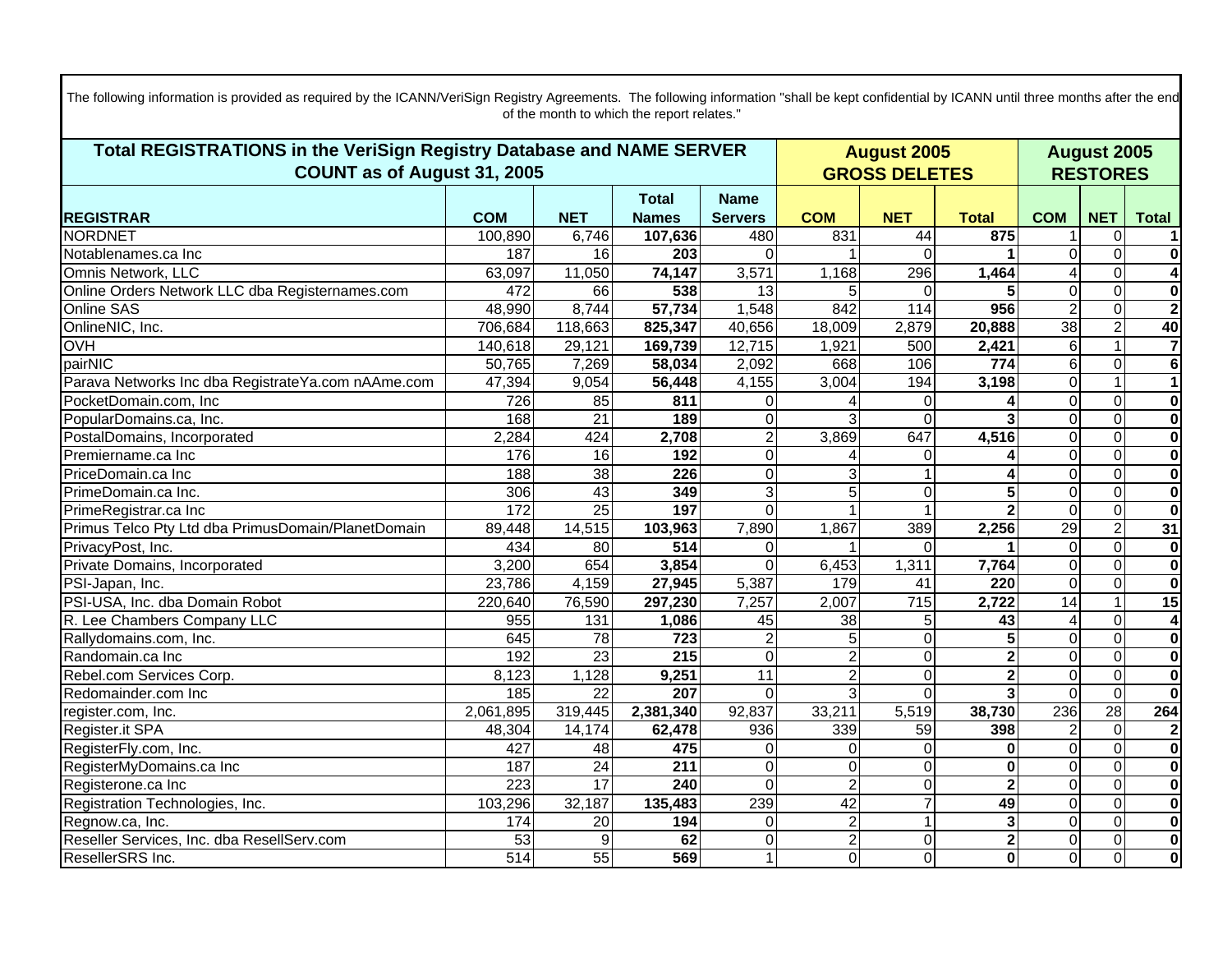| Total REGISTRATIONS in the VeriSign Registry Database and NAME SERVER |                  |                  |                  |                 | <b>August 2005</b> | <b>August 2005</b>   |                 |                |                         |                         |
|-----------------------------------------------------------------------|------------------|------------------|------------------|-----------------|--------------------|----------------------|-----------------|----------------|-------------------------|-------------------------|
| <b>COUNT as of August 31, 2005</b>                                    |                  |                  |                  |                 |                    | <b>GROSS DELETES</b> |                 |                | <b>RESTORES</b>         |                         |
|                                                                       |                  |                  | Total            | <b>Name</b>     |                    |                      |                 |                |                         |                         |
| <b>REGISTRAR</b>                                                      | <b>COM</b>       | <b>NET</b>       | <b>Names</b>     | <b>Servers</b>  | <b>COM</b>         | <b>NET</b>           | <b>Total</b>    | <b>COM</b>     | <b>NET</b>              | <b>Total</b>            |
| Retail Studio, Inc.                                                   | 1,056            | 153              | 1,209            | 5               | $\Omega$           | $\Omega$             | 0               | $\Omega$       | $\mathbf 0$             |                         |
| RJG Ventures, L.L.C.                                                  | 1,909            | 195              | 2,104            | $\overline{2}$  | 8                  | $\Omega$             | 8               | $\Omega$       | $\overline{\mathsf{o}}$ | $\overline{\mathbf{0}}$ |
| rockenstein AG                                                        | 1,542            | 835              | 2,377            | $\overline{18}$ | 6                  |                      | $\overline{10}$ | $\Omega$       | $\overline{0}$          | $\mathbf 0$             |
| Romel Corporation                                                     | 164              | $\overline{22}$  | 186              | $\Omega$        | $\overline{0}$     | $\Omega$             | $\Omega$        | $\Omega$       | $\overline{0}$          | $\overline{\mathbf{0}}$ |
| SafeNames Ltd                                                         | 17,323           | 2,896            | 20,219           | 345             | 94                 | $\overline{19}$      | $\frac{1}{113}$ | $\overline{2}$ | $\overline{0}$          | $\overline{2}$          |
| Samoandomains, LLC                                                    | 223              | 23               | 246              | $\Omega$        | $\Omega$           |                      |                 | $\Omega$       | $\overline{0}$          | $\overline{\mathbf{0}}$ |
| SBSNames, Incorporated                                                | 658              | $\overline{77}$  | $\frac{1}{735}$  | $\Omega$        | 122                | $\overline{10}$      | 132             | $\Omega$       | $\overline{0}$          | $\overline{\mathbf{0}}$ |
| Schlund+Partner AG                                                    | 1,148,990        | 270,253          | 1,419,243        | 10,981          | 9,799              | 2,931                | 12,730          | 7              | $\overline{0}$          | 7                       |
| SCHUECHTERNET LTD DBA 800NAME.COM                                     | 21               |                  | $\overline{22}$  | 0               | 0                  | $\Omega$             | $\bf{0}$        | $\Omega$       | $\overline{0}$          | $\overline{\mathbf{0}}$ |
| ScoopDomain.ca Inc.                                                   | 196              | $\overline{19}$  | $\overline{215}$ | $\mathbf 0$     | 5                  |                      | 6               | $\mathbf 0$    | $\overline{0}$          | $\overline{\mathbf{0}}$ |
| SearchName.ca Inc.                                                    | 165              | $\overline{18}$  | 183              | $\Omega$        | $\overline{3}$     | $\Omega$             | 3               | $\Omega$       | $\Omega$                | $\overline{\mathbf{0}}$ |
| Secura GmbH                                                           | 4,244            | 1,307            | 5,551            | 268             | 34                 | $\boldsymbol{4}$     | 38              | $\Omega$       | $\overline{0}$          | $\overline{\mathbf{0}}$ |
| SecuraDomain.ca Inc.                                                  | 192              | 16               | 208              | $\Omega$        | $\Delta$           | $\Omega$             |                 | $\Omega$       | $\overline{0}$          | $\overline{\mathbf{0}}$ |
| SecureDomain.ca Internet Services Corporation                         | $\overline{214}$ | 31               | 245              |                 |                    |                      |                 | $\Omega$       | $\overline{0}$          | $\overline{\mathbf{0}}$ |
| SicherRegister Incorporated                                           | 1,580            | 229              | 1,809            | $\overline{c}$  | 2,603              | 432                  | 3,035           | $\Omega$       | $\overline{0}$          | $\overline{\mathbf{0}}$ |
| Simply Named, Inc. dba SimplyNames.com                                | 2,230            | $\overline{212}$ | 2,442            | $\overline{12}$ | 3,329              | 228                  | 3,557           | $\overline{0}$ | $\overline{0}$          | $\overline{\mathbf{0}}$ |
| Sipence, Inc.                                                         | 3,619            | 528              | 4,147            | $\overline{25}$ | 56,185             | 10,906               | 67,091          | $\overline{0}$ | $\overline{0}$          | $\overline{\mathbf{0}}$ |
| Sitename.com LLC                                                      | 538              | 65               | 603              | $\mathbf 0$     | 16                 |                      | 18              | $\mathbf 0$    | $\overline{0}$          | $\overline{\mathbf{0}}$ |
| Small Business Names and Certs, Incorporated.                         | 679              | 97               | 776              | $\Omega$        | 136                |                      | $\frac{1}{143}$ | $\Omega$       | $\overline{0}$          | $\overline{\mathbf{0}}$ |
| Solis Corporation dba Japan Registry                                  | 1,674            | $\overline{58}$  | 1,732            | $6\phantom{1}6$ |                    | $\Omega$             |                 | $\Omega$       | $\overline{0}$          | $\overline{\mathbf{0}}$ |
| South America Domains Ltd. dba namefrog.com                           | 543              | $\overline{77}$  | 620              | $\Omega$        | $\Omega$           | $\Omega$             | $\Omega$        | $\Omega$       | $\overline{0}$          | $\overline{\mathbf{0}}$ |
| Spot Domain LLC dba Domainsite.com                                    | 79,103           | 28,512           | 107,615          | 3,321           | 11,178             | 1,690                | 12,868          |                | $\overline{0}$          | $\overline{\mathbf{4}}$ |
| <b>Sssasss Incorporated</b>                                           | 1,496            | 182              | 1,678            | 2               | 565                | 68                   | 633             | $\Omega$       | $\overline{0}$          | $\overline{\mathbf{0}}$ |
| Stargate Holdings Corp.                                               | 145,281          | 16,347           | 161,628          | 9,602           | 2,429              | 238                  | 2,667           | 45             | $\overline{7}$          | 52                      |
| Submit.ca Inc                                                         | 207              | 10               | $\overline{217}$ | $\Omega$        |                    | $\Omega$             |                 | $\overline{0}$ | $\overline{0}$          | $\overline{\mathbf{0}}$ |
| Tahoe Domains, Inc.                                                   | 829              | 104              | $\overline{933}$ | 5               |                    |                      | 3               | $\mathbf 0$    | $\overline{0}$          | $\overline{\mathbf{0}}$ |
| That Darn Name, Inc.                                                  | 1,906            | 228              | 2,134            | 5               | 9                  | $\Omega$             | 9               | $\Omega$       | $\Omega$                | $\overline{\mathbf{0}}$ |
| The Name It Corporation dba NameServices.net                          | 101,510          | 15,359           | 116,869          | 5,749           | 1,708              | 303                  | 2,011           | 80             | 4                       | 84                      |
| The Planet Internet Services, Inc.                                    | 5,748            | 1,346            | 7,094            | 345             | $\Omega$           | $\Omega$             | $\Omega$        | $\Omega$       | $\overline{0}$          | $\mathbf 0$             |
| The Registry at Info Avenue d/b/a IA Registry                         | 29,618           | 3,500            | 33,118           | 484             | 190                | $\overline{38}$      | 228             | $\Omega$       | $\overline{0}$          | $\overline{\mathbf{0}}$ |
| TheDomainNameStore.ca Inc.                                            | 182              | 19               | 201              | $\Omega$        |                    | $\Omega$             |                 | $\Omega$       | $\overline{0}$          | $\mathbf 0$             |
| TheGreatDomain.ca Inc.                                                | $\overline{271}$ | $\overline{42}$  | 313              | $\overline{2}$  | 6                  | $\Omega$             | 6               | $\Omega$       | $\overline{0}$          | $\overline{\mathbf{0}}$ |
| <b>Tiger Technologies LLC</b>                                         | 558              | 64               | 622              | 5               | 3                  |                      | 5 <sup>1</sup>  | $\Omega$       | $\overline{0}$          | $\bf{0}$                |
| TLDs, LLC dba SRSplus                                                 | 202,455          | 34,371           | 236,826          | 10,007          | 3,087              | 563                  | 3,650           |                | $\overline{0}$          |                         |
| Today and Tomorrow Co. Ltd.                                           | 22,873           | 7,551            | 30,424           | 3,286           | 769                | 253                  | 1,022           |                | $\overline{3}$          | 4                       |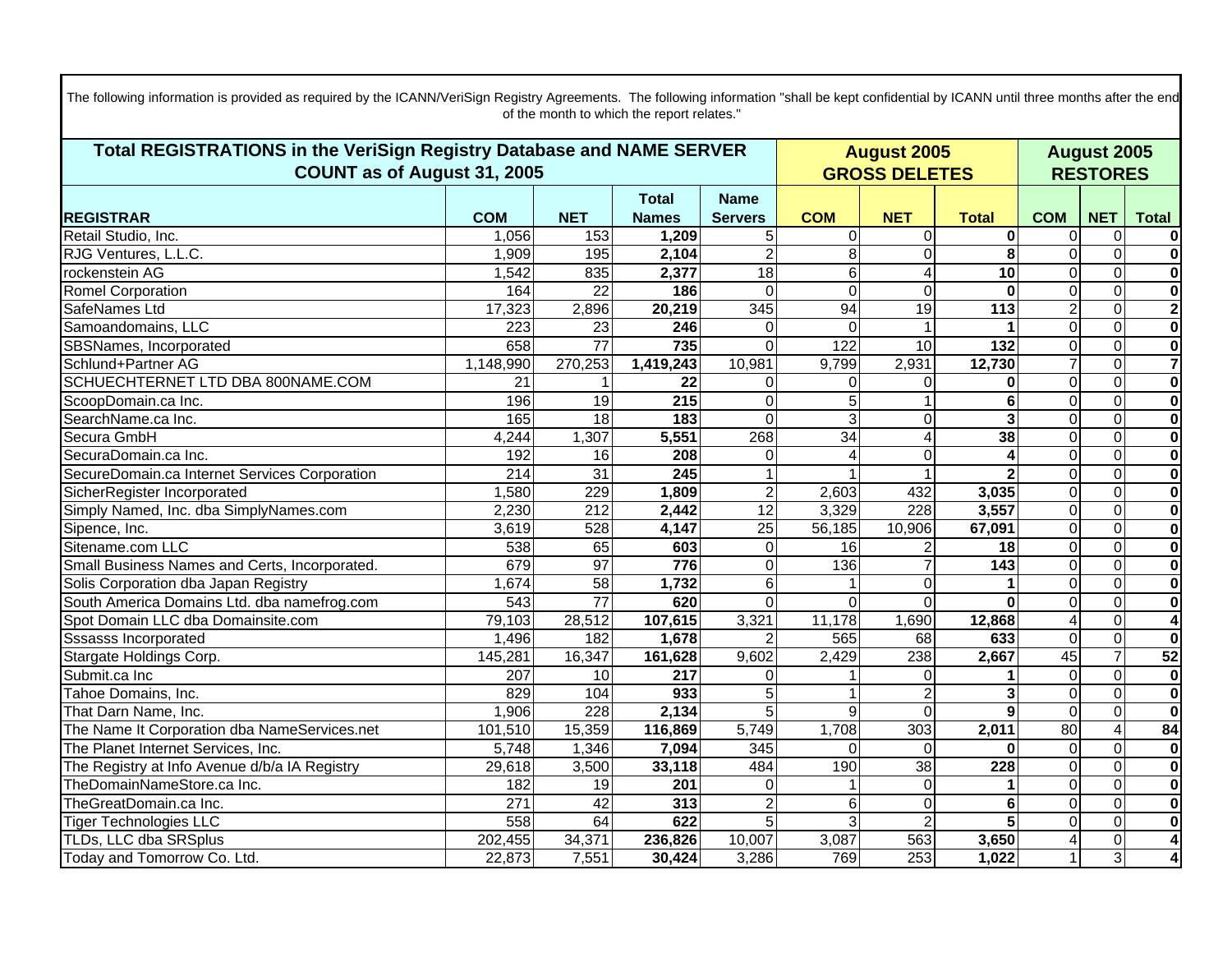| <b>Total REGISTRATIONS in the VeriSign Registry Database and NAME SERVER</b> |                  |                  |                  |                           | <b>August 2005</b> |                      | <b>August 2005</b>      |                 |                 |                         |
|------------------------------------------------------------------------------|------------------|------------------|------------------|---------------------------|--------------------|----------------------|-------------------------|-----------------|-----------------|-------------------------|
| <b>COUNT as of August 31, 2005</b>                                           |                  |                  |                  |                           |                    | <b>GROSS DELETES</b> |                         |                 | <b>RESTORES</b> |                         |
|                                                                              |                  |                  | Total            | <b>Name</b>               |                    |                      |                         |                 |                 |                         |
| <b>REGISTRAR</b>                                                             | <b>COM</b>       | <b>NET</b>       | <b>Names</b>     | <b>Servers</b>            | <b>COM</b>         | <b>NET</b>           | <b>Total</b>            | <b>COM</b>      | <b>NET</b>      | <b>Total</b>            |
| Todaynic.com, Inc.                                                           | 8,054            | 1,760            | 9,814            | 1,596                     | $\overline{4}$     |                      | 5 <sup>1</sup>          | $\Omega$        | $\Omega$        |                         |
| Total Calories, Inc.                                                         | 1,979            | $\overline{218}$ | 2,197            | $\Omega$                  |                    |                      | 8                       | $\Omega$        | $\overline{0}$  | $\Omega$                |
| TotalRegistrations                                                           | 46,464           | 9,729            | 56,193           | 3,131                     | 840                | 159                  | 999                     | $\overline{30}$ | $\overline{2}$  | 32                      |
| Traffic Names, Incorporated-                                                 | 696              | 79               | 775              | $\Omega$                  | 108                | $\overline{13}$      | 121                     | $\Omega$        | $\overline{0}$  | $\bf{0}$                |
| Transecute (I) Pvt. Ltd                                                      | 490              | 66               | 556              |                           | 15                 |                      | $\overline{17}$         | $\Omega$        | $\overline{0}$  | $\overline{\mathbf{0}}$ |
| Transpac                                                                     | 26,906           | 3,255            | 30,161           | 694                       | 109                | 7                    | 116                     | $\Omega$        | $\mathbf 0$     | $\bf{0}$                |
| TravelDomains, Incorporated                                                  | 629              | 87               | 716              |                           | $\overline{113}$   | $\overline{10}$      | 123                     | $\Omega$        | $\overline{0}$  | $\boldsymbol{0}$        |
| Tucows Inc.                                                                  | 3,384,311        | 563,011          | 3,947,322        | 189,586                   | 59,229             | 10,409               | 69,638                  | 254             | $\overline{28}$ | 282                     |
| Tuonome.it Srl                                                               | 12,749           | 2,581            | 15,330           | 264                       | 157                | 19                   | 176                     | 6               | $\mathbf 0$     | 6                       |
| Tuvaludomains, LLC                                                           | 248              | 24               | $\overline{272}$ | $\overline{c}$            |                    |                      | $\mathbf{2}$            | $\overline{0}$  | $\overline{0}$  | $\overline{\mathbf{0}}$ |
| Udamain.com LLC                                                              | 1,410            | 120              | 1,530            | $\overline{0}$            | 268                | $\overline{31}$      | 299                     | $\Omega$        | $\Omega$        | $\bf{0}$                |
| Unitedkingdomdomains, LLC                                                    | 266              | 27               | 293              |                           |                    | $\Omega$             | $\mathbf{2}$            | $\Omega$        | $\mathbf 0$     | $\bf{0}$                |
| Universal Registration Services, Inc.                                        | 5,361            | 883              | 6,244            | 69                        | 120                | $\overline{17}$      | $\overline{137}$        |                 | $\overline{0}$  |                         |
| Urban Volcano, Inc.                                                          | $\overline{571}$ | 62               | 633              | $\Omega$                  |                    | $\mathbf 0$          |                         | $\Omega$        | $\Omega$        | $\bf{0}$                |
| <b>USA Webhost</b>                                                           | 627              | 78               | 705              | 6                         | $\overline{2}$     |                      | 3                       | $\Omega$        | $\mathbf 0$     | $\bf{0}$                |
| UsefulDomains.net, Inc.                                                      | 193              | $\overline{10}$  | 203              | $\mathbf 0$               | $\overline{2}$     | $\mathbf 0$          | $\overline{2}$          | $\Omega$        | $\mathbf 0$     | $\bf{0}$                |
| Valley Apples, Inc.                                                          | 2,012            | 215              | 2,227            | $\overline{2}$            | 8                  | $\Omega$             | 8                       | $\Omega$        | $\overline{0}$  | $\overline{\mathbf{0}}$ |
| Vedacore, Inc.                                                               | 1,954            | 254              | 2,208            | $\mathbf 0$               | 610                | $\overline{80}$      | 690                     | $\mathbf 0$     | $\mathbf 0$     | $\bf{0}$                |
| Virtual Internet Plc.                                                        | 1,823            | $\overline{203}$ | 2,026            | $\overline{11}$           | 6                  | $\Omega$             | 6                       | $\Omega$        | $\overline{0}$  | $\bf{0}$                |
| Vista.com, Inc.                                                              | 1,646            | 168              | 1,814            | $\overline{9}$            | $\overline{0}$     | $\overline{0}$       | $\bf{0}$                | $\Omega$        | $\overline{0}$  | $\bf{0}$                |
| Vivid Domains, Inc                                                           | 1,298            | 137              | 1,435            | $\ensuremath{\mathsf{3}}$ | 69                 | 11                   | 80                      | $\Omega$        | $\mathbf 0$     | $\bf{0}$                |
| W. G. B. Registry, Inc.                                                      | 1,968            | 218              | 2,186            | $\overline{3}$            | 10                 | $\Omega$             | 10                      | $\Omega$        | $\mathbf 0$     | $\bf{0}$                |
| Walela Brook, Inc                                                            | 1,951            | $\overline{210}$ | 2,161            | $\Omega$                  | $\overline{13}$    |                      | 14                      | $\Omega$        | $\overline{0}$  | $\overline{\mathbf{0}}$ |
| Web Commerce Communications Limited dba WebNic.cc                            | 114,245          | 15,694           | 129,939          | 5,007                     | 2,831              | 446                  | 3,277                   | 8               | $\mathbf 0$     | $\overline{\mathbf{8}}$ |
| Web Service Company, Inc.                                                    | 1,572            | 187              | 1,759            |                           | 3                  | $\Omega$             | 3                       | $\Omega$        | $\mathbf 0$     | $\overline{\mathbf{0}}$ |
| Webagentur.at Internet Services GmbH dba domainname                          | 996              | 134              | 1,130            | $\overline{5}$            |                    |                      | $\overline{\mathbf{2}}$ | $\Omega$        | $\overline{0}$  | $\overline{\mathbf{0}}$ |
| Webnames.ca Inc.                                                             | 3,161            | 456              | 3,617            | 92                        | 6                  |                      |                         | $\Omega$        | $\Omega$        | $\bf{0}$                |
| WeRegisterIt.ca Inc.                                                         | 165              | 17               | 182              | $\overline{6}$            | $\Delta$           | $\Omega$             |                         | $\Omega$        | $\overline{0}$  | $\overline{\mathbf{0}}$ |
| WhatsYourName.ca Inc.                                                        | 170              | $\overline{21}$  | 191              | $\overline{0}$            | $\overline{2}$     | $\Omega$             | $\overline{2}$          | $\Omega$        | $\overline{0}$  | $\overline{\mathbf{0}}$ |
| Whiteglove Domains, Inc.                                                     | 698              | 85               | 783              | 6                         | 103                | $\overline{15}$      | 118                     | $\Omega$        | $\Omega$        | $\bf{0}$                |
| Whoistoolbar.com Corp                                                        | 319              | 45               | 364              | $\Omega$                  | 2                  | $\Omega$             | $\mathbf{2}$            | $\Omega$        | $\Omega$        | 0                       |
| Wicked Web Solutions, Inc.                                                   | 109              | $\overline{14}$  | 123              | $\Omega$                  |                    | $\Omega$             |                         | $\Omega$        | $\overline{0}$  | $\bf{0}$                |
| Wild West Domains, Inc.                                                      | 1,050,909        | 136,501          | 1,187,410        | 38,194                    | 27,281             | 4,079                | 31,360                  | 53              | 8               | 61                      |
| Wisdomain.ca Inc.                                                            | 191              | 15               | 206              | $\mathbf{0}$              |                    | $\Omega$             |                         | $\overline{0}$  | $\pmb{0}$       | $\bf{0}$                |
| Wooho T&C Co., Ltd. d/b/a rgnames.com                                        | 12,551           | 3,508            | 16,059           | 1,271                     | 442                | 141                  | 583                     |                 | $\mathbf 0$     |                         |